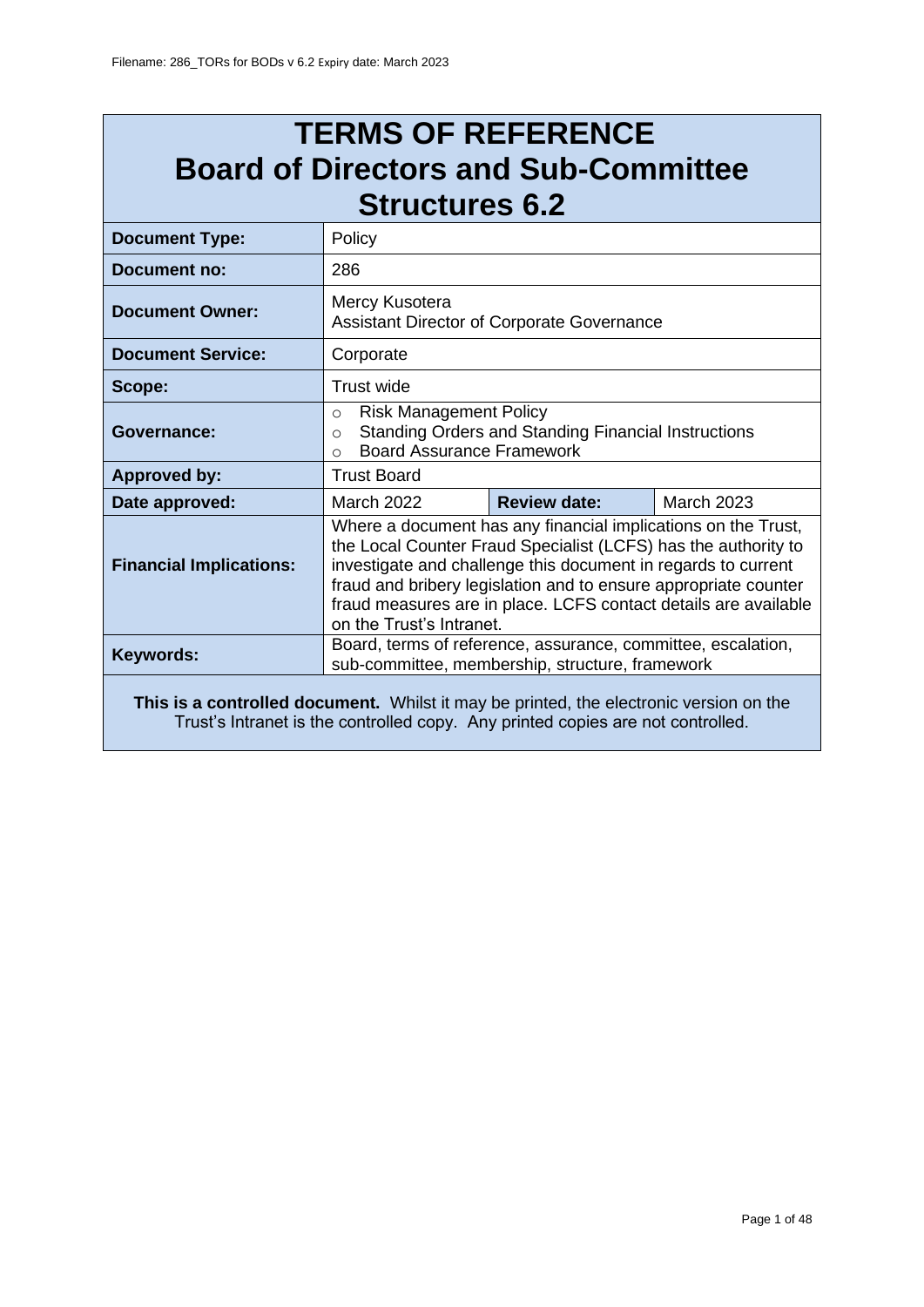|                | <b>VERSION CONTROL SUMMARY</b>     |                                                                                                                                                                                                                                                                  |                              |  |
|----------------|------------------------------------|------------------------------------------------------------------------------------------------------------------------------------------------------------------------------------------------------------------------------------------------------------------|------------------------------|--|
| <b>VERSION</b> | <b>SECTION</b><br><b>REFERENCE</b> | <b>DESCRIPTION OF CHANGE</b>                                                                                                                                                                                                                                     | <b>DATE APPROVED</b>         |  |
| 1.0            | N/A                                | <b>First issue</b>                                                                                                                                                                                                                                               | August 2015 for 1<br>year    |  |
| 2.0            | All                                | Major revision of Board and Sub<br><b>Committee Terms of Reference</b>                                                                                                                                                                                           | August 2016 for 1<br>year    |  |
| 2.1            | Cover,<br>Appendix 2               | Minor change:<br>- Document control front cover<br>inserted,<br>- Audit committee terms of reference<br>amended to authorise committee to act<br>as appointment panel for external audit<br>as agreed at the July 2016 Board<br>meeting.                         | August 2016                  |  |
| 3.0            | All                                | Annual review of Board/Committee<br>terms of reference.                                                                                                                                                                                                          | May 2017 for 1 year          |  |
| 4.0            | All                                | Annual review of Board/Committee<br>terms of reference.                                                                                                                                                                                                          | September 2017 for<br>1 year |  |
| 4.1            | All                                | Minor edits to correct errors.                                                                                                                                                                                                                                   | October 2017                 |  |
| 5.0            | All                                | Board approval of updated<br>Board/Committee terms of changes<br>recommended by subcommittees as<br>part of their annual effectiveness<br>reviews.<br>Terms of reference for the new People<br>Participation Committee included for<br>Board approval.           | March 2018 for 3<br>years    |  |
| 5.1            | All                                | General Update to include Trustwide<br>Working Together Group and reflect<br>Gill Thomas new role.                                                                                                                                                               | November 2018                |  |
| 5.2            | All                                | General Update to update with new<br><b>Non-Executive Committee</b><br>assignments<br>Changes recommended by<br>$\overline{\phantom{a}}$<br>committees<br>new terms of reference for Joint<br>Children's Partnership Board.                                      | March 2019                   |  |
| 5.2.1          | All                                | General Update to update with<br>$\overline{\phantom{a}}$<br>change to Board/Committee<br><b>Structure</b><br>Updates to the Estates committee<br>$\overline{\phantom{a}}$<br>Terms of Reference following a<br>review by the committee                          | May 2019                     |  |
| 6.0            | All                                | General update to reflect changes<br>$\overline{\phantom{a}}$<br>to the Board/Committee Structure<br>Updates to the Infrastructure<br>(previously Estates) committee<br>Terms of Reference following a<br>review by the committee<br>Removal of Strategic Change | March 2020                   |  |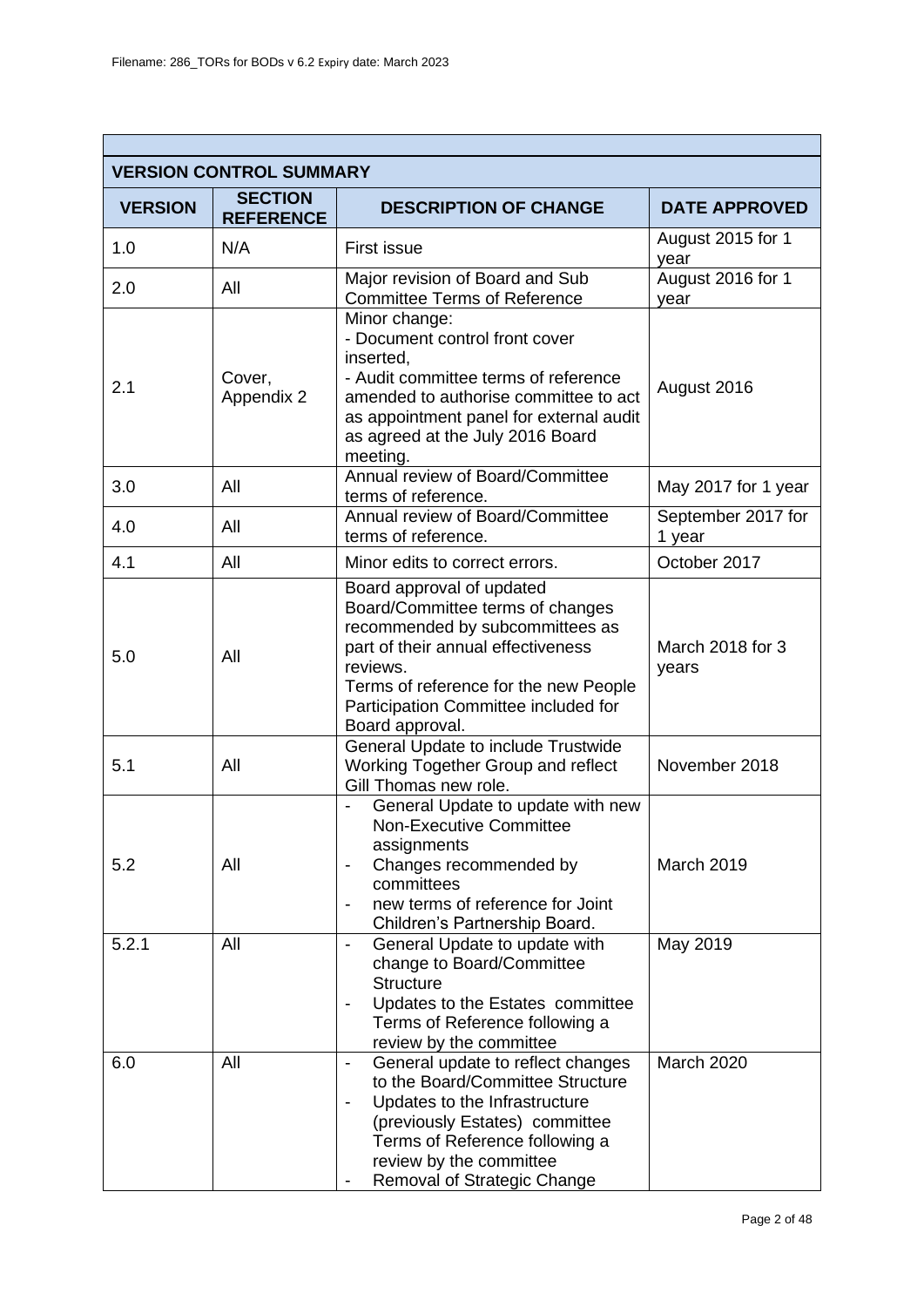|     |            | <b>Board</b><br>Reconfiguration of Clinical<br>-<br><b>Operational Boards</b>                                                                                                                                                                                                                                                                                                                                                                                                                                                                                                                                                                                                                         |            |
|-----|------------|-------------------------------------------------------------------------------------------------------------------------------------------------------------------------------------------------------------------------------------------------------------------------------------------------------------------------------------------------------------------------------------------------------------------------------------------------------------------------------------------------------------------------------------------------------------------------------------------------------------------------------------------------------------------------------------------------------|------------|
| 6.1 | Appendix 4 | Updates to the Infrastructure<br>$\blacksquare$<br>committee Terms of Reference<br>following a review by the<br>committee                                                                                                                                                                                                                                                                                                                                                                                                                                                                                                                                                                             | May 2020   |
| 6.2 |            | <b>Addition of Mass Vaccination</b><br>$\overline{\phantom{a}}$<br><b>Operational Board</b><br>General update on lead roles:<br>$\blacksquare$<br>Appendix 10.                                                                                                                                                                                                                                                                                                                                                                                                                                                                                                                                        | March 2021 |
| 6.3 | All        | Updates and refresh to the full<br>$\qquad \qquad \blacksquare$<br>document including;<br>The removal of the separate mass<br>$\overline{\phantom{a}}$<br>vaccination clinical operations<br>board arrangements as this is<br>covered under the clinical<br>operations board section as<br>business as usual.<br>Refresh of the appendices<br>$\overline{\phantom{a}}$<br>including:<br>Appendix 10 to reflect changes in<br>lead roles<br>Appendix 11 to reflect changes in<br><b>Non Executive Director</b><br>appointments and staff roles<br>Appendix 12B to reflect the<br>introduction of the digital<br>transformation board and the<br>reporting of the EPRR operational<br>group to QIS Comm | March 2022 |

|      | <b>TABLE OF CONTENTS</b>           | Page |
|------|------------------------------------|------|
| 1.0  | <b>INTRODUCTION</b>                | 5    |
| 2.0  | <b>AUTHORITY OF THE COMMITTEES</b> | 5    |
| 3.0  | <b>MEMBERSHIP</b>                  | 5    |
| 4.0  | <b>ATTENDANCE</b>                  | 6    |
| 5.0  | <b>QUORUM</b>                      | 7    |
| 6.0  | <b>FREQUENCY</b>                   | 7    |
| 7.0  | <b>REPORTING</b>                   | 8    |
| 8.0  | <b>DELEGATION</b>                  | 8    |
| 9.0  | <b>ADMINISTRATION</b>              | 8    |
| 10.0 | <b>REVIEW</b>                      | 9    |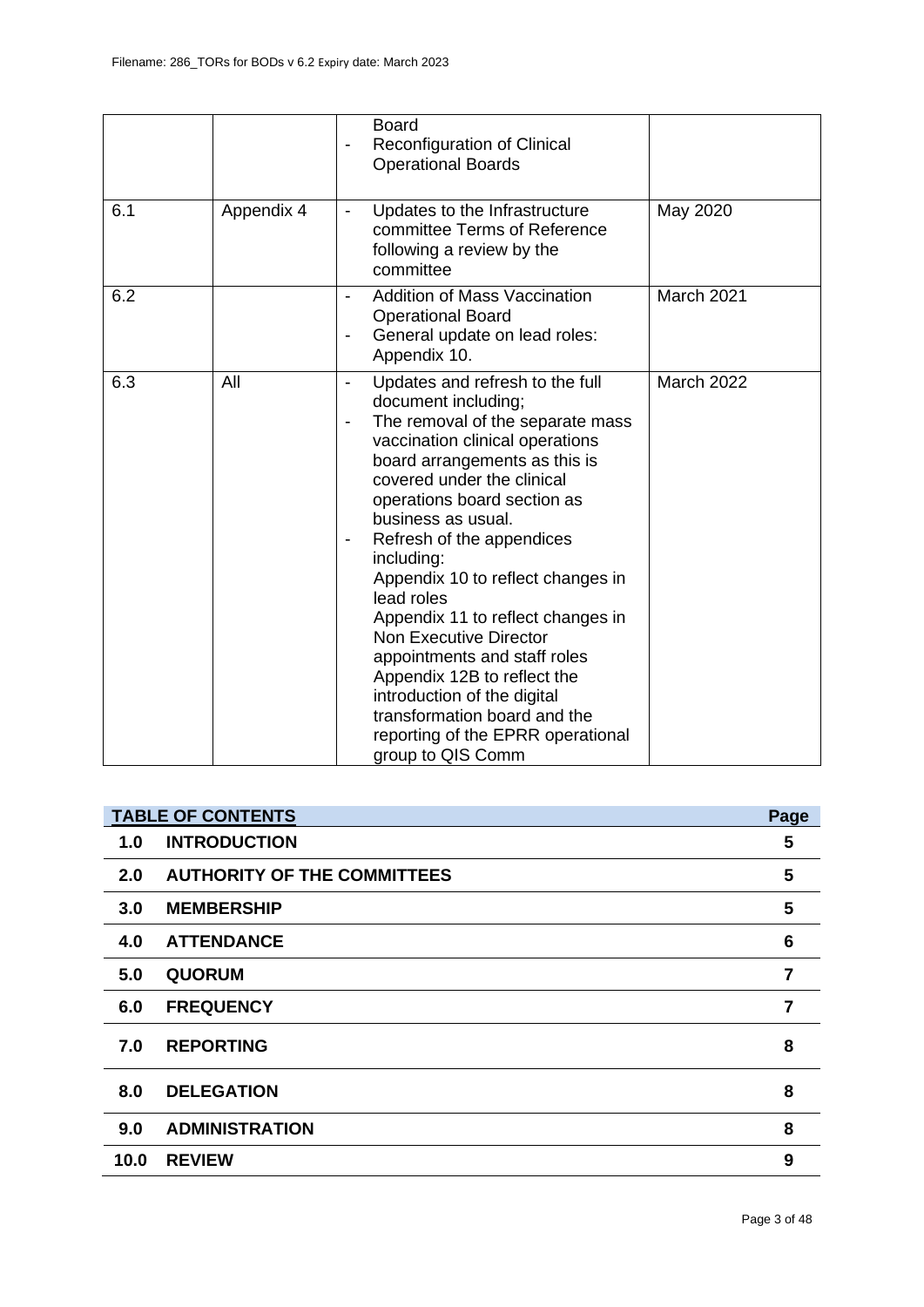| <b>APPENDIX 1 - BOARD</b>                                       | 10 |
|-----------------------------------------------------------------|----|
| <b>APPENDIX 2 – AUDIT COMMITTEE</b>                             | 13 |
| <b>APPENDIX 3 – CHARITABLE FUNDS COMMITTEE</b>                  | 18 |
| <b>APPENDIX 4 – INFRASTRUCTURE COMMITTEE</b>                    | 21 |
| APPENDIX 5 - CLINICAL OPERATIONAL BOARDS                        | 23 |
| <b>APPENDIX 6 – QUALITY IMPROVEMENT AND SAFETY COMMITTEE</b>    | 27 |
| <b>APPENDIX 7 - REMUNERATION COMMITTEE</b>                      | 30 |
| <b>APPENDIX 8 – PEOPLE PARTICIPATION COMMITTEE</b>              | 32 |
| <b>APPENDIX 9 – CCS/CPFT JOINT CHILDREN'S PARTNERSHIP BOARD</b> | 36 |
| <b>APPENDIX 10 - SUMMARY OF LEAD ROLES</b>                      | 42 |
| <b>APPENDIX 11 – BOARD AND COMMITTEE MEMBERSHIP AND LEADS</b>   | 44 |
| <b>APPENDIX 12A - BOARD AND COMMITTEE STRUCTURE CHARTS</b>      | 47 |
| APPENDIX 12B – BOARD & COMMITTEE STRUCTURE & SUBGROUPS          | 48 |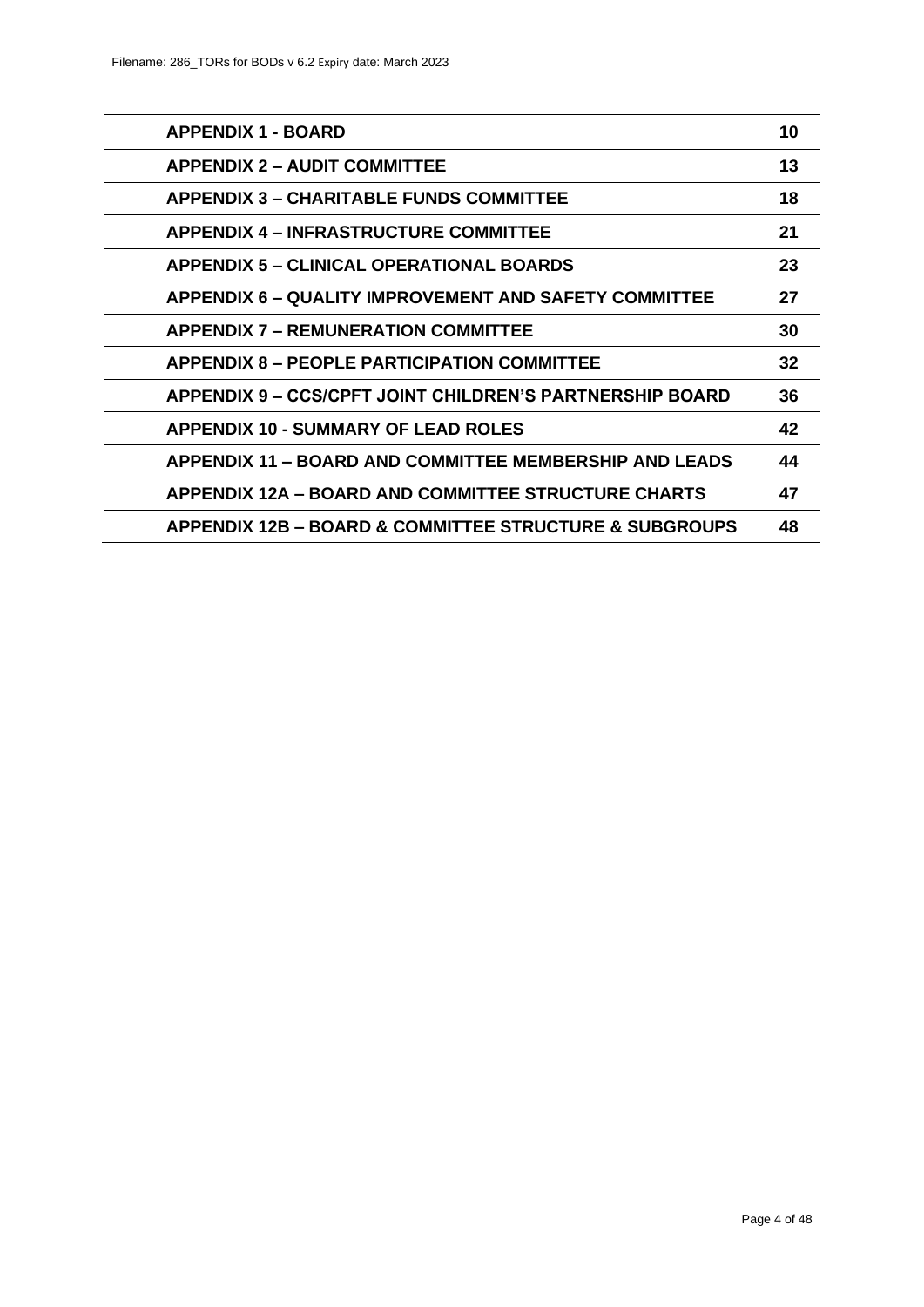## **1.0 INTRODUCTION**

The governance landscape within which the Trust is operating is changing with the introduction of Integrated Care Systems and this will inevitably require adaption of the Trust's governance arrangements and Board terms of reference and sub committee arrangements. It is therefore highly likely that these terms of reference will be reviewed and updated during the course of the year as a result. Once the impact of the changes are clearer this document will be updated for Sub Committee and Board review and approval.

#### **1.1 Purpose and Duties**

The purpose and duties of the Board and individual Committees are set out in the attached appendices.

## **2.0 AUTHORITY OF THE COMMITTEES**

- 2.1 The practice and procedure of the meetings of the Board, and of its Committees, are set out in the Board's Standing Orders, together with the decisions/duties delegated by the Board, to the Committees.
- 2.2 The Committees are authorised by the Board to investigate any activity within their terms of reference and to seek any information they require from any member of staff. Staff must cooperate with any request made by the Committees.
- 2.3 The Committees are authorised by the Board to request the attendance of individuals and authorities from outside the Trust with relevant experience and expertise if they consider this necessary.
- 2.4 The Committees shall work within the escalation framework determined by the Board at all times.

## **3.0 MEMBERSHIP**

- 3.1 The Board shall be comprised of all Executive and Non-Executive Directors, including the Chair and the Chief Executive of the Trust.
- 3.2 The Board's Committees shall be comprised of the minimum number of Non-Executive Directors (as specified in the committees' terms of reference), one of whom shall be the Chair, appointed by the Board, together with the following, *ex officio*:

Audit

- (i) At least one member shall have significant, recent and relevant financial experience.
- (ii) The Board Chair shall not be a member of the Committee and the Vice-Chair shall not Chair the Committee.

#### Charitable Funds

**Two Executive Directors** 

Infrastructure

(i) The Director of Finance & Resources and the Director of Governance.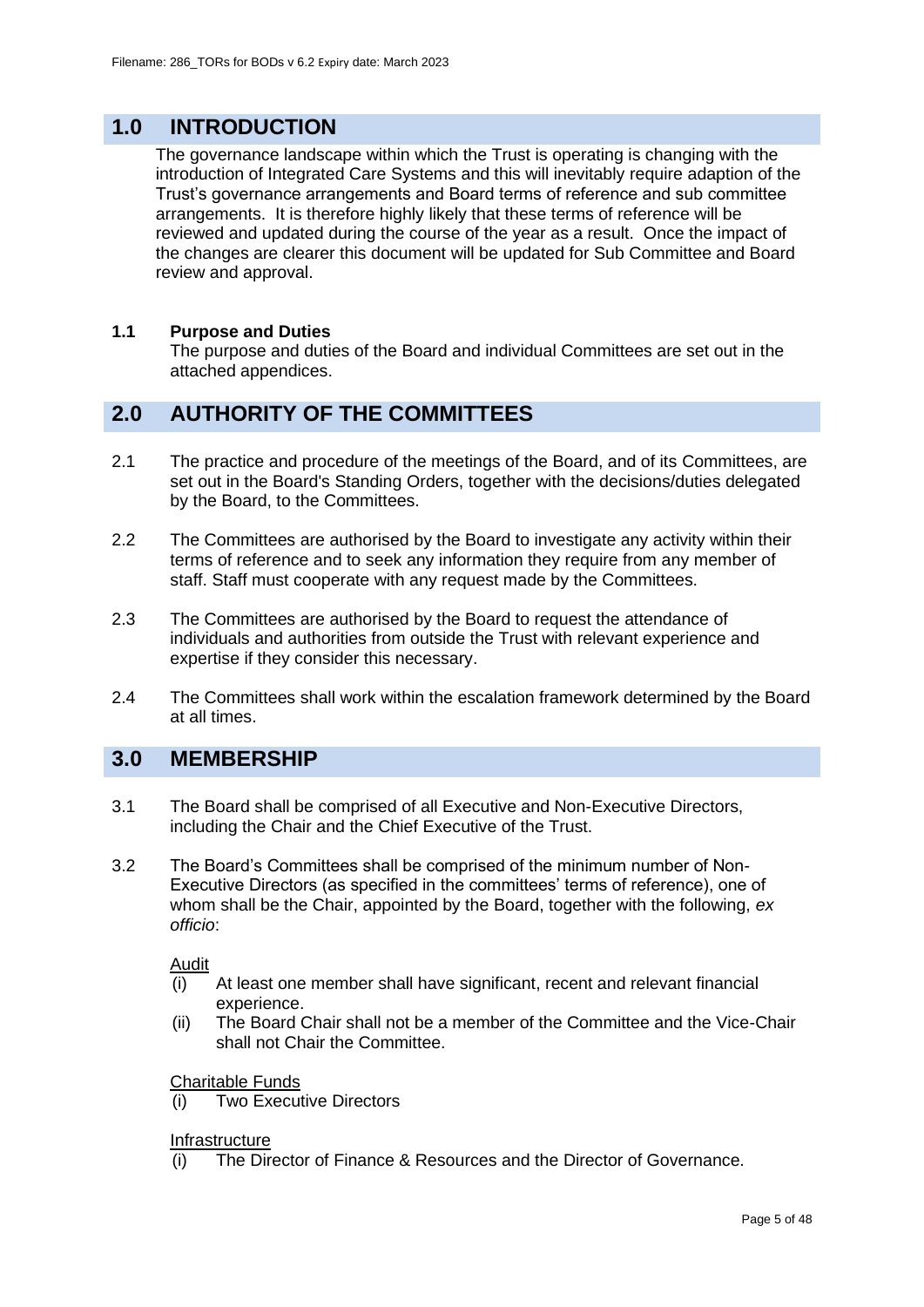Clinical Operational Boards

All directors shall be assigned across all the Clinical Operational Boards. The Committee Chair shall be a Non-Executive Director.

#### Quality Improvement and Safety

(i) The Chief Nurse, Medical Director and Director of Workforce.

#### Remuneration

- (i) The Trust Chair shall not be the Chair of the Committee, but shall act as an *exofficio* member of the Committee and should be present when the Chief Executive's performance and remuneration is being discussed.
- (ii) The Chief Executive and Director of Workforce shall attend the Committee as and when requested.

People Participation

(i) Two Executive Directors.

- 3.3 Executive members who are unable to attend a meeting are required to send a fully briefed deputy or provide a written update to the Committee members at least two working days prior to the meeting.
- 3.4 All members are required to attend at least 75% of Board/Committee meetings.

### **4.0 ATTENDANCE**

4.1 Other relevant Directors may attend as needed. In particular:

Audit

- (i) The Director of Finance and Resources, Director of Governance, Assistant Director of Corporate Governance and appropriate Internal and External Audit representatives shall attend all meetings.
- (ii) The Counter Fraud Specialist shall attend all meetings.
- (iii) The Chief Executive, Chair and other organisational managers may be invited to attend meetings for specific agenda items or when issues relevant to their area of responsibility are to be discussed.
- (iv) The Chief Executive should be invited to attend, at least once annually, to discuss with the Audit Committee the process for assurance that supports the Statement on Internal Control.
- (v) Attendance at Committee meetings shall be disclosed in the Trust's Annual Report and Accounts.

#### Remuneration

- (i) The Chief Executive may attend meetings, as requested, but will withdraw when his/her own remuneration and performance is under review.
- (ii) The Director of Workforce for the Trust, or nominee, may be invited to give advice and information, but will withdraw when his/her own remuneration and performance is under review.
- 4.2 The Committees may invite other managers and staff to meetings to report on specific items relevant to their objectives.
- 4.3 The Assistant Director of Corporate Governance or a delegated representative shall be in attendance at all Board and Committee meetings.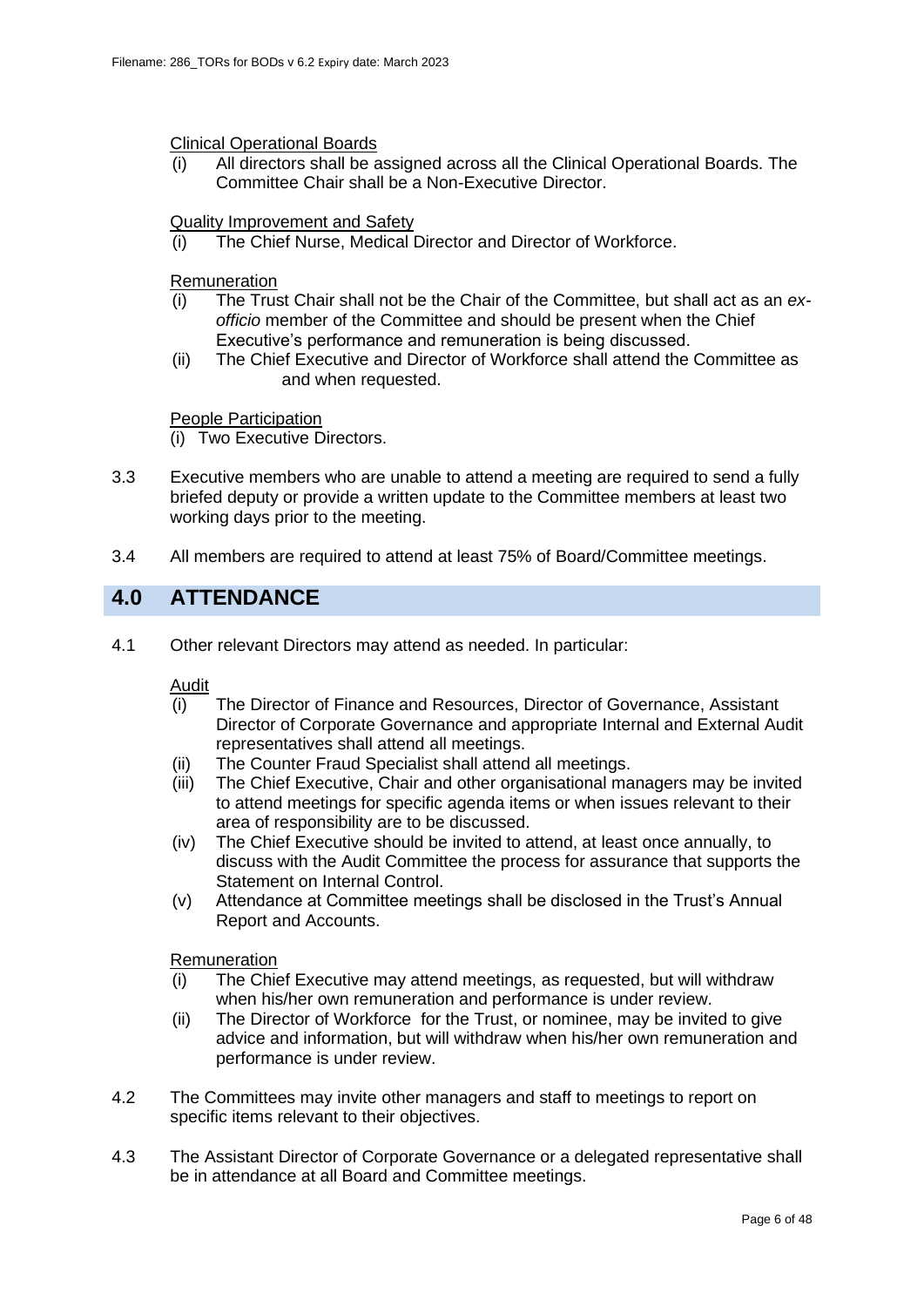## **5.0 QUORUM**

5.1 The Quoracy shall consist as follows:

| Audit                                        | 2 members                                                                                                                                |  |
|----------------------------------------------|------------------------------------------------------------------------------------------------------------------------------------------|--|
| Board                                        | One-third, one of whom shall be a Non-Executive<br>Director and one of whom shall be an Executive Director.                              |  |
| Charitable Funds                             | 2 members, at least one of whom shall be a Non-<br>Executive Director and at least one of whom shall be an<br><b>Executive Director.</b> |  |
| Infrastructure                               |                                                                                                                                          |  |
| <b>Clinical Operational</b><br><b>Boards</b> | 3 members, at least one of whom shall be a Non-<br>Executive Director and one of whom shall be an<br>Executive Director.                 |  |
| <b>Quality Improvement</b><br>and Safety     |                                                                                                                                          |  |
| People Participation                         |                                                                                                                                          |  |
|                                              |                                                                                                                                          |  |
| Remuneration                                 | 2 members                                                                                                                                |  |

5.2 A duly convened meeting of the Board or Committee, at which a quorum is present, shall be competent to exercise all or any of the authorities, powers and discretions vested in, or exercisable by, the Board or Committee.

## **6.0 FREQUENCY**

- 6.1 The Board shall meet every other month in public and in private unless otherwise agreed.
- 6.2 The Board's Committees shall meet as follows:
	- (i) Audit shall meet quarterly;
	- (ii) Clinical Operational Boards shall meet every other month;
	- (iii) Quality Improvement and Safety shall meet quarterly;
	- (iv) Remuneration shall meet at least once a year;
	- (v) Infrastructure shall meet quarterly;
	- (vi) Charitable Funds shall meet twice yearly; and
	- (vii) People Participation Committee shall meet quarterly.
- 6.3 The Audit Committee shall meet privately with both the Internal and External Auditors, at least once a year.

## **7.0 REPORTING**

7.1 The minutes of Board and Committee meetings shall be formally recorded by the Trust. All Committee minutes shall be made available to all Directors. The Assistant Director of Corporate Governance or a delegated representative shall be in attendance at all Board and Committee meetings to record the minutes of the meeting and be responsible for the safe custody of the minutes.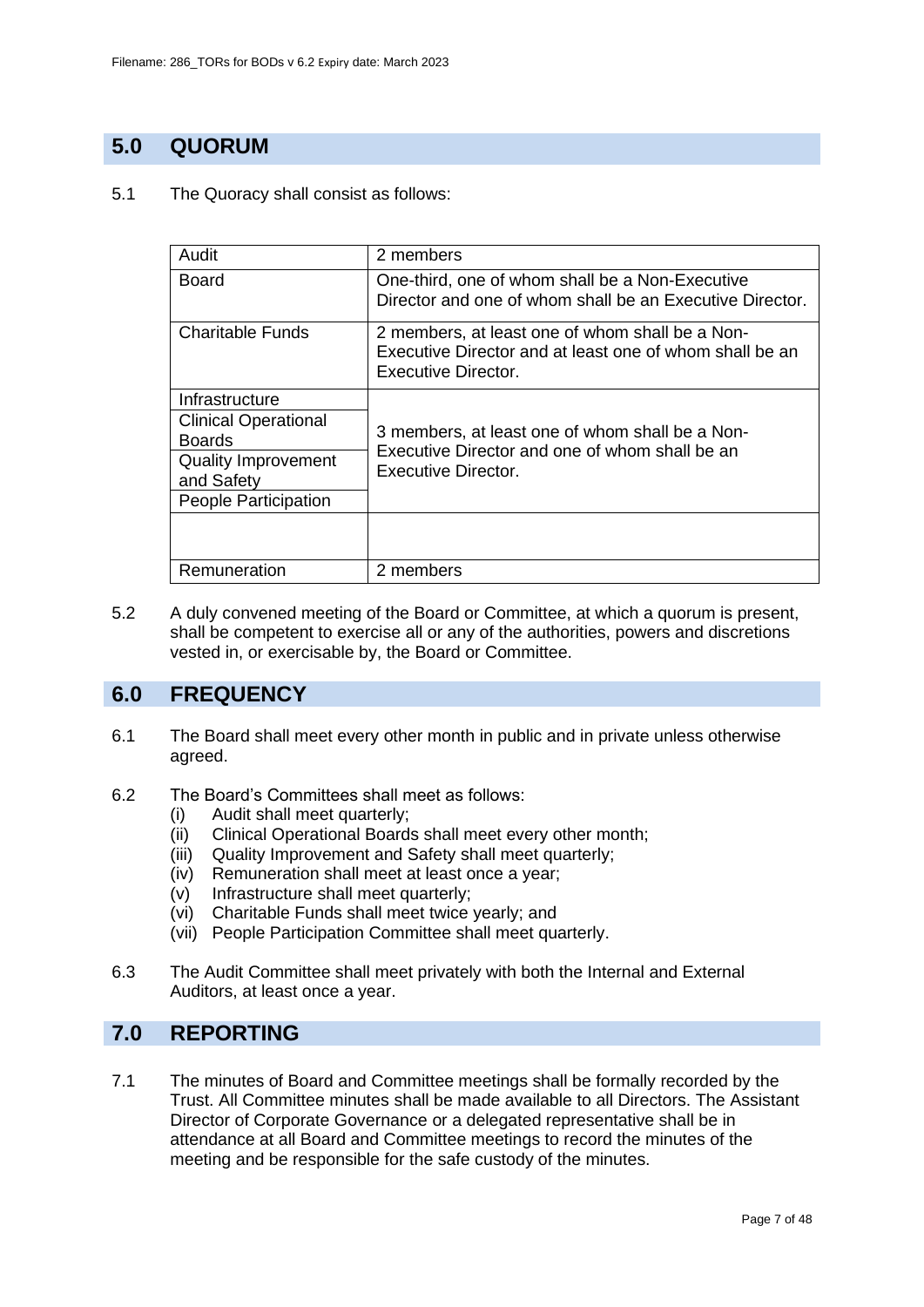- 7.2 To provide assurance on the responsibilities of the Committee, the Chair of the Committee shall submit to the Board a brief report, highlighting any issues that require escalation or disclosure to the full Board, as outlined in the relevant appendices as well as a summary of key issues for the Board's attention.
- 7.3 Brief key issue reports shall be submitted to the Committees from their sub-groups (as outlined in the appendices), which shall report directly to the Committees as set out in the committee's annual cycle of business. Reports on key milestones in work streams shall also be expected as and when these arise.

### **8.0 DELEGATION**

- 8.1 The Board shall agree delegation of duties to Committees, as set out in Standing Orders (section A5 and section C).
- 8.2 Detailed duties of the Board and Committees shall be included in the appendices to these Terms of Reference.

## **9.0 ADMINISTRATION**

The Assistant Director of Corporate Governance or a delegated representative shall support the Board and Committees by:

- 9.1 Agreement of agenda with the Chair and other members of the committee.
- 9.2 Providing timely notice of meetings and forwarding details including the agenda and supporting papers to members and attendees in advance of the meetings.
- 9.3 Enforcing a disciplined timeframe for agenda items and papers, as below:
	- (i) At least 7 working days prior to each meeting, agenda items will be due from Committee members.
	- (ii) At least five working days prior to each meeting, papers will be circulated to all members and any attendees, as set out in Standing Orders.

*The Assistant Director of Corporate Governance shall have authority to reject papers which are late or have been inadequately prepared in consultation with the Chair.*

- 9.4 Recording and circulating formal minutes of meetings and keeping a record of matters arising and issues to be carried forward, circulating draft minutes within five working days from the date of the last meeting to the Board or Committee Chair and Lead Executive.
- 9.5 Advising the Chair and the Board/Committee about meeting procedures, fulfilment of the Board/Committee's Terms of Reference and related governance matters, risk management and internal control systems.
- 9.6 Reports which do not require discussion shall be starred. Any member of the Committee wishing to discuss a starred item should contact the Assistant Director of Corporate Governance at least 24 hours before the Committee meets. Reports will not be un-starred after this time.
- 9.7 Items of Any Other Business (AOB) shall be raised with the Chair or Assistant Director of Corporate Governance by close of play on the day before the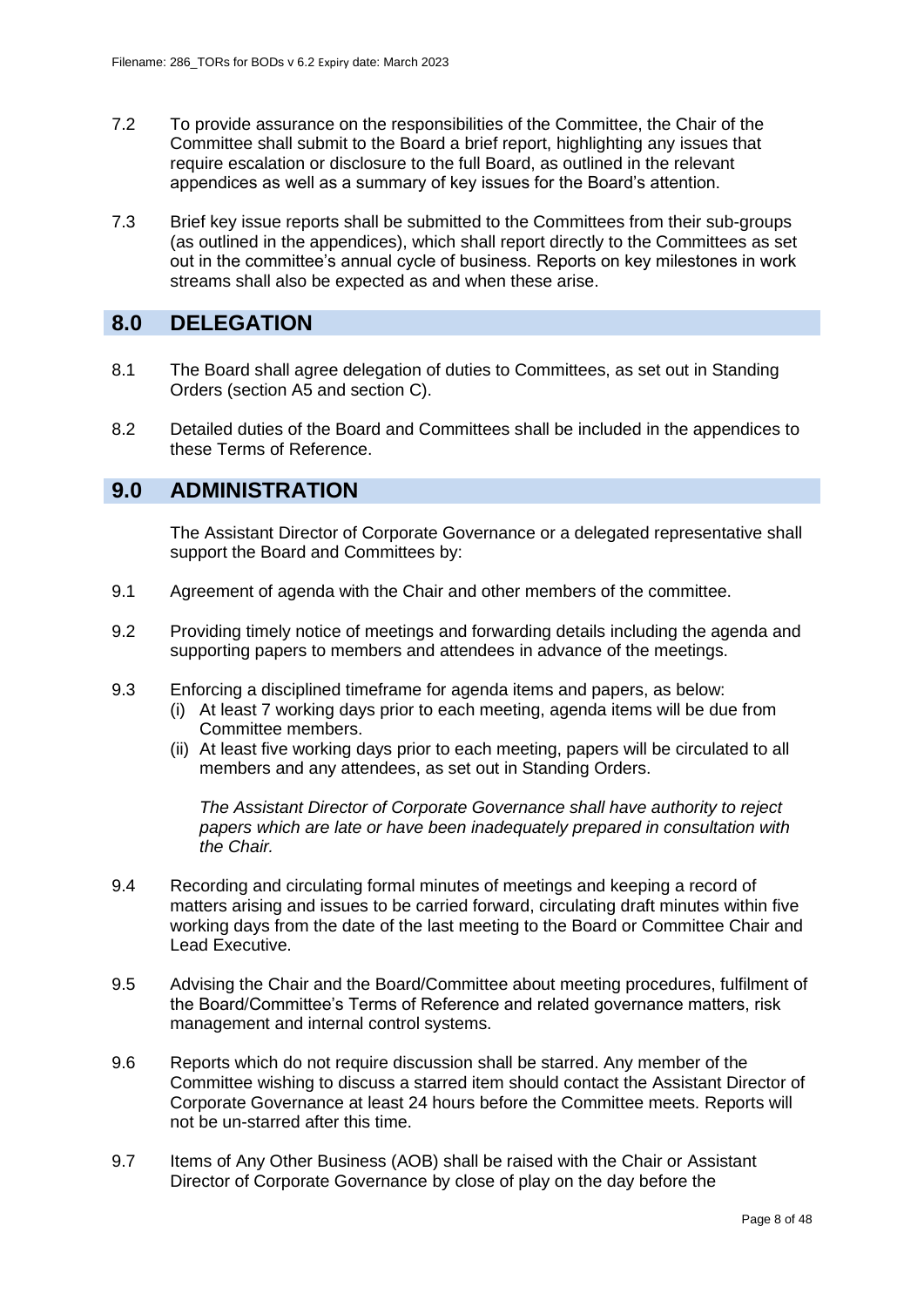Board/Committee meets. Items of AOB raised by members on the day of the meeting may be discussed at the discretion of the Chair.

9.8 The minutes of any confidential part of a Committee meeting shall be presented to Board meetings in private in line with 3.17(i) of the Board's Standing Orders:

> *"That representatives of the press, and other members of the public, be excluded from the remainder of this meeting having regard to the confidential nature of the business to be transacted, publicity on which would be prejudicial to the public interest" Section 1(2), Public Bodies (Admissions to Meetings) Act 1960.*

### **10.0 REVIEW**

- 10.1 The Board shall undertake a self-assessment on an annual basis to consider its effectiveness in discharging its responsibilities as set out in these Terms of Reference.
- 10.2 Committees shall undertake a self-assessment at least once a year (including level of attendance (quoracy), regularity of meetings, reporting arrangements into and out of Committees and Board) and consider their effectiveness in discharging their responsibilities as set out in these Terms of Reference and report back to the Board on an annual basis.
- 10.3 The Board/Committee shall review its Terms of Reference at least once a year to ensure it is operating at maximum effectiveness. Any proposed changes shall be submitted to the Board for approval.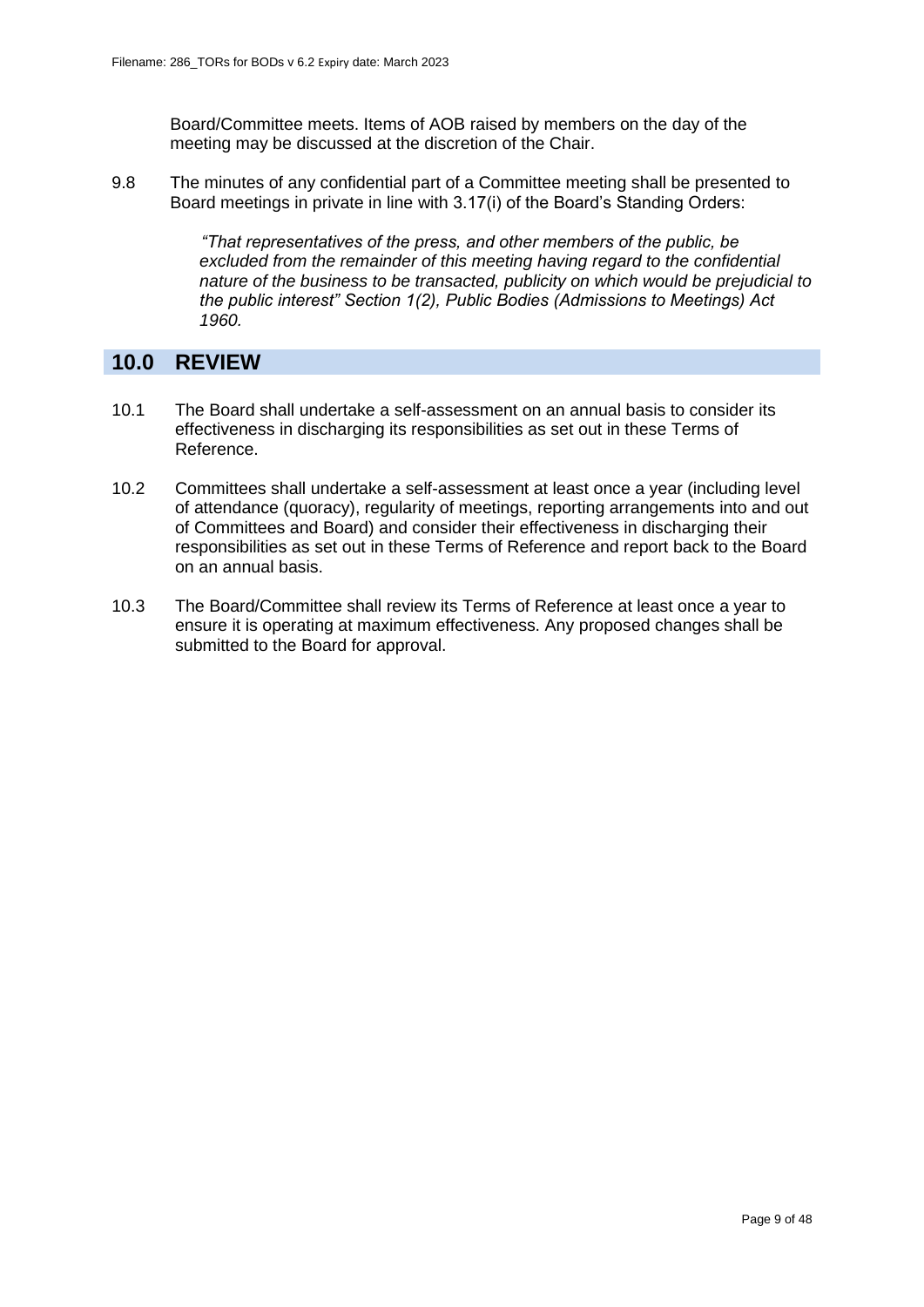## **APPENDIX 1 - BOARD**

#### **1.0 Purpose**

- 1.1 The Board leads the Trust to enable the organisation to provide high quality services by undertaking three key roles:
	- (i) Formulating strategy.
	- (ii) Ensuring accountability by holding the organisation to account for the delivery of the strategy and through seeking assurance that systems of control are robust and reliable.
	- (iii) Shaping a positive culture for the Board and the organisation.
- 1.2 The general duty of the Board of Directors and of each Director individually, is to act with a view to promoting the success of the Trust so as to maximise the benefits for the members of the corporation as a whole and for the public.

#### **2.0 Main Duties**

#### 2.1 General responsibilities

The general responsibilities of the Board are:

- (i) to work in partnership with service users, carers, local health organisations, local government authorities and others to provide safe, accessible, effective and well governed services for service users;
- (ii) to ensure that the Trust meets its obligations to the population served, its stakeholders and its staff in a way that is wholly consistent with public sector values and probity; and
- (iii) to exercise collective responsibility for adding value to the Trust by promoting its success through direction and supervision of its affairs in a cost effective manner.

#### 2.2 Leadership

The Board provides active leadership to the organisation by:

- (i) ensuring there is a clear vision and strategy for the Trust that people know about and that is being implemented, within a framework of prudent and effective controls which enable risk to be assessed and managed;
- (ii) ensuring the Trust is an excellent employer by the development of a workforce strategy and its appropriate implementation and operation.

#### 2.3 Strategy

The Board:

- (i) sets and maintains the Trust's strategic vision, aims and objectives ensuring the necessary financial, physical and human resources are in place for it to meet its objectives;
- (ii) monitors and reviews management performance to ensure the Trust's objectives are met;
- (iii) oversees both the delivery of planned services and the achievement of objectives, monitoring performance to ensure corrective action is taken when required;
- (iv) develops and maintains an annual business plan and ensures its delivery as a means of taking forward the strategy of the Trust to meet the expectations and requirements of stakeholders;
- (v) ensures that national policies and strategies are effectively addressed and implemented within the Trust.

#### 2.4 Culture

The Board is responsible for setting values, ensuring they are widely communicated and that the behaviour of the Board is entirely consistent with those values.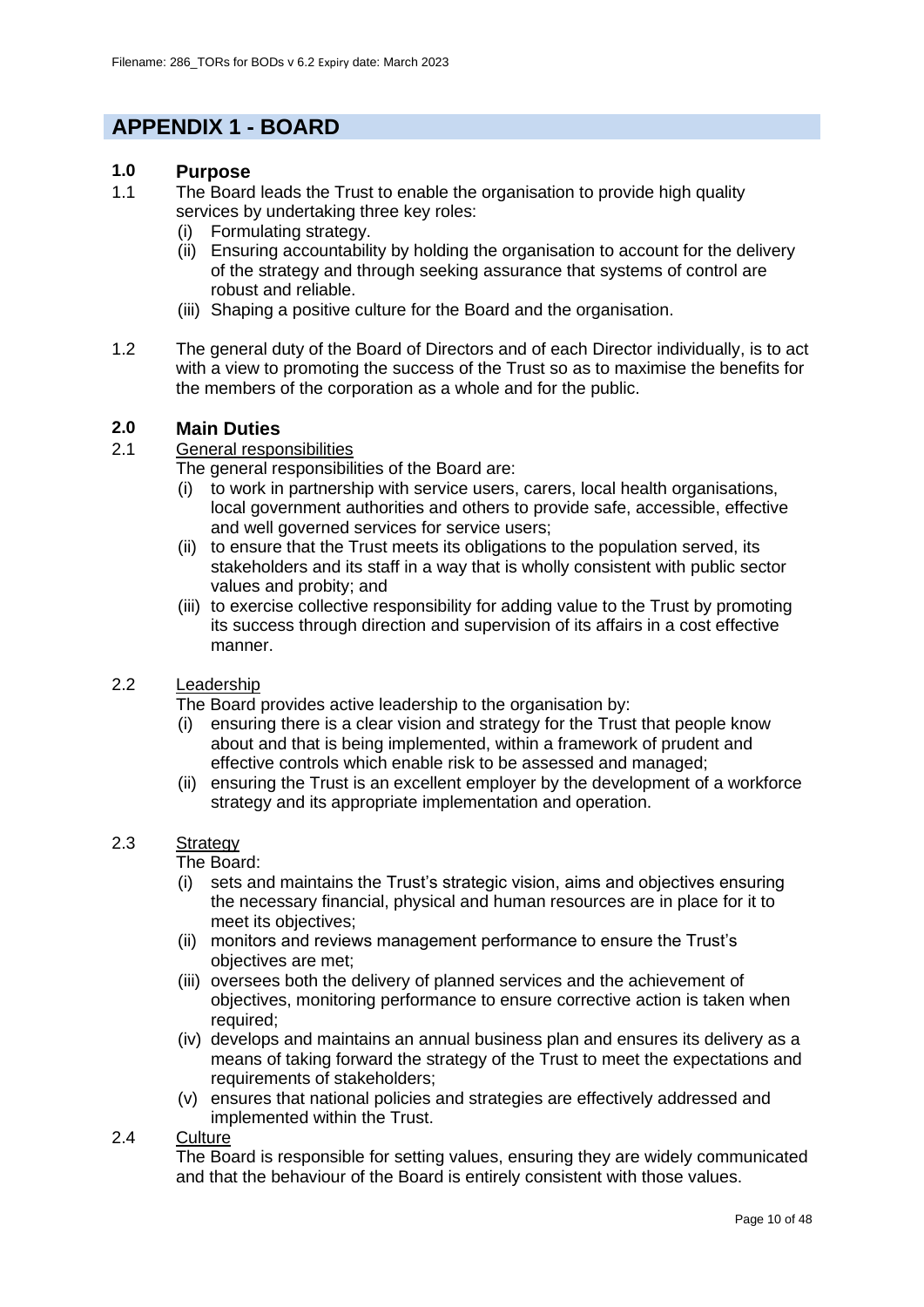#### 2.5 Governance

The Board:

- (i) ensures that the Trust has comprehensive governance arrangements in place that guarantee that the resources vested in the Trust are appropriately managed and deployed, that key risks are identified and effectively managed and that the Trust fulfils its accountability requirements;
- (ii) ensures that the Trust complies with its governance and assurance obligations in the delivery of clinically effective, personal and safe services taking account of patient and carer experiences;
- (iii) ensures compliance with the principles of corporate governance and with appropriate codes of conduct, accountability and openness applicable to NHS Trusts;
- (iv) formulates, implements and reviews Standing Orders and Standing Financial Instructions as a means of regulating the conduct and transactions of Trust business;
- (v) ensures that the statutory duties of the Trust are effectively discharged;
- (vi) acts as Corporate Trustee for the Trust's charitable funds.

#### 2.6 Risk Management

The Board:

- (i) ensures an effective system of integrated governance, risk management and internal control across the whole of the Trust's clinical and corporate activities;
- (ii) ensures that there are sound processes and mechanisms in place to ensure effective user and carer involvement with regard to development of care plans, the review of quality of services provided and the development of new services;
- (iii) ensures there are appropriately constituted appointment arrangements for Executive Directors and other senior positions within the Trust.

#### 2.7 Ethics and Integrity

The Board:

- (i) ensures that high standards of corporate governance and personal integrity are maintained in the conduct of Trust business;
- (ii) establishes appeals panels as required by employment policies, particularly to address appeals against dismissal and final stage grievance hearings:
- (iii) ensures that Directors and staff adhere to any codes of conduct adopted or introduced from time to time.

#### 2.8 Committees

The Board is responsible for maintaining Committees of the Board with delegated powers as prescribed by the Trust's Standing Orders and/or by the Board, from time to time. The Board retains legal responsibility for the full range of its duties and reserves to itself certain duties, as detailed in Standing Orders, Section C.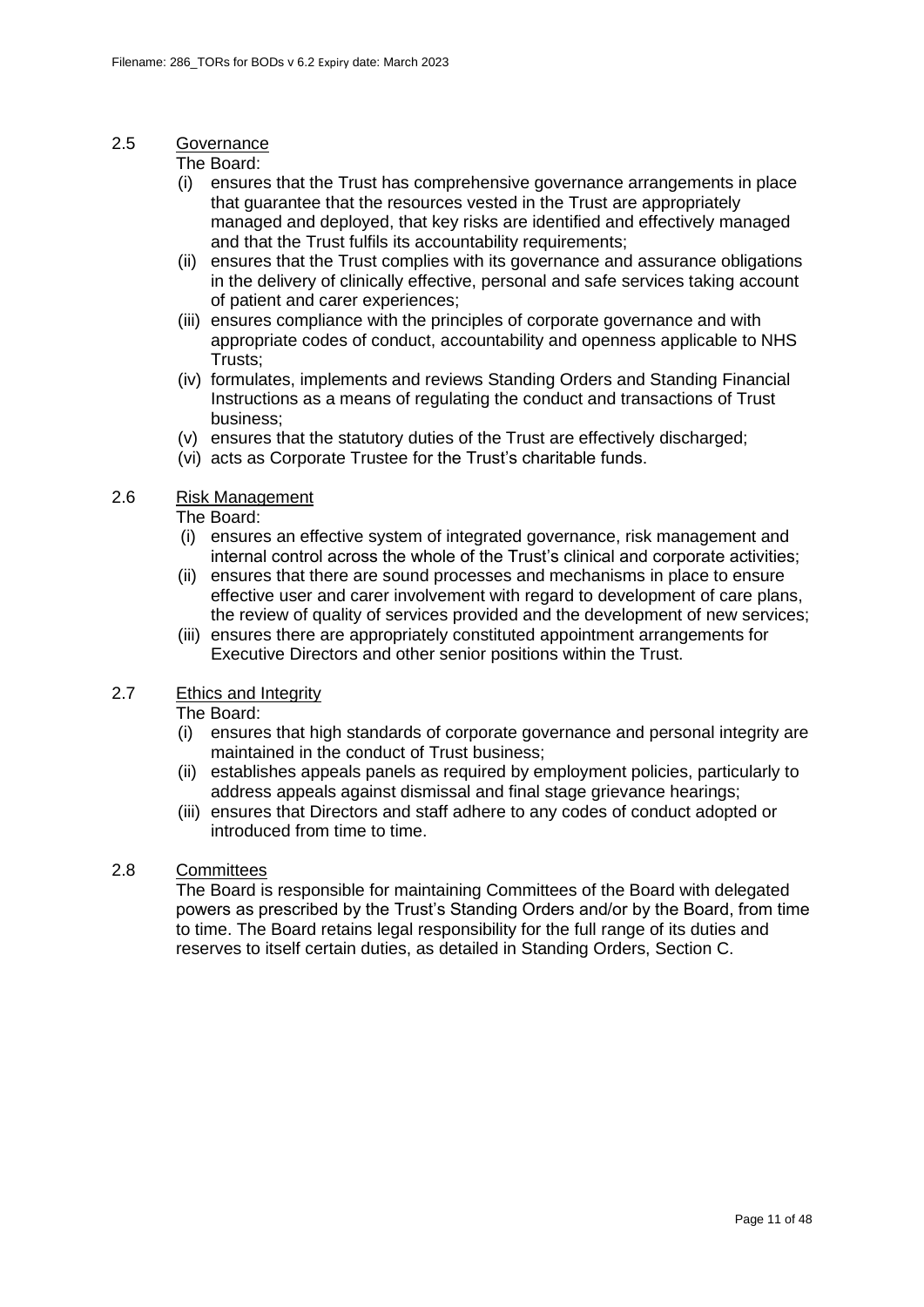#### 2.9 Communication

The Board:

- (i) ensures an effective communication channel exists between the Trust, its staff and other stakeholders;
- (ii) ensures the effective dissemination of information on service strategies and plans and also provides a mechanism for feedback;
- (iii) ensures that those Board proceedings and outcomes that are not confidential are communicated publically, primarily via the Trust's website;
- (iv) publishes an annual report and accounts.

#### 2.10 Financial and Quality Success

The Board:

- (i) ensures that the Trust operates effectively, efficiently and economically;
- (ii) ensures the continuing financial viability of the organisation;
- (iii) ensures the proper management of resources and that financial and quality of service responsibilities are achieved;
- (iv) ensures that the Trust achieves the targets and requirements of stakeholders within the available resources:
- (v) reviews performance, identifying opportunities for improvement and ensuring those opportunities are taken.

*Last Reviewed by Board: March 2022 Next review: March 2023*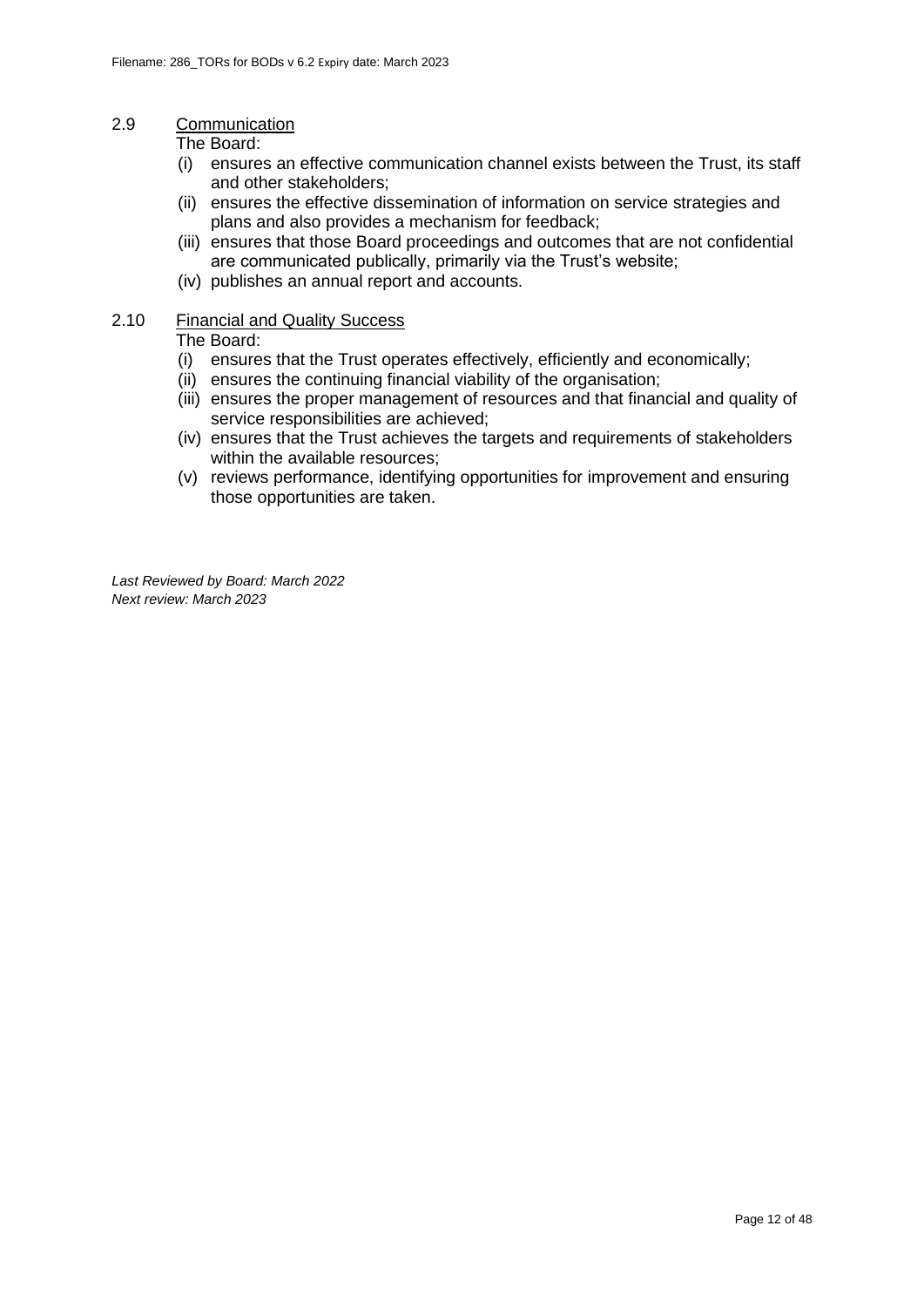## **APPENDIX 2 – AUDIT COMMITTEE**

In line with requirements of NHS Codes of Conduct and Accountability, the NHS Audit Committee Handbook 2014, the UK Corporate Governance Code 2014 and the Higgs Report, the Trust is required to establish an Audit Committee.

#### **1.0 Purpose**

- 1.1 To provide the Trust Board with an independent and objective review on its financial systems, information used by the Trust and compliance with laws, guidance, and regulations governing the NHS, including assurance, performance and risk management systems.
- 1.2 By independently reviewing internal control, the Committee provides assurance to the Chief Executive, as Accountable Officer, about the fulfilment of duties under the terms of the National Health Service Act 2006.

#### **2.0 Main Duties**

The duties of the Committee may be categorised as follows:

- 2.1 Governance, Risk Management and Internal Control
	- (i) The Committee shall review the establishment and maintenance of an effective system of integrated governance, risk management, internal control and quality accounts, across the whole of the organisation's activities (both clinical and non-clinical), that supports the achievement of the organisation's objectives. In particular, the Committee shall review the adequacy of:
		- all risk and control related disclosure statements (in particular the Statement on Internal Control and declarations of compliance with the Quality and Safety Standard (CQC), together with any accompanying Head of Internal Audit statement, external audit opinion or other appropriate independent assurances, prior to endorsement by the Board;
		- the underlying assurance processes that indicate the degree of the achievement of corporate objectives, the effectiveness of the management of principal risks and the appropriateness of the above disclosure statements;
		- the policies for ensuring compliance with relevant regulatory, legal and code of conduct requirements;
		- the policies and procedures for all work related to fraud, corruption and bribery, as set out in Secretary of State Directions and as required by the Counter Fraud and Security Management Service;
		- the Trust's whistle blowing policies and procedures to ensure that arrangements are in place for proportionate and appropriate investigation.
	- (ii) In carrying out this work, the Committee shall primarily utilise the work of Internal Audit, External Audit, counter fraud and other assurance functions, but shall not be limited to these audit functions. It shall also seek reports and assurances from directors and managers as appropriate, concentrating on the overarching systems of integrated governance, risk management and internal control, together with indicators of their effectiveness.
	- (iii) This shall be evidenced through the Committee's use of effective Assurance Systems to guide its work and that of the audit and assurance functions that report to it.
	- (iv) Review of relevant risks
	- (v) Discussion of emerging risks and significant issues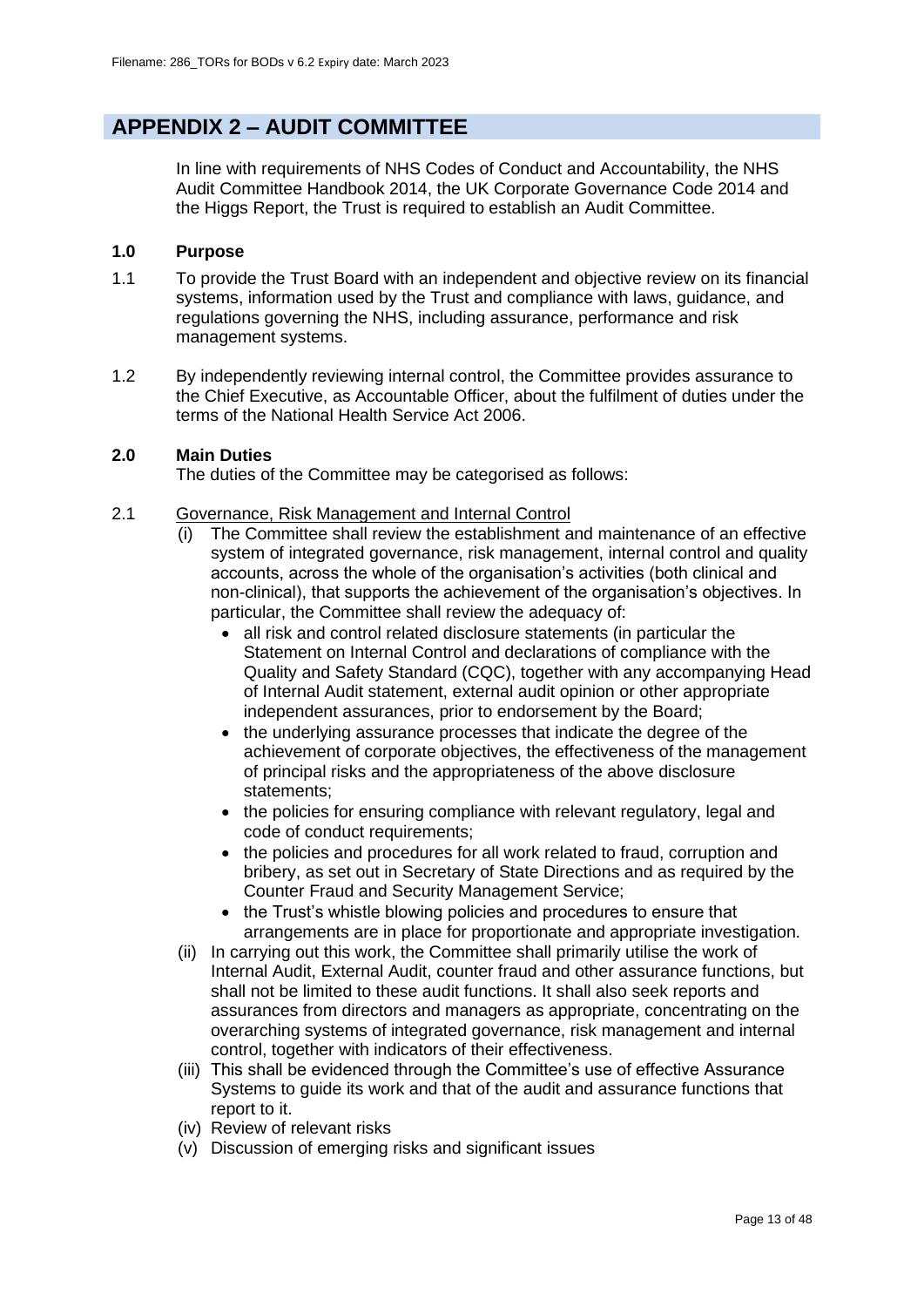#### 2.2 Internal Audit

The Committee shall ensure that there is an effective internal audit function established by management that meets mandatory Public Sector Internal Audit Standards and provides appropriate independent assurance to the Audit Committee, Chief Executive and Board. This shall be achieved by:

- (i) consideration of the provision of the Internal Audit service, the cost of the audit and any questions of appointment, reappointment, resignation and dismissal;
- (ii) review and approval of the Internal Audit strategy, operational plan and more detailed programme of work, ensuring that this is consistent with the audit needs of the organisation;
- (iii) consideration of the major findings of internal audit work (and management's response), and ensuring co-ordination between the Internal and External Auditors to optimise audit resources;
- (iv) ensuring that the Internal Audit function is adequately resourced and has appropriate standing within the organisation;
- (v) annual review of the effectiveness of internal audit and completeness of actions arising from audits.

#### 2.3 External Audit

Under the Local Audit and Accountability Act 2014, NHS trusts and clinical commissioning groups (CCGs) must select and appoint their own auditors and directly manage their contracts for the audits for the financial year starting on 1 April 2017.

The Committee shall review the work and findings of the External Auditors appointed by the Trust and consider the implications and management's responses to their work, assuring itself that the management of the Trust has implemented the agreed recommendations of External Audit reports in a timely and effective way. This shall be achieved by:

- (i) consideration of the provision of the External Audit service, the cost of the audit and any questions of appointment, reappointment, resignation and dismissal;
- (ii) discussion and agreement with the External Auditor, before the audit commences, of the nature and scope of the audit as set out in the Annual Plan, and ensure coordination, as appropriate, with other External Auditors in the local health economy;
- (iii) discussion with the External Auditors of their local evaluation of audit risks and assessment of the Trust and associated impact on the audit fee;
- (iv) reviewing all External Audit reports, including agreement of the ISA 260 before submission to the Board and any work carried outside the annual audit plan, together with the appropriateness of management responses.

#### 2.4 Clinical Audit

The Responsibility for Clinical Audit sits with the Quality Improvement and Safety Committee. The Audit Committee shall receive assurance that Quality Improvement and Safety Committee has:

- (i) Reviewed and approved an annual clinical audit programme and advised the Board on learning from the outcomes from audit reports.
- (ii) Ensured that management processes are in place which provide assurance that the Trust has taken appropriate action in response to relevant clinical audit reports, considered the implications and management's responses to their work, assuring itself that the management of the Trust has implemented the agreed recommendations of Clinical Audit reports in a timely and effective way.

#### 2.5 Financial Reporting

(i) The Audit Committee shall review the Annual Report and Financial Statements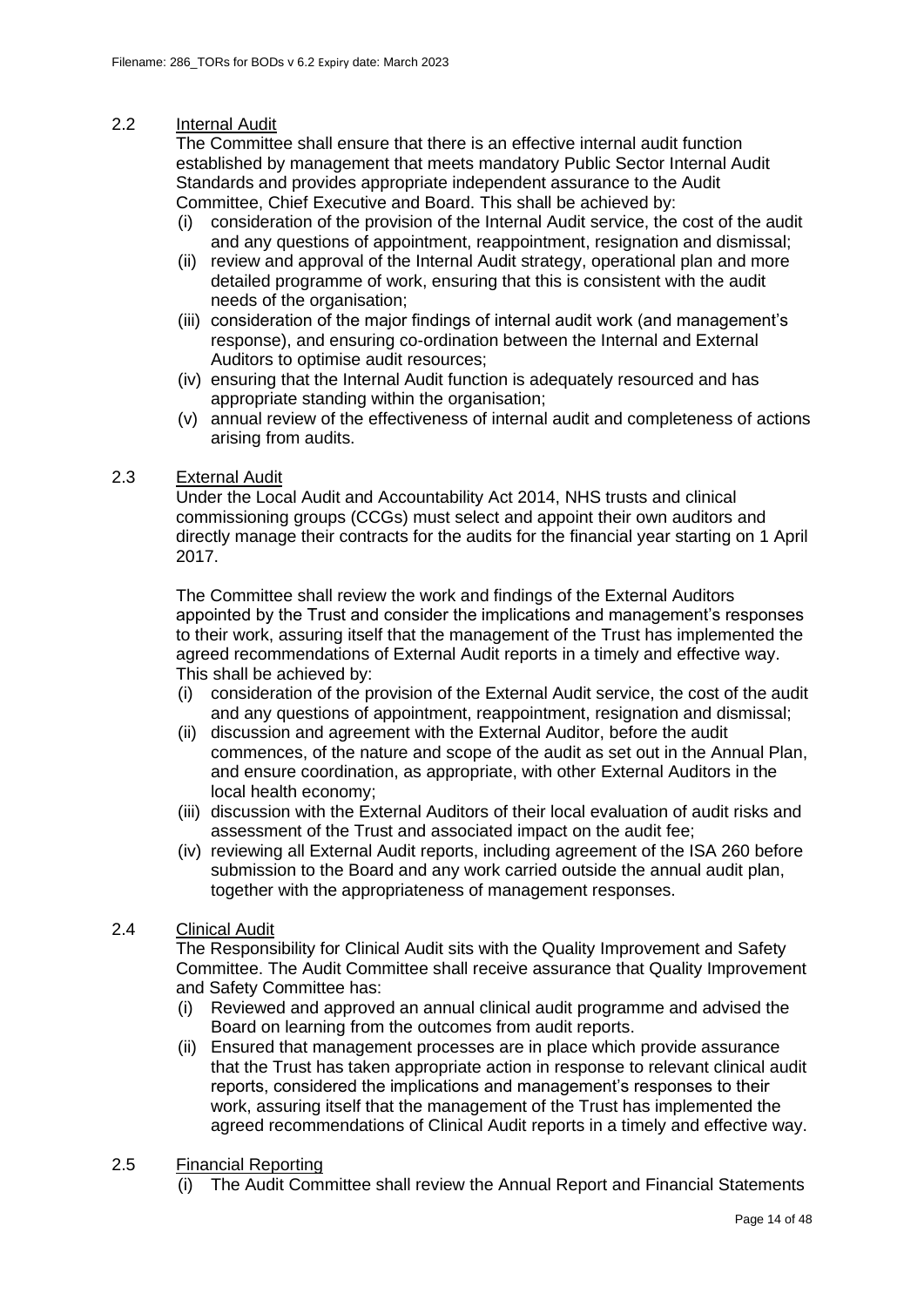before submission to the Board, focusing particularly on:

- the wording in the Statement on Internal Control and other disclosures relevant to the terms of reference of the Committee;
- changes in, and compliance with, accounting policies and practices:
- unadjusted miss-statements in the financial statements,
- major judgemental areas and significant adjustments resulting from the audit.
- (ii) The Committee should also ensure that the systems for financial reporting to the Board, including those of budgetary control, are subject to review as to completeness and accuracy of the information provided to the Board.
- (iii) The Committee shall be responsible for reviewing schedules of losses and compensations (or special payments) and making recommendations to the Board, as necessary.

#### 2.6 Other Assurance Functions

- (i) The Audit Committee shall review the findings of other significant assurance functions, both internal and external to the organisation, and consider the implications for the governance of the organisation.
- (ii) These shall include, but shall not be limited to, any reviews by Department of Health, Arms' Length Bodies or Regulators/Inspectors (e.g. Care Quality Commission, NHS Resolution, etc.), professional bodies with responsibility for the performance of staff or functions (e.g. Royal Colleges, accreditation bodies, etc.)
- (iii) In addition, the Committee shall review the work of other committees within the organisation, whose work can provide relevant assurance to the Audit Committee's own scope of work. This shall particularly include the Quality Improvement and Safety Committee and the Infrastructure Committee.
- (iv) In reviewing the work of the Quality Improvement and Safety Committee, and issues around clinical risk management, the Audit Committee shall wish to satisfy itself on the assurance that can be gained from the clinical audit function.
- (v) The Committee shall review the assurance mechanisms in place at the Trust to ensure value for money from third party Shared Services Providers.
- (vi) The Committee shall monitor compliance with the Trust Standing Orders and Standing Financial Instructions.
- (vii) Where the Audit Committee considers there is evidence of *ultra vires* transactions, evidence of improper acts, or if there are other important matters that the Committee wishes to raise, the Chair of the Audit Committee should raise the matter at a full meeting of the Board. Exceptionally, the matter may need to be referred to the Department of Health, (to the Director of Finance and Resources in the first instance).

#### 2.7 Management

- (i) The Committee shall request and review reports and positive assurances from Directors and managers on the overall arrangements for governance, risk management and internal control.
- (ii) It may also request specific reports from individual functions within the organisation (e.g. clinical audit) as they may be appropriate to the overall arrangements.

#### 2.8 NHS Security Management Measures

(iii) The Chair of the Audit committee shall be the Non-Executive Director responsible to the Board for NHS security management to comply with the Secretary of State Directions on NHS Security Management Measures 2004.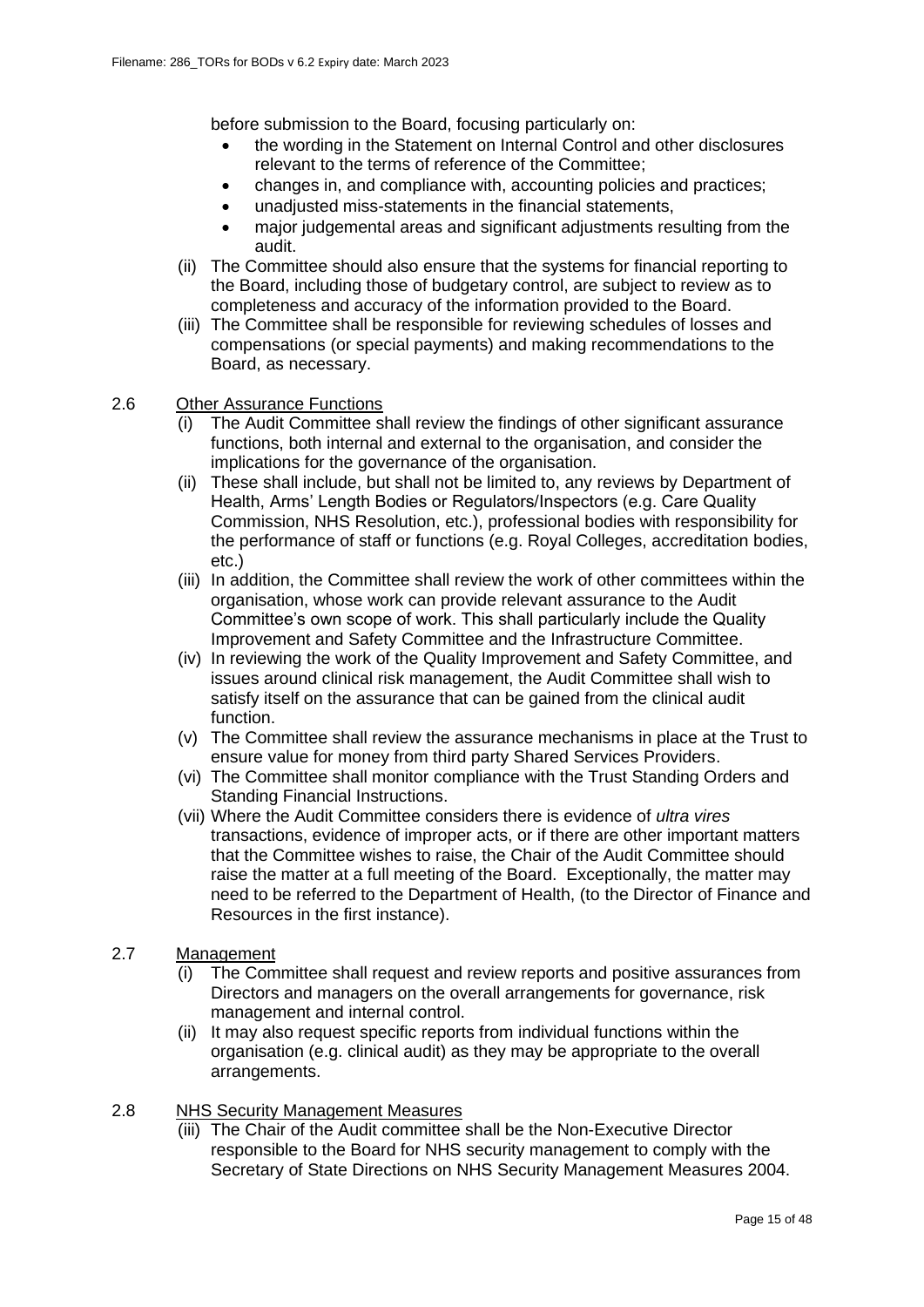(iv) To set the overall systems of control and to ensure financial and information governance security are covered in the committee's work.

### 2.9 Standing Items

- (i) Quarterly review of the Board Assurance Framework.
- (ii) Internal and External Audit Reports including Local Counter Fraud Service.
- (iii) Annual Audit Letter (annually).
- (iv) Annual Report and Accounts (annually).
- (v) Issues from other committees.
- (vi) Losses, Waivers and Special Payments.
- (vii) Gifts and Hospitality Register (annually).
- (viii)Legal Updates (when appropriate).

#### **3.0 Items Requiring Escalation**

- (i) The Committee shall report to the Board annually on its work in support of the Statement on Internal Control, specifically commenting on the fitness for purpose of the risk management and internal control processes, the completeness and embeddedness of risk management in the organisation, the integration of governance arrangements and the appropriateness of the selfassessment against the Quality and Safety Standards (CQC).
- (ii) Losses above £250k, or which may have a significant impact upon the Trust.
- (iii) Risks for which mitigating actions are overdue, insufficient mitigation is identified or the risk ratings are questioned.

#### **4.0 Membership, Chairship and quorum**

- 4.1 The Audit Committee will be comprised of three Non-Executive Directors. Other Board members may attend if required.
- 4.2 The Board Chair shall not be a member of the Committee and the Vice-Chair shall not Chair the Committee.
- 4.3 At least one member shall have significant, recent and relevant financial experience.
- 4.4 The quorum of the committee shall consist of 2 members.
- 4.5 Other relevant parties may attend as needed. In particular:
	- (i) The Director of Finance and Resources, Director of Governance and Assistant Director of Corporate Governance shall attend all meetings.
	- (ii) Appropriate Internal and External Audit representatives shall attend all meetings.
	- (iii) The Counter Fraud Specialist shall attend all meetings.
	- (iv) The Chief Executive, Chair and other organisational managers may be invited to attend meetings for specific agenda items or when issues relevant to their area of responsibility are to be discussed.
	- (v) The Chief Executive shall be invited to attend, at least annually, to discuss with the Audit Committee the process for assurance that supports the Statement on Internal Control.
	- (vi) Attendance at Committee meetings shall be disclosed in the Trust's Annual Report and Accounts.

| 5.0 | <b>Extraordinary Audit Committee Meeting</b>                                      |
|-----|-----------------------------------------------------------------------------------|
| 5.1 | The Audit Committee shall hold at least one Extraordinary Audit Committee meeting |
|     | each year to:                                                                     |
|     | receive the Head of Internal Audit Opinion;                                       |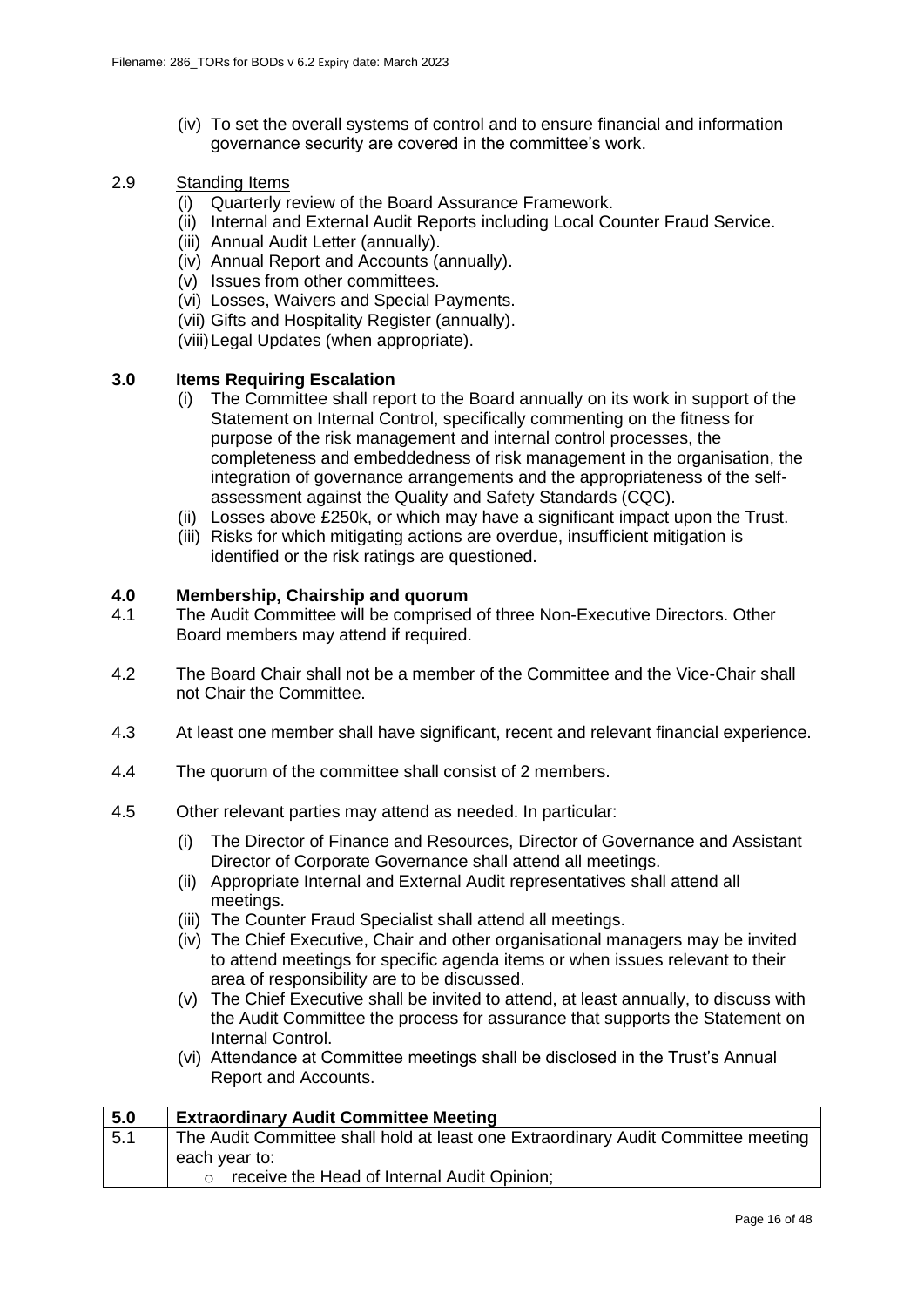|     | receive the Annual Audit Letter; and<br>$\circ$<br>sign-off the annual governance statement and annual accounts.<br>$\circ$ |
|-----|-----------------------------------------------------------------------------------------------------------------------------|
|     |                                                                                                                             |
| 5.2 | The Board Chair shall and Chief Executive shall be in attendance for this meeting.                                          |
|     |                                                                                                                             |

*Last Reviewed: March 2022 Next review: March 2023*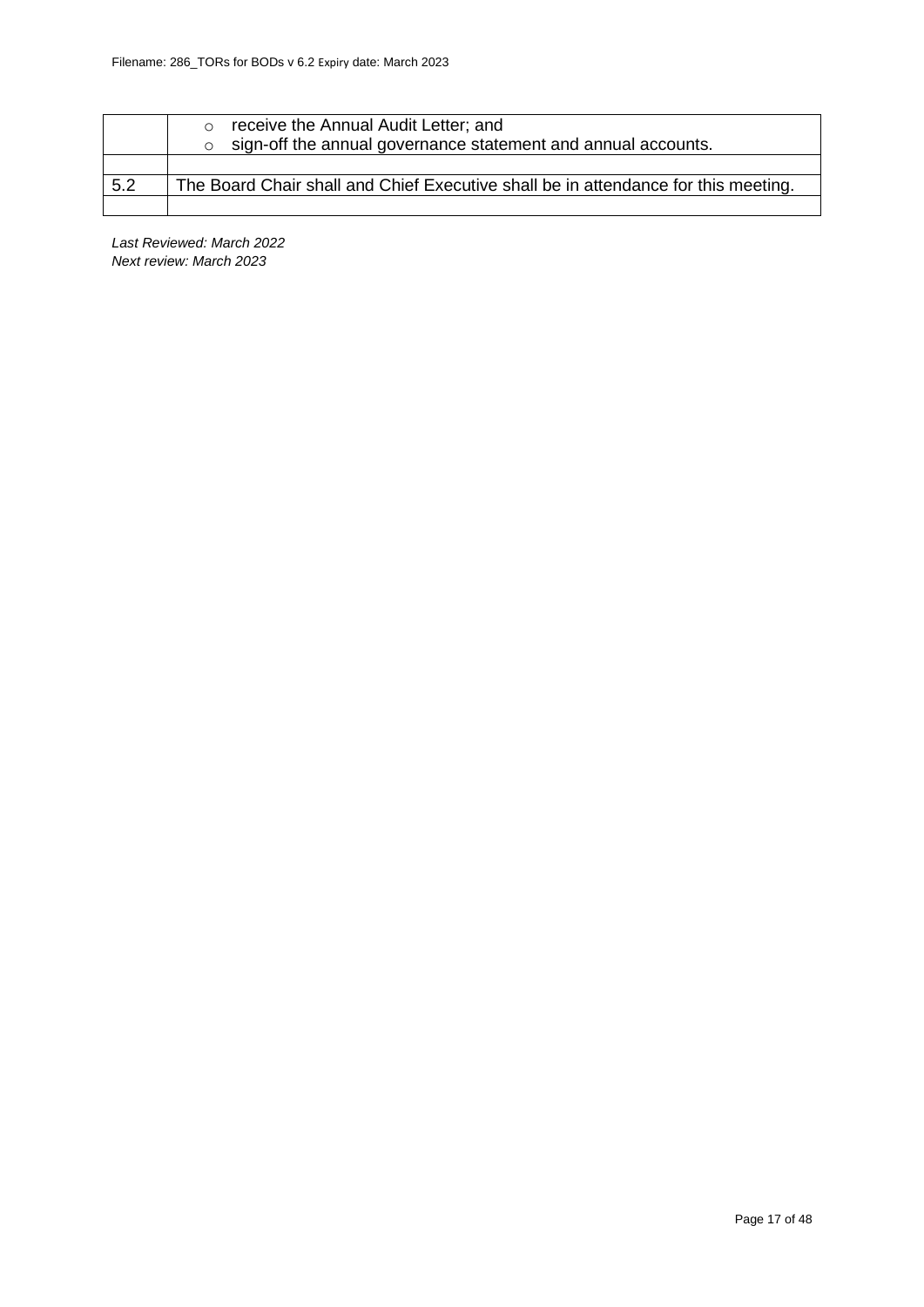## **APPENDIX 3 – CHARITABLE FUNDS**

#### **1.0 Purpose**

- 1.1 To advise the Board of Directors, as Corporate Trustee, on the management and use of the Trust's charitable funds.
- 1.2 The Committee is a committee of the Board and has no executive powers, other than those specifically delegated in these Terms of Reference. Responsibility for the Charitable Funds rests entirely with the Board. The Board shall retain overall control of the charity's activities, taking into account the recommendations submitted by the Committee. The Board shall set out its investment policy in writing.

#### **2.0 Main Duties**

#### 2.1 Charitable Funds Committee

- (i) Consider and recommend to the Board any changes in investment policy.
- (ii) Review performance of current investments in respect of both income and capital appreciation
- (iii) Review the fundraising methods used and ensure that they are acceptable in terms of a health/public body context.
- (iv) The Committee shall determine the strategy for fundraising and the gift acceptance policy
- (v) To agree the expenditure strategy and policies of the Funds within the framework of the Governing Document which defines the purposes for which the charity has been established.
- (vi) To monitor compliance with the strategy and policies and ensure that the wishes of the donors are met.
- (vii) To approve Charitable Fund bids for expenditure in accordance with the relevant procedures.
- (viii)All fundraising bids to external bodies shall be subject to committee approval.
- (ix) To determine the format of the performance information it requires, in order to manage the Charitable Funds in the most effective manner. This shall include information on fundraising, expenditure and investment.
- (x) To review, and recommend to the Board for approval, the Charitable Funds Annual Accounts and Annual Report.
- (xi) To receive reports from both the Internal and External Auditors for the Trust concerning Charitable Funds and monitor and review the implementation of any recommendations.
- (xii) To review the Charitable Funds Audit Report prior to submission to the Trust's Audit Committee.
- (xiii)The committee shall appoint member(s) of the different funds and annually approve their continued membership
- (xiv)The committee shall determine a process for appealing decisions and who sits on the appeals panel.
- (xv) The Committee shall review investments in accordance with the following objectives:
	- Ensuring that funds are properly protected and that, as far as possible, capital is not put at risk and will be protected against inflation.
	- Obtaining best income from the investments with which to carry out the purposes of the various individual funds.

#### 2.2 Fundraising Committees

- (i) Fundraising committees shall be formed and membership shall be agreed by the
- (ii) Charitable Funds Committee.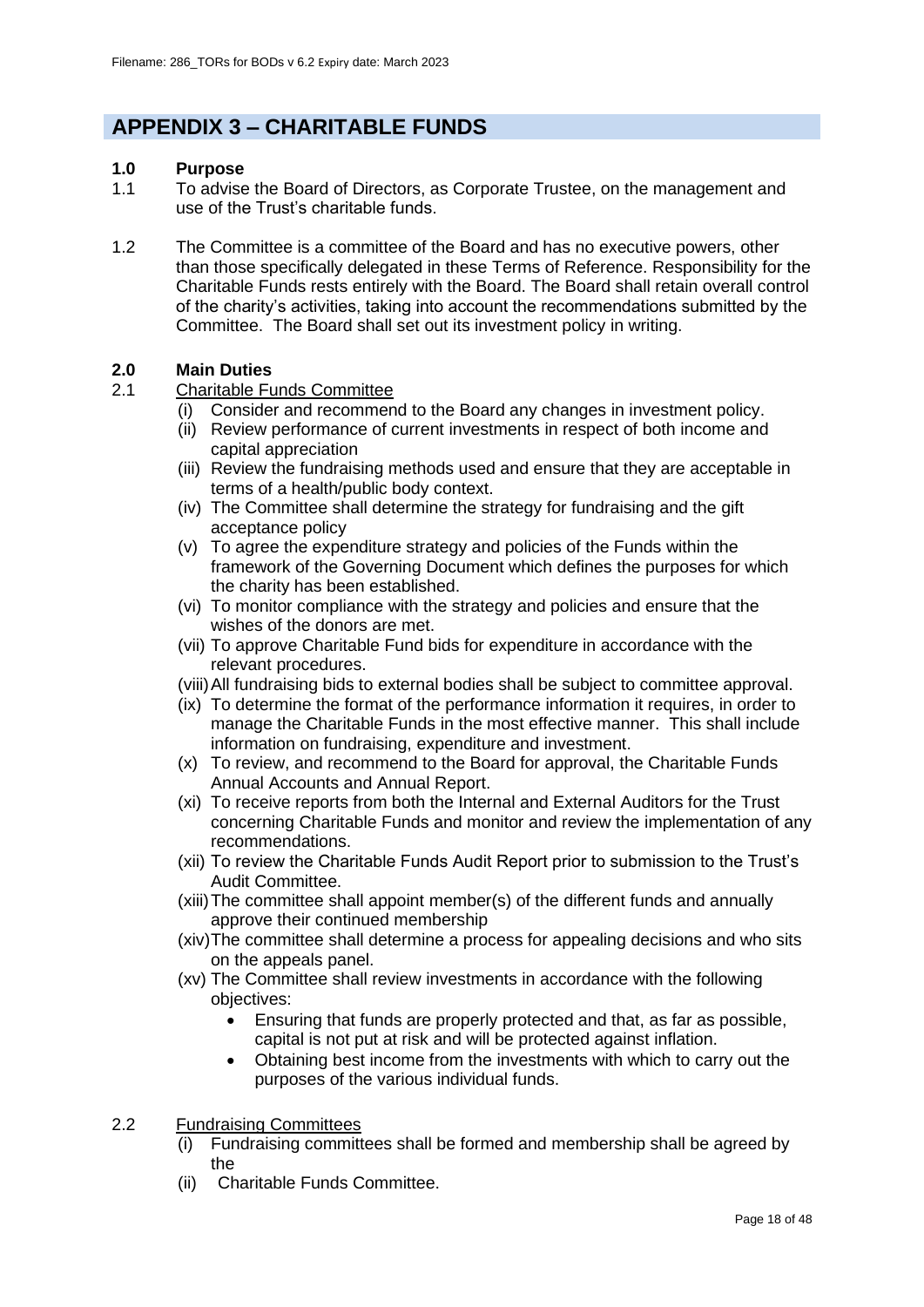- (iii) The fundraising committees shall undertake a programme of fundraising activities in line with the fundraising strategy.
- (iv) The fundraising committees may have delegated authority regarding the use of the charitable funds, in line with the Strategy for Charitable Funds
- (v) Any expenses incurred by the fundraising committees shall be defrayed against funds raised and must first be approved by the Secretary to the Charitable Funds Committee.
- (vi) Minutes of the fundraising committees shall be submitted to the next meeting of the Charitable Funds Committee, for information.

#### 2.3 Risks

- (i) Review of relevant risks
- (ii) Discussion of emerging risks and significant issues

#### **3.0 Conversion to independent status**

- 3.1 Below are the provisions for dissolution or winding up of NHS Charitable Funds referred to as 'Conversion to independent status'. In this context, this involves:
	- the creation of a new charity suggested to be corporate in form either a company limited by guarantee (CLG) or a charitable incorporated organisation (CIO) - in relation to which the Secretary of State for Health / Department of Health has no formal powers;
	- the transfer to the New Charity of all the whole undertaking of the NHS Charity; and
	- the winding up of the NHS Charity
- 3.2 (i) Provisions for dissolution or conversion to independent status:NHS Charity trustees agree to investigate conversion.
	- (ii) The Charitable Funds Committee shall review advantages and disadvantages and collect information.
	- (iii) If the Charitable Funds Committee decides NOT to convert no further action is required.
	- (iv) If the Charitable Funds Committee agrees to convert then the committee will need to present the proposal to the Board, as Corporate Trustee, for approval.
	- (v) If approved by the Board, the Charitable Funds Committee shall notify the Department of Health and the Charities Commission of intention to convert.
	- (vi) The Charitable Funds Committee shall then:
		- Collate details of charity assets and liabilities.
		- Develop governing instrument for the New Charity.
		- Analyse the staffing and accommodation position.
	- (vii) If the Charitable Funds Committee if proposes to transfer the charitable funds into an existing charity, the committee shall:
		- Conduct due diligence of the Charity.
		- Ensure the objects of the Charity are similar to the objects of the charitable funds.
		- Develop with the Charity terms of agreement or memorandum of understanding.
	- (viii) If a New Charity is being established, the Charitable Funds Committee shall develop, with the New Charity, terms of agreement or memorandum of understanding and create the new Charity.
	- (ix) The New Charity must apply for registration with the Charities Commission and HMRC.
	- (x) NHS Charity trustees and the New Charity then take the following steps:
		- Finalise and execute terms of agreement or memorandum of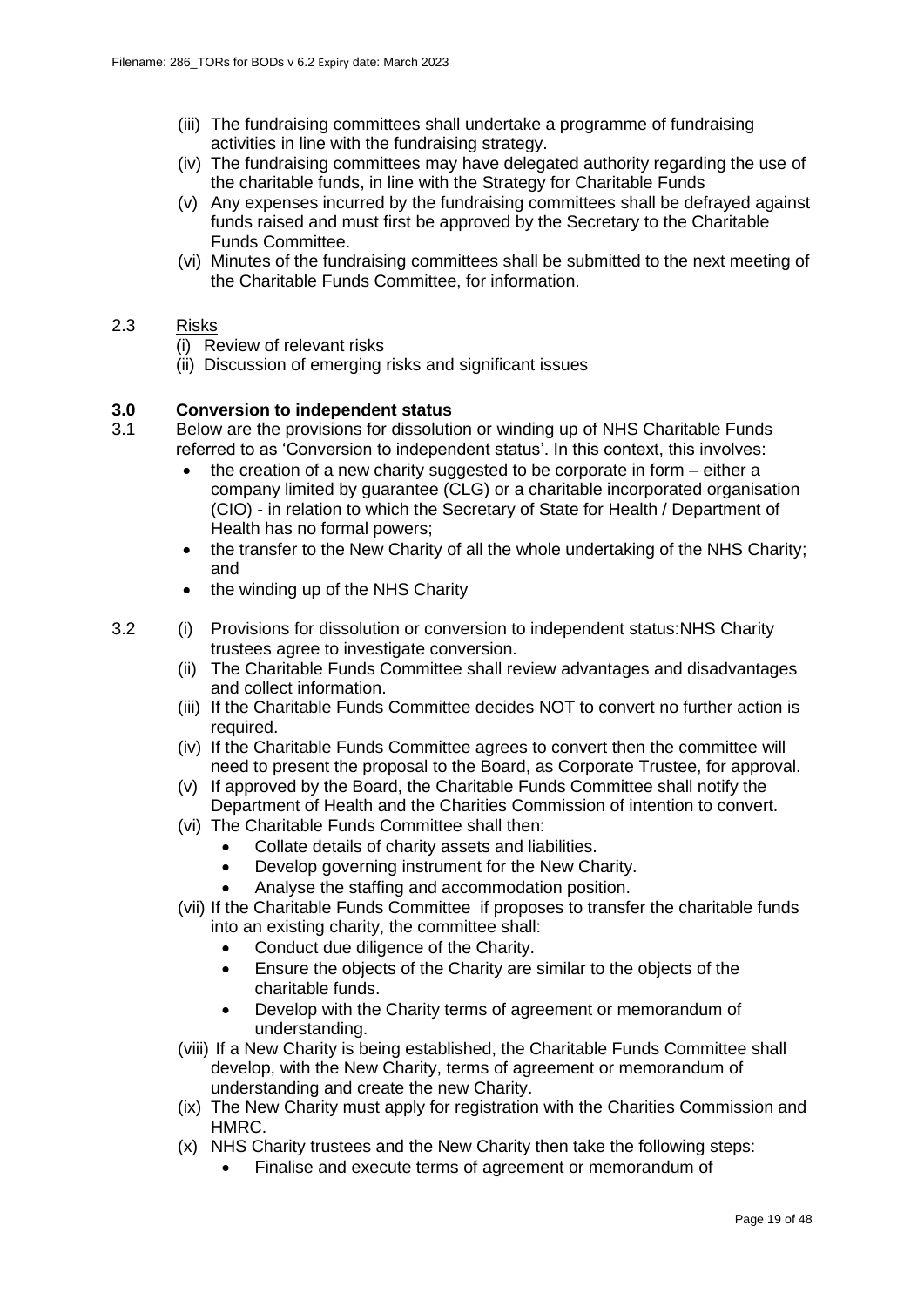understanding with NHS body.

- Notify the Department of Health.
- Notify/consult employees. The New Charity obtains NHS pensions scheme 'direction employer' status (if relevant). Transfer assets to the New Charity and wind up the NHS Charity. Register merger of the NHS Charity with the New Charity with the Charities Commission.

#### **4.0 Items Requiring Escalation**

- (i) Any expenditure likely to amount over £5,000 in one year or £10,000 over a 3 year period.
- (ii) Any outstanding audit actions.
- (iii) Any fraud or other crime related to the Charitable Funds.
- (iv) Any risks with a rating of 15 or above and/or for which mitigating actions are overdue, insufficient mitigation is identified or the risk ratings are questioned.

#### **5.0 Standing Items and Receipt of Key Issue Reports**

- (i) Dreamsdrops Update
- (ii) Charitable funds accounts.
- (iii) Charitable funds bids.
- (iv) Audit reports.
- (v) Review of risks and discussion of emerging risks
- (vi) Minutes of fundraising sub-committees.

#### **6.0 Membership, Chairship and quorum**

- 6.1 The membership of the Committee will be comprised as follows:
	- 2 Non-Executive Directors.
	- 2 Executive Directors.
	- A quorum will be 2 members, at least one of whom shall be a Non-Executive Director and at least one Executive Director.

*Due for Review by Committee: March 2022 Next review: March 2023*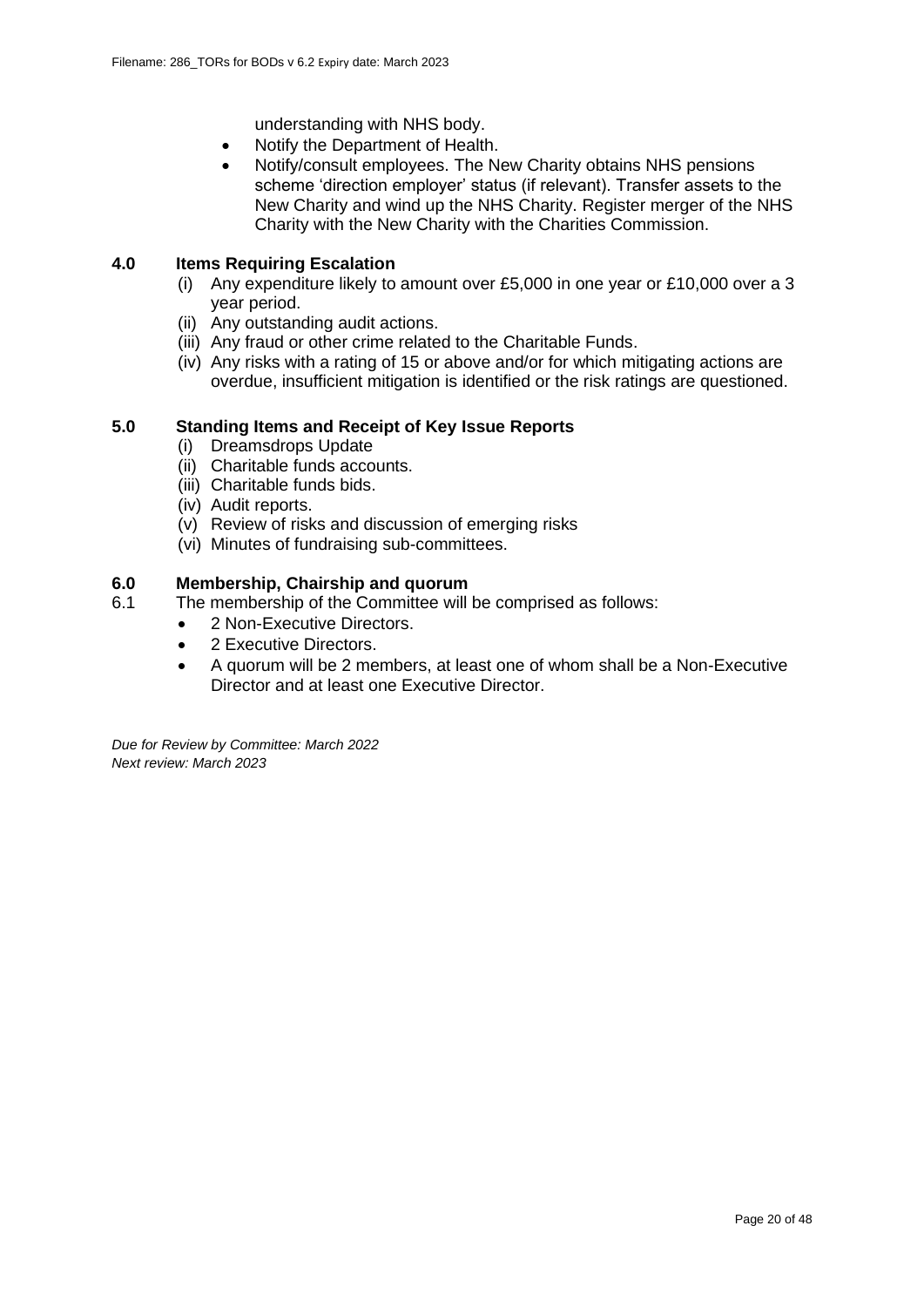## **APPENDIX 4 – INFRASTRUCTURE COMMITTEE**

#### **1.0 Purpose**

- 1.1 To support the Board by ensuring that the Estates and Digital Strategies are developed and implemented and that there are effective structures and systems in place to support quality services and safeguard high standards of patient care.
- 1.2 To advise the Board on Trust compliance with legal requirements best practice including health and safety, infection control and sustainability and other Infrastructure matters.
- 1.3 To provide an effective reporting, escalation and engagement route for appropriate sub groups of the Infrastructure Committee and key internal stakeholders.

#### **2.0 Main Duties**

- 2.1 Strategy
	- (i) To provide oversight of the development and implementation the Trust's Estates and Digital Strategies ensuring that they are delivered in a proactive, efficient and incremental fashion, to the benefit of all staff, patients and visitors.
	- (ii) To ensure estates and IT planning and delivery is as appropriate as possible, reflecting the needs of services and key stakeholders.
	- (iii) To review development issues including estate requirements in support of delivering the Integrated Business Plan and relocation issues.
- 2.2 Compliance
	- (i) To ensure the Trust estate and IT infrastructure remain statutorily compliant.
	- (ii) To ensure that there are effective systems in place to provide the Board with assurance of the Trust infrastructure statutory compliance.
- 2.3 Maintenance
	- (i) To have oversight of service issues requiring further attention or escalation.
	- (ii) To ensure appropriate participation in, and completion of, annual returns.
- 2.4 Capital Projects
	- (i) To approve a rolling capital plan for the Trust.
	- (ii) To review progress against the capital plan including:
		- Adverse variance which is higher than £100,000 or 10% for each specific project or overall capital plan.
		- Adverse variance which is higher than £100,000 or 10% of year to date budget.
		- Delivery of projects against agreed timeline.
- 2.5 Policy and Strategy
	- $(i)$  To review all Trust policies relating to the Committee's remit on behalf of the Board.
	- (ii) To review all Trust strategies relating to the Committee's remit and make recommendations on their adoption to the Board.

#### 2.6 NHS Security Management Measures

To ensure that physical assets and people working, visiting or receiving treatment in them are secure.

#### 2.7 Standing Items

(i) Reports on the performance of the estates Management Service Contracts as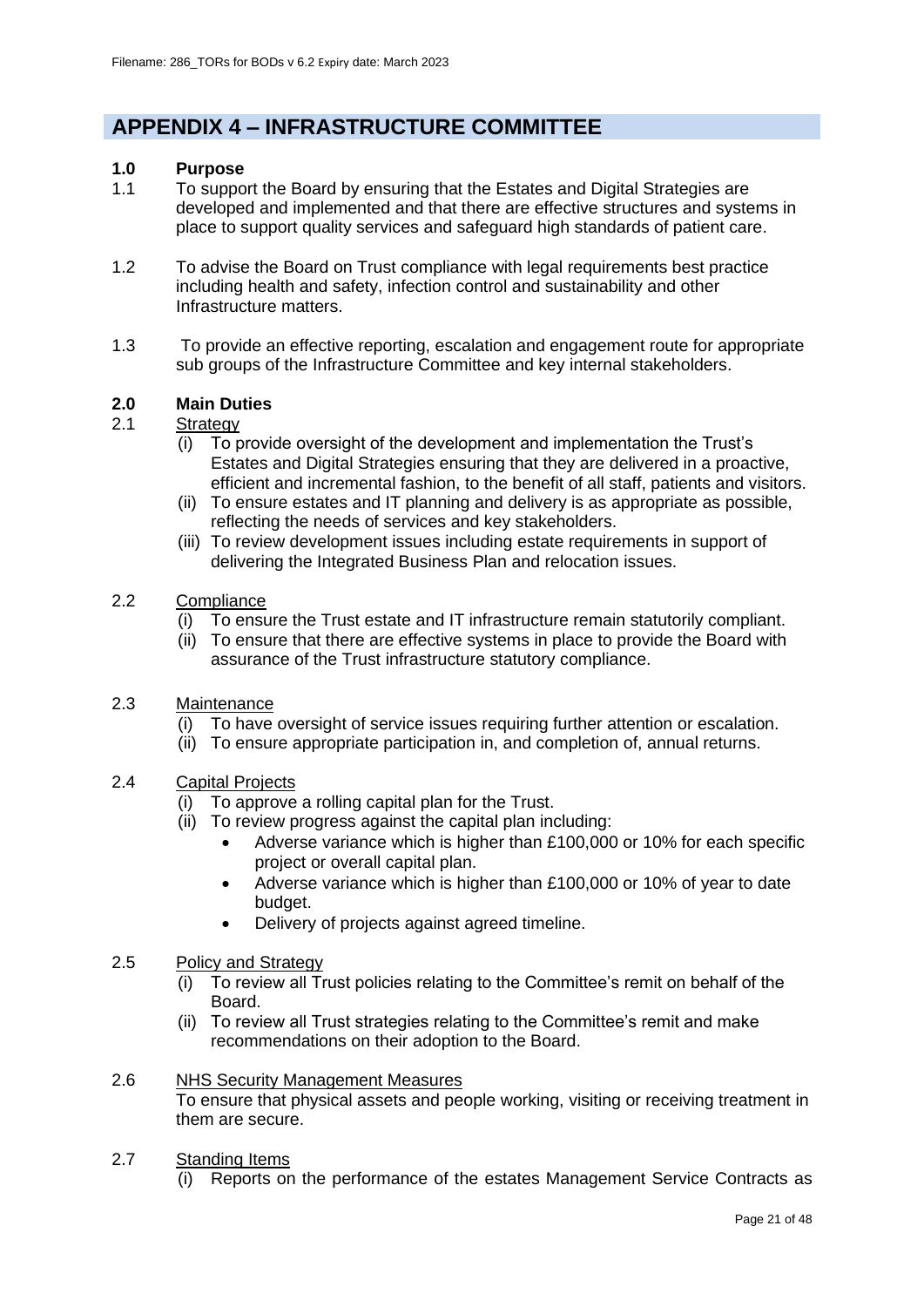set out in Service Level Agreements and contract documents, e.g. planned maintenance programme delivery.

- (ii) Issues concerning the delivery of the estates Strategy and service on Trust sites that have not been resolved at the operational / delivery level.
- (iii) Ensure that a joined up approach to estates and IT implementation plans.
- (iv) Review of Risks
- (v) Standardised report on progress on projects, Freehold Property, Leasehold Property Management, Capital Projects and Cost Improvement Programme.

#### 2.8 Risks

(i) Review of relevant risks

(ii) Discussion of emerging risks and significant issues

#### **3.0 Items Requiring Escalation**

- (i) Variances against programme/plan desired outcomes/timelines/milestones, or where milestones/timelines are not defined.
- (ii) Adverse variance which is higher than £250,000 and 15% of year-to-date target for cost improvement plans.
- (iii) Adverse variance which is higher than £250,000 and 15% for each specific project or overall capital plan.
- (iv) Any risk with a rating of 15 or above and/or for which mitigating actions are overdue, insufficient mitigation is identified or the risk ratings are questioned.
- (v) Any non-compliance with legal requirements
- (vi) Any action three months or more beyond its due date

#### **4.0 Receipt of Key Issue Reports**

- (i) Health and Safety Group
- (ii) Infection Prevention and Control Group
- (iii) Sustainability Group

#### **5.0 Membership, Chairship and quorum**

- 5.1 The Infrastructure committee shall be comprised of two Non-Executive Directors and two Executive Directors, but other Board members may attend if required.
- 5.2 The Chair of the Infrastructure Committee shall be a Non-Executive Director.
- 5.3 The Assistant Director of Estates & Facilities shall be in attendance.
	- The Assistant Director of ICT shall be in attendance.
	- Service Directors and other staff members may also attend at the request of the committee.
- 5.4 The quorum of the committee shall consist of 3 members, one of whom shall be a Non-Executive Director and one of whom shall be an Executive Director.

*Last Reviewed by Board: March 2022 Next review: March 2023*

## **APPENDIX 5 – CLINICAL OPERATIONAL BOARDS**

#### **1.0 Introduction**

1.1 There are three Clinical Operational Boards at Cambridgeshire Community Services NHS Trust: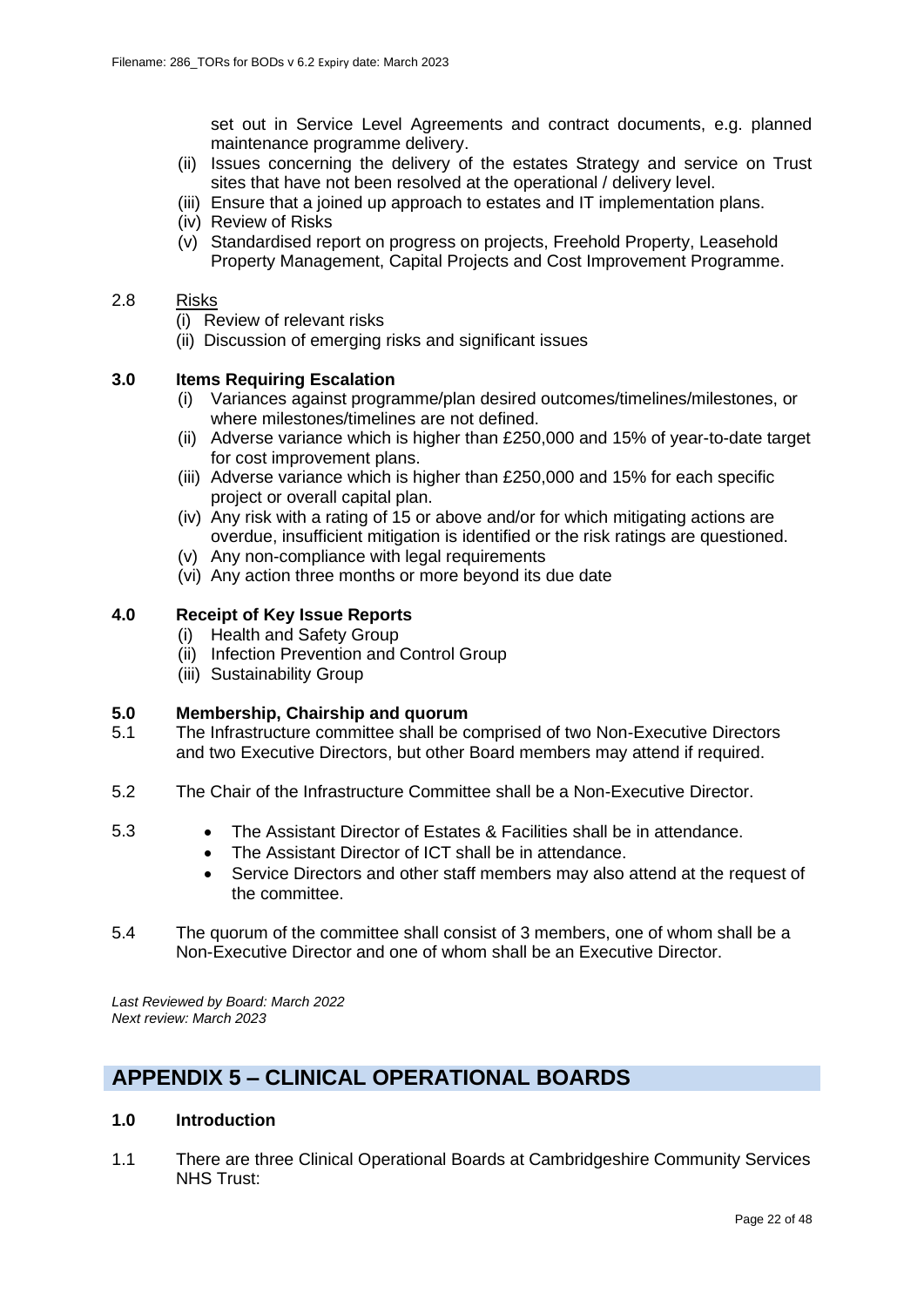- Children and Young People's Services
- Adults Services
- Large Scale Vaccination
- 1.2 Clinical Operational Boards shall meet bi- monthly.
- 1.3 The Clinical Operational Board have the same responsibilities and these are set out below:

#### **2.0 Purpose of the Clinical Operational Boards**

- 2.1 To support the Trust Board by undertaking integrated governance analysis (reviewing the interrelationships between quality, finance, workforce and performance) for the areas of service and geographic responsibility covered by the Clinical Operational Boards.
- 2.2 To provide assurance of the achievement of standards relating to quality, finance, performance and workforce and highlight areas of concern and recommendations for change to the Board.
- 2.3 Areas of specific responsibility, on which assurance is to be given:
	- Achievement of quality standards (patient safety, patient experience and clinical effectiveness).
	- (ii) Financial strategy, budget setting, investment proposals, delivery of cost improvement plans and activity information to support the continuing financial viability of the Trust.
	- (iii) Achievement of performance objectives Key Performance Indicators (KPIs).
	- (iv) Efficiency and Economy, Effectiveness and Efficacy.
	- (v) Progress on the tendering, negotiation and finalisation of contracts with commissioners and suppliers.
	- (vi) Oversight of the implementation of any service specific action plans relating to commissioners, regulatory matters or audits.
	- (vii) Review of key service risks and discussion of emerging risks and significant issues.
	- (viii)Patient and Staff experience.

#### 3**.0 Main Duties**

#### *Operational performance:*

- 3.1 To report to the Trust Board on the status of the quality, financial (including cost and service improvement plans), workforce and operational performance for the service. These areas should be analysed in an integrated matter with a clear understanding on the interdependent issues impacting on patient care.
- 3.2 At each bi-monthly meeting, assess the potential shortfalls and risks facing services and recommend any Trust Board level actions/decision making that is needed to address these issues.
- 3.3 To advise the Trust Board on the consequences of any significant breaches or failure of performance in line with the escalation framework.
- 3.4 To receive reports from project and operational work streams identified within the service's annual plan.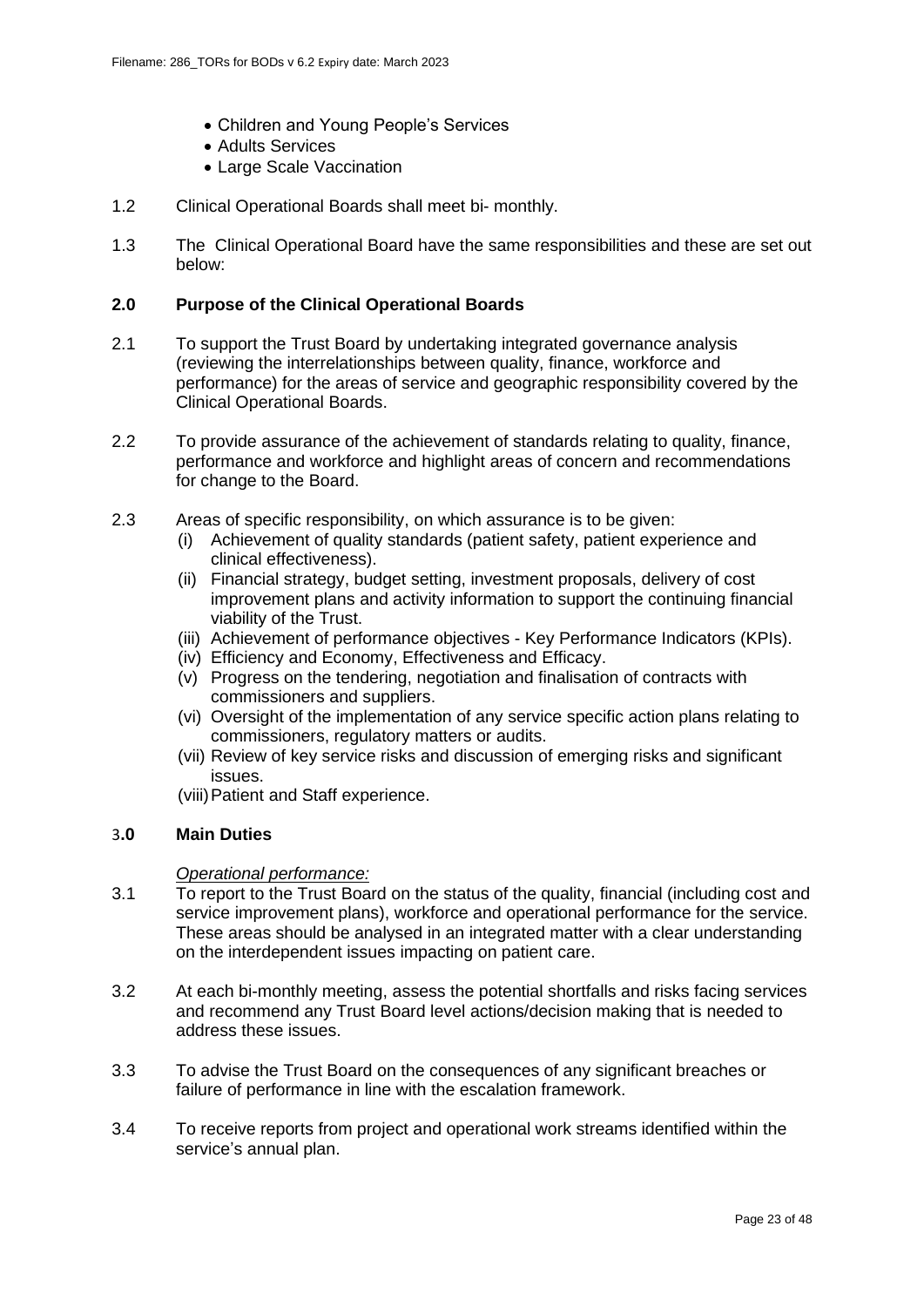- 3.5 To review, analyse, assess and validate corrective action plans for any performance and operational metric where the service is not currently achieving, or projected not to achieve the agreed/specified outcome.
- 3.6 Report on specific workforce initiatives covering all aspects of workforce development, education, training and development including divisional level staff stories or staff experience reports.

#### *Risks*

- 3.7 To review and monitor the risks in the risk register with regard to quality, financial, workforce and performance issues including emerging risks and significant issues.
- 3.8 Assure the Board that service risks have appropriate mitigation and oversight.
- 3.9 To receive assurance that at service level:
	- the systems are in place and operating effectively for the identification, assessment, prioritisation and management of potential and actual risk;
	- the trends and significant risks across the service(s) are reported and advise on controls for high risks.
- 3.10 To recommend areas requiring further audit (internal and external) attention to the Audit Committee and assist it in ensuring that the Trust's Audit plans are focused on relevant aspects of the Trust's (and service level) risk profile.

#### *Efficiency and Economy, Effectiveness and Efficacy:*

- 3.11 As part of the annual planning process (and more frequently if needed)
	- (i) Advise the Trust Board on whether the service is being run as efficiently, economically and effectively as possible or whether a better approach could be provided utilising benchmarking data.
	- (ii) To advise the Trust Board on opportunities and challenges of co-operating with local providers and commissioners.
	- (iii) To monitor delivery of Cost Improvement Plans
	- (iv) To monitor agency usage in the division, including:
		- trends in agency usage and spend (i.e. high agency dependent services);
		- use of off framework providers; and
		- overrides.

#### *Policies and strategy*

3.12 Oversee the development of annual plans for the service and associated supporting strategies to bring the service operational plan into reality.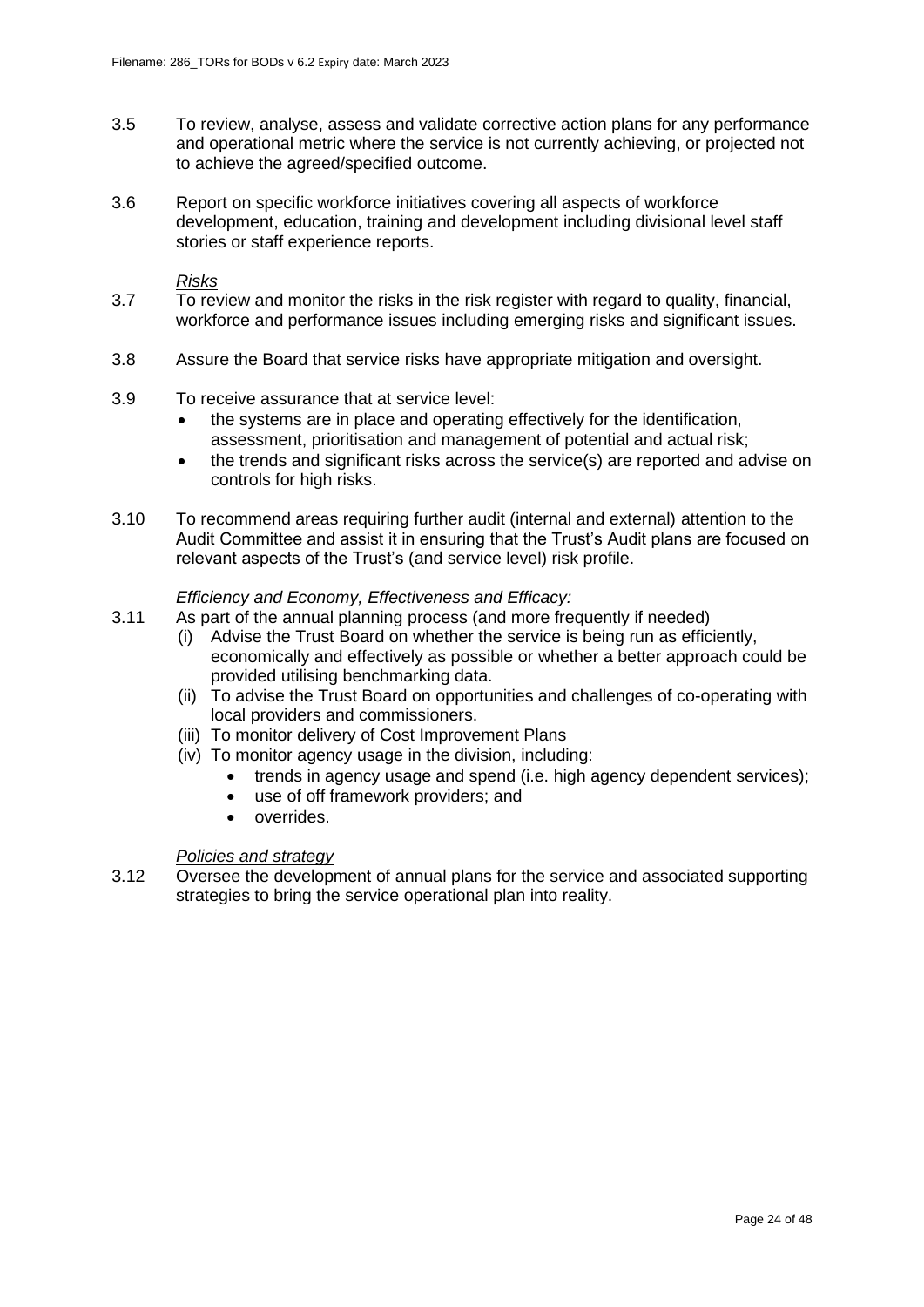#### *Developmental issues:*

- 3.13 The Clinical Operational Board will provide a forum to discuss and agree priorities for development of the service(s). Specifically this will include:
	- (i) Developing the governance capability of the leadership team.
	- (ii) Supporting the service(s) to operate as a quasi-Board understanding responsibilities, lead roles and accountability for actions and behaviour. Ensure leaders move from reactive to proactive planning over a longer time frame.
	- (iii) Development of an appropriate cycle of business linking into other Committees of the Board

#### *NHS Security Management Measures*

3.14 To ensure that staff, visitors and portable assets are secure across the service.

#### S*tanding Items*

- 3.15 Regular information and issues to be discussed at appropriate frequency at the Clinical Operational Board shall include (but not be limited to) integrated analysis of service Quality, Finance, Workforce and Performance.
- 3.16 As set out in the cycle of business approved by the Board.

#### **4.0 Items Requiring Escalation**

- 4.1 The Clinical Operational Boards will report to the Trust Board the items listed below. All escalation points should make clear if an escalation is for information only or if the Trust Board is being asked to make a decision.
	- (i) All Quality Early Warning Trigger Tool (QEWTT) scores of over 16 in any service plus any service which has not submitted a QEWTT form for two consecutive months.
	- (ii) Red rated KPIs for 2 consecutive months (including contract, quality, finance and workforce metrics).
	- (iii) KPIs not turning green at the planned point on the action plan.
	- (iv) KPIs for which there is no green-rated action plan.
	- (v) Adverse variance which is higher than £100,000 and 10% of year-to-date target for cost improvement plans.
	- (vi) Adverse variance which is higher than £100,000 and 10% of year to date budget.
	- (vii) Areas of formal concern from CQC and other regulators.
	- (viii)Commissioning contract queries.
	- (ix) Any risks with a rating of 15 or above and/or for which mitigating actions are overdue, insufficient mitigation is identified or the risk ratings are questioned.
	- (x) Discussion of emerging risks and significant issues
	- (xi) Any themes from staff stories or staff experience reports that may have Trust wide implications
	- (xii) Outstanding Practice or Innovation

#### **5.0 Membership, Chairship and Quorum**

- 5.1 Each of the Clinical Operational Boards will be comprised of two Non-Executive Directors and two Executive Directors, but other Board members may choose to attend any meeting.
- 5.2 The Chair of the Clinical Operational Board shall be a Non-Executive Director.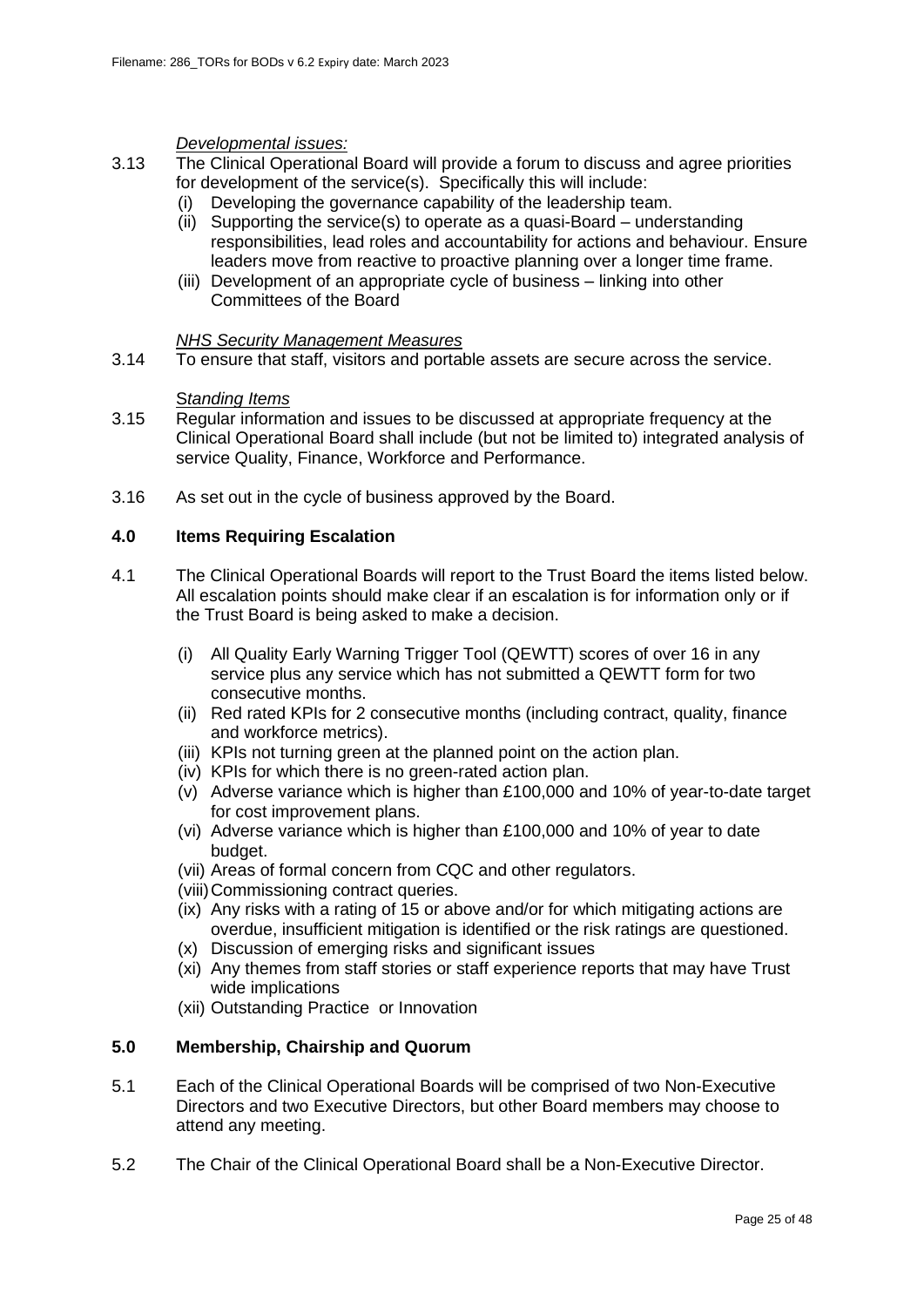- 5.3 The relevant Service Director and supporting corporate staff will also attend. Other members of the service may also attend at the request of the Chair or Service Director.
- 5.4 The expectation is that clinical leaders within the service will be invited to attend the Clinical Operational Board frequently.
- 5.5 The quorum of the committee shall consist of 3 members, one of whom shall be a Non-Executive Director and one of whom shall be an Executive Director.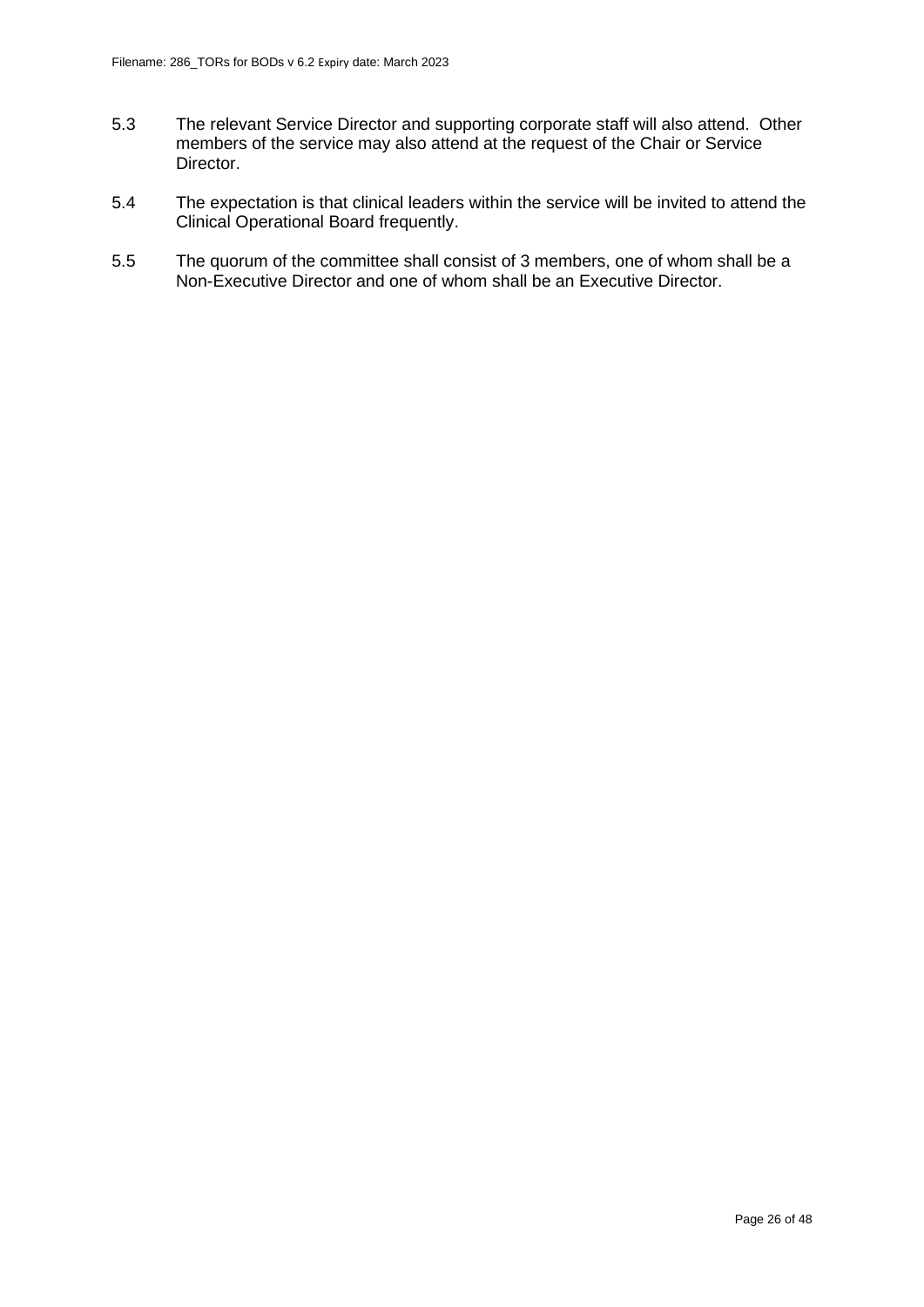## **APPENDIX 6 – QUALITY IMPROVEMENT AND SAFETY COMMITTEE**

#### **1.0 Purpose**

- 1.1 To foster a culture of continuous improvement with regard to the following:
	- (i) To ensure patient safety is at the heart of the delivery of services within the Trust and to provide assurance that the Trust meets all its duties and responsibilities to its patients, users and staff.
	- (ii) To ensure that there are effective structures and systems in place to support the continuous improvement of quality services and safeguard high standards of patient care.
	- (iii) To advise the Board on Trust compliance with quality regulatory requirements and accreditation (e.g. NHS Improvement, Care Quality Commission (CQC), NHS Resolution, National Patient Safety Agency (NPSA), National Institute for Health and Clinical Excellence (NICE).

#### **2.0 Main Duties**

- 2.1 Registration Compliance and Accreditation
	- To review reports from external agencies e.g. NHS Resolution and Care Quality Commission etc.
	- (ii) To advise the Board on the clinical and practice governance consequences of any significant breaches or failure of performance, in accordance with national guidance and ensure that appropriate action is taken.
	- (iii) To review the Care Quality Commission self-assessments and other accreditation and assessment submissions and identify Trust-wide themes.
	- (iv) To receive relevant annual reports and identify themes and areas for improvement.
- 2.2 Risk
	- (i) To take cognisance of the work of the Trust's Audit and Health & Safety Committee's and work with them as necessary to ensure an effective overall risk management system.
	- (ii) To recommend areas requiring further attention to the Audit Committee and assist it in ensuring that the Trust's Audit plans are focused on relevant aspects of the Trust's risk profile.
	- (iii) To review the effectiveness of the Committee's sub-groups and governance arrangements in partnership with the Audit Committee.
	- (iv) To review NHS Resolution claims scorecards for themes and trends
	- (v) To review and monitor the QISCOM Risk Register and receive reports from risk owners regarding the proposed actions and ongoing progress. To receive assurance that:
		- The Trust systems are in place and operating effectively for the identification, assessment, prioritisation and management of potential and actual risk;
		- The trends and significant risks across the organisation are reported and advise on controls for high risks.
	- (vi) Review of relevant risks
	- (vii)Discussion of emerging risks and significant issues
- 2.3 Quality Improvement
	- (i) To ensure new methods of working or changes in service delivery meet both national and Trust clinical and practice governance requirements;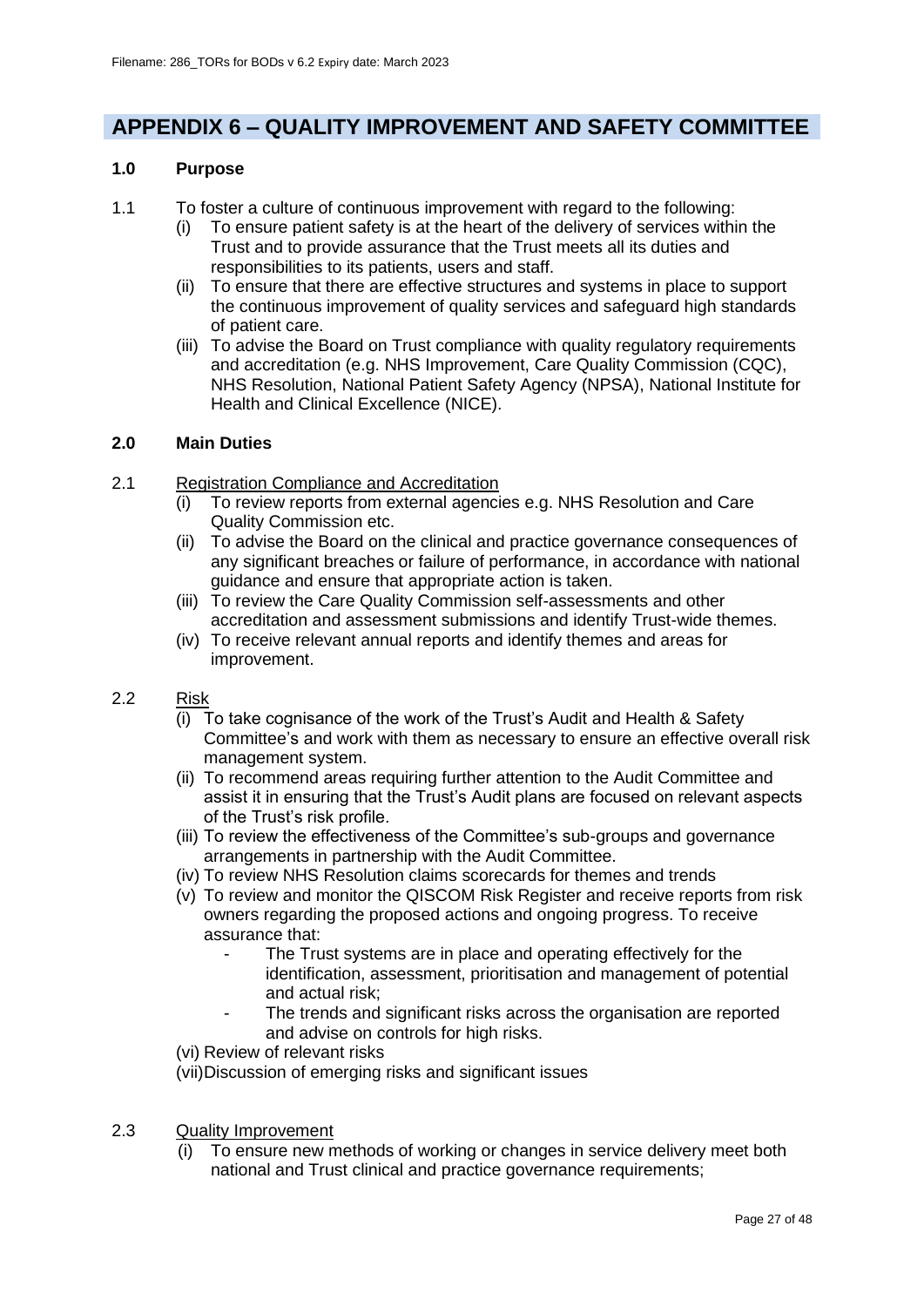- (ii) To review the analysis of data on incidents, complaints, compliments, case reviews, patient feedback, and clinical audit, advise the Board on thematic interpretation and ensure that learning is disseminated across the Trust.
- (iii) To analyse trends relating to Serious Incidents
- (iv) To review and monitor working practices and accountability systems to ensure effective clinical governance of the organisation.
- (v) To review lessons learnt and improvement actions agreed relating to learning from deaths in line with Trust policies.
- (vi) To learn lessons from thematic reviews including staff and patient experience reviews.
- 2.4 Clinical Audit
	- To review and approve an annual clinical audit programme and advise the Board on learning from the outcomes from audit reports.
	- (ii) To ensure that management processes are in place which provide assurance that the Trust has taken appropriate action in response to relevant clinical audit reports, independent reports, government guidance, statutory instruments and *ad hoc* reports from inquiries and independent reviews.
- 2.5 Policy and Strategy
	- (i) To review appropriate strategies relating to the Committee's remit and make recommendations on their adoption to the Board.
	- (ii) To approve EPRR self-assessment.
	- (iii) To approve relevant policies relating to the Committee's remit.
	- (iv) To approve the annual Quality Account.
- 2.6 Standing Items
	- (i) Quality Report
	- (ii) Review of Risks (where applicable)
	- (iii) External agency reports
	- (iv) Key issues reports
	- (v) Relevant annual reports

#### **3.0 Items Requiring Escalation**

- (i) Serious Incidents where recommendations and actions are overdue.
- (ii) Clinical Audits concluding insufficient assurance.
- (iii) Risks relating to accreditation or clinical registration.
- (iv) Any risks with a rating of 15 or above and/or for which mitigating actions are overdue, insufficient mitigation is identified or the risk ratings are questioned.
- (v) To escalate to Clinical Operational Boards any service specific issues from clinical audits and other thematic reviews

#### **4.0 Receipt of Key Issue Reports**

- (i) Clinical and Professional Committee
- (ii) Emergency Planning and Business Continuity
- (iii) Infection Prevention and Control
- (iv) Medicines Safety & Governance
- (v) Research
- (vi) Clinical Audit and Effectiveness
- (vii) Information Governance
- (viii)Safeguarding Children & Adults and Prevent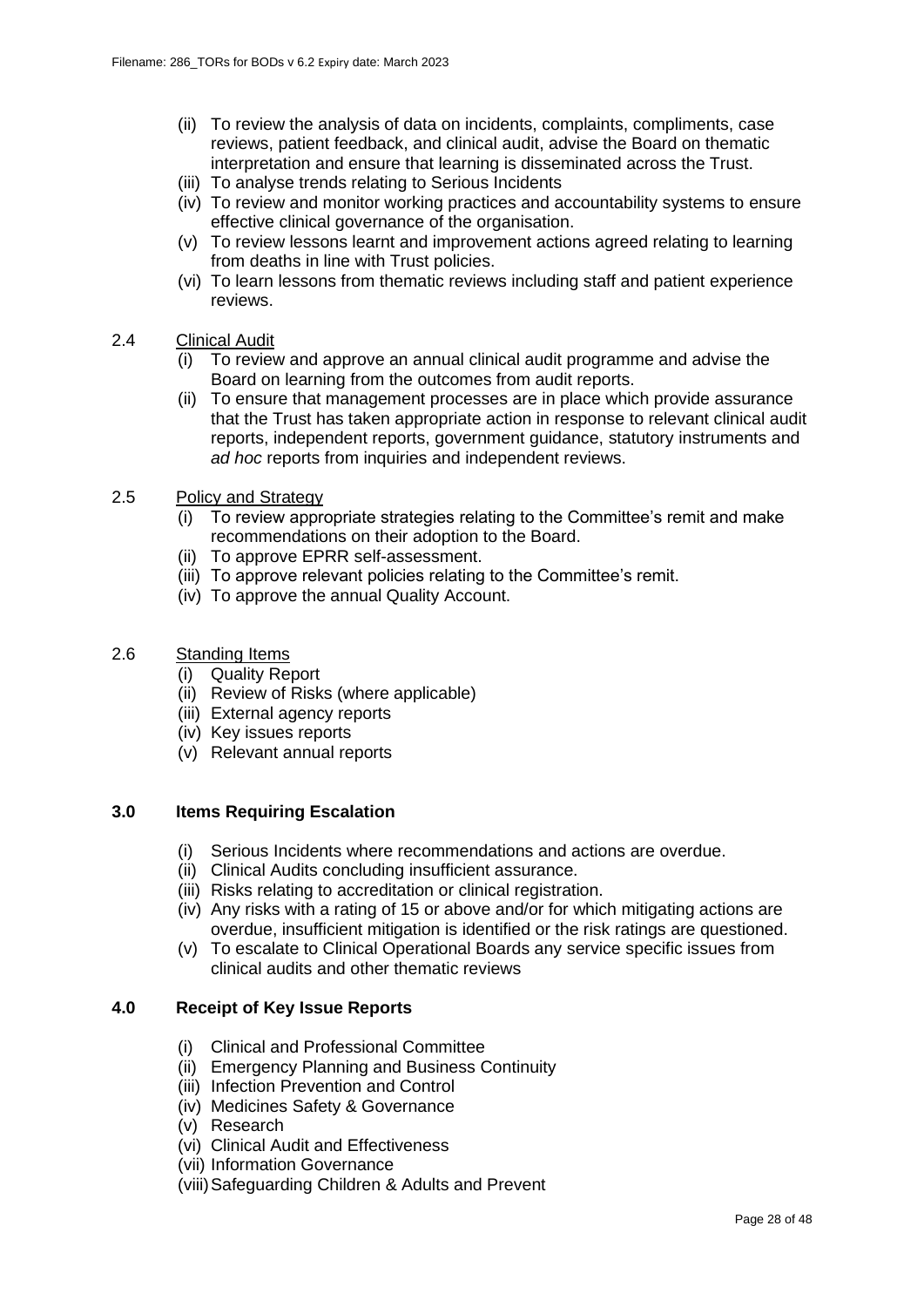- (ix) Learning from Deaths
- (x) Health & Safety Committee

#### **5.0 Membership, Chairship and quorum**

- 5.1 The Quality Improvement & Safety Committee shall comprise of 3 Non-Executives, the Medical Director, the Director of Workforce and Chief Nurse.
- 5.2 The Chair of the committee shall be a Non-Executive Director.
- 5.3 The quorum of the committee shall consist of 3 members, one of whom shall be a Non-Executive Director and one of whom shall be an Executive Director.

*Last Reviewed by Committee: March 2022 Next review: March 2023*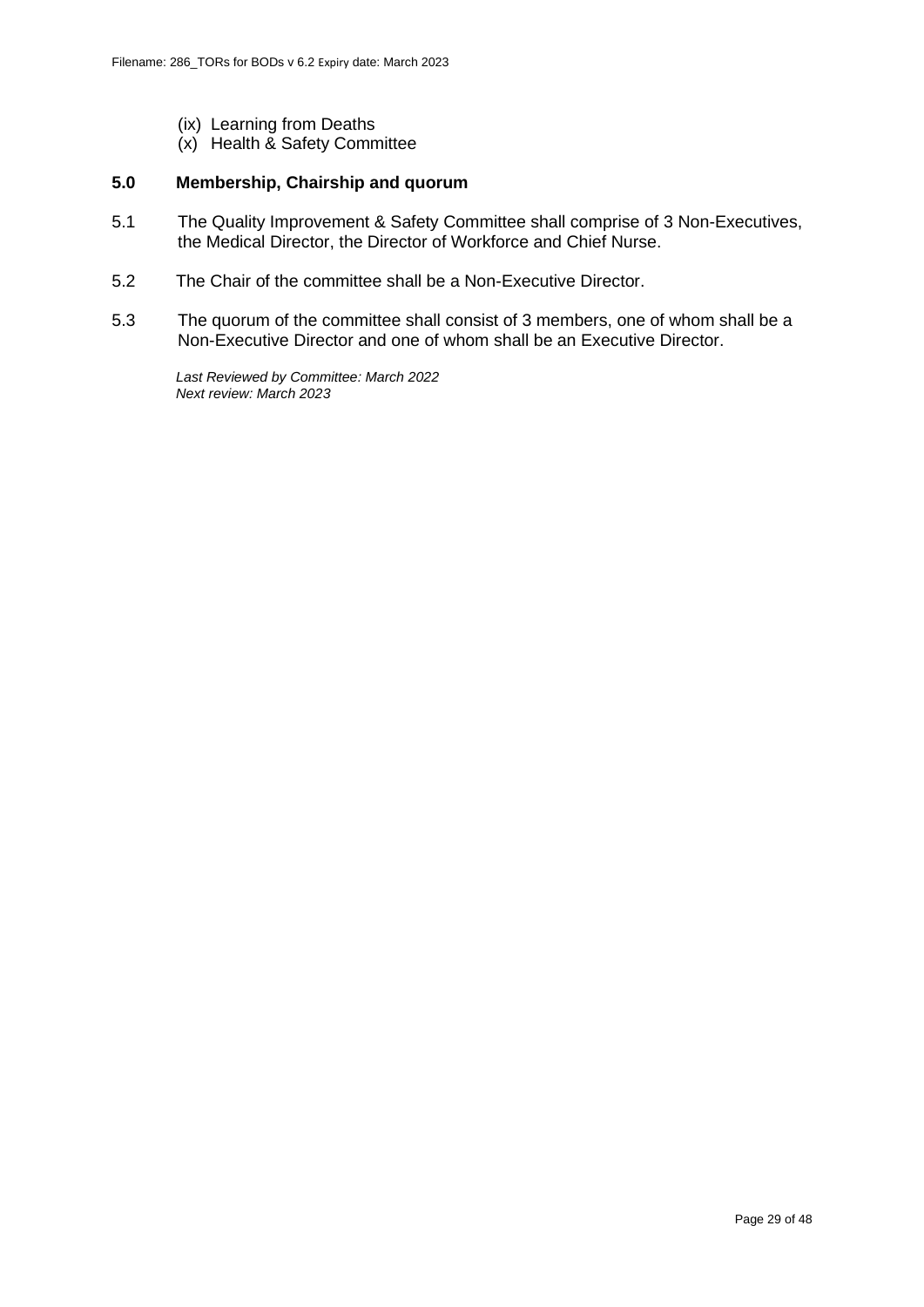## **APPENDIX 7 – REMUNERATION COMMITTEE**

Under NHS Codes of Conduct and Accountability, the Trust is required to establish a Remuneration Committee. Its role is to ensure fairness, equity and consistency in remuneration practices on behalf of the Trust Board.

#### **1.0 Purpose**

- 1.1 The Committee's purpose is to advise the Board on the appropriate remuneration and terms of service for the Chief Executive, Executive and any staff on Very Senior Managers terms and conditions, including:
	- (i) The remuneration structure and boundaries for the Trust, including remuneration levels and incentives, perquisites and benefits.
	- (ii) Contracts of Employment.
	- (iii) NHS annual cost of living pay awards for Senior Managers on local contracts of employment (pre 1/12/04) who have opted to remain on local terms and conditions.
	- (iv) Merit awards for medical staff under the Clinical excellence award scheme.
	- (v) Remuneration levels for other Trust staff on local terms and conditions.
	- (vi) National pay arrangements for all Medical and Dental staff employed by the Trust.
- 1.2 In reaching its decisions the Committee will take account of:
	- (i) Department of Health 'Very Senior Managers' Pay Frame work.
	- (ii) Any specific terms of the Contract of Employment.
	- (iii) Any other relevant guidance on NHS pay systems.
	- (iv) NHS Code of Conduct, Accountability and Openness.
	- (v) FT Code of Governance.
	- (vi) The performance of Chief Executive and Executive Directors (as articulated in the annual appraisal).
	- (vii) Fit and Proper Person Test.

#### **2.0 Main Duties**

- 2.1 Remuneration
	- (i) With input from the Chief Executive, to keep under review all aspects of the reward strategy within the Trust.
	- (ii) To ensure Senior Managers are fairly rewarded for their individual contribution to the Trust having proper regard to local circumstances, performance and national arrangements.
	- (iii) To oversee and monitor the level and structure of total remuneration including contractual and performance payments, benefits and perquisites for employees above the upper pay point of Band 9 Agenda for Change.
	- (iv) To set remuneration for all Executive Directors on behalf of the Board, considering and approving or declining to approve:
		- Band caps, requests for increases above one increment on a pay band, or recruitment and retention premium payments.
		- All requests for role reclassification where the net remunerative effect is an increase of more than 10% to any group or individual.
		- Any at risk remuneration schemes, performance metrics, incentives and bonuses.
		- Termination payments and other contractual requirements.
	- (vi) To recommend and monitor the level and structure of remuneration for senior management.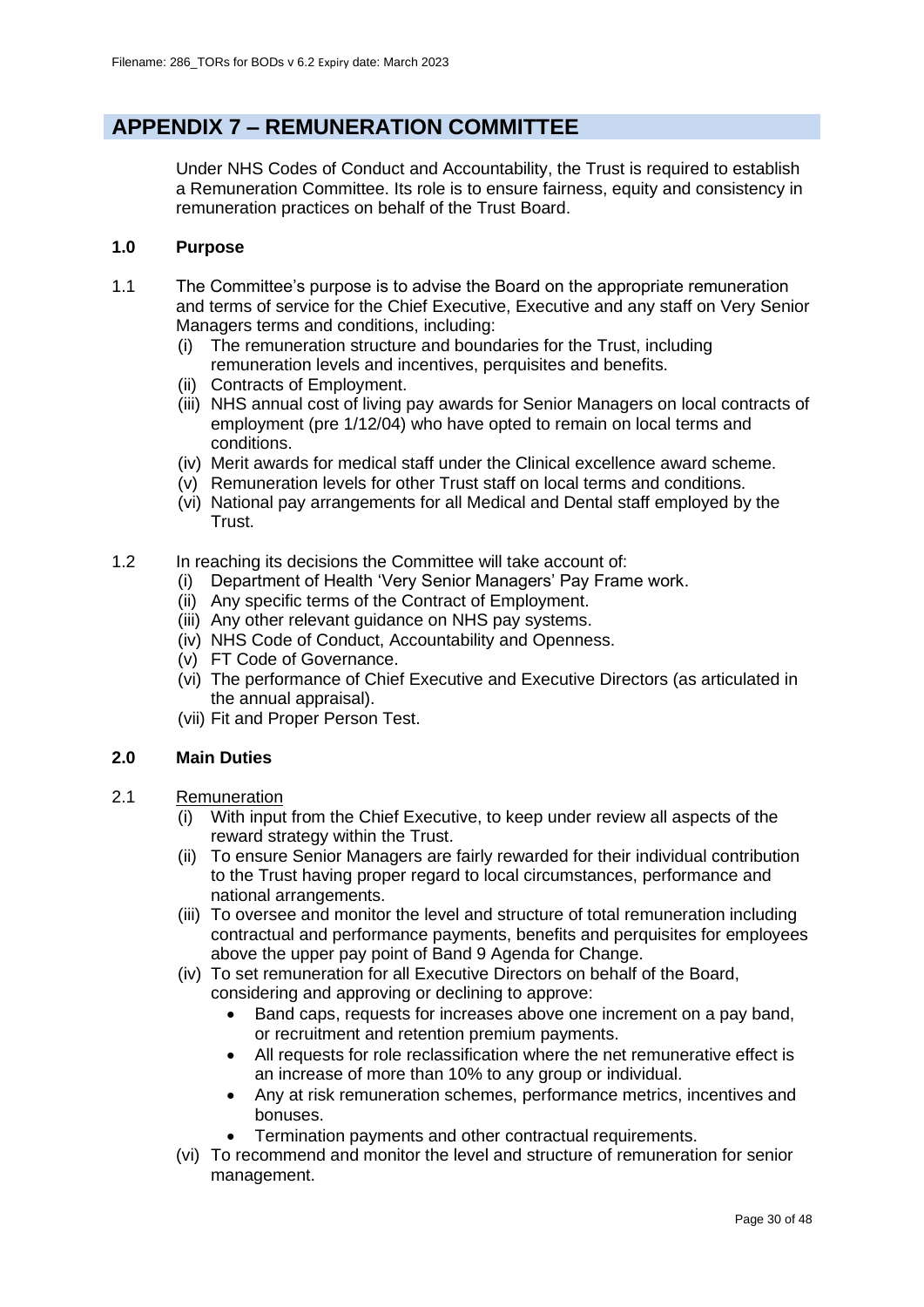#### 2.2 Nomination

- (i) To review the structure, size and composition (including skills, knowledge and experience) required of the Board compared to its current position and make recommendations to the Board Chair with regard to any changes.
- (ii) To review succession planning arrangements prepared by the Chief Executive on an annual basis.
- (iii) To oversee the board recruitment and termination process to ensure the appropriate balance of skills and capabilities, and constitutional and statutory compliance, including:
	- The convening of appointment panels for Executive Director appointments.
	- To oversee the process to appoint acting Directors to ensure constitutional compliance.
	- To be advised and to make recommendations to the Board upon the suspension or termination of employment of any Executive Director.
	- On any Board restructuring arrangements.

#### 2.3 Agenda for Change Redundancies

To approve recommendations for redundancies for submission to the NHS Improvement, including:

- reasons for the redundancy
- details of the proposed redundancies.
- details of the Search for Suitable Alternative Employment and assessment of likely success of continued search.

#### 2.4 Review of relevant programme risks and discussion of emerging risks and significant issues.

#### **3.0 Items Requiring Escalation**

- (i) Recommendations on changes to Board composition.
- (ii) Recommendations on Executive Director suspension or termination.
- (iii) Any risk with a rating of 15 or above and/or for which mitigating actions are overdue and insufficient mitigation is identified or the risk ratings are questioned.

#### **4.0 Receipt of Key Issue Reports**

(i) Benchmarking data on remuneration

#### **5.0 Membership, Chairship and quorum**

- 5.1 The Remuneration Committee shall comprise of 3 Non-Executives.
- 5.2 The Chair of the committee shall be a Non-Executive Director.
- 5.3 The quorum of the committee shall consist of 2.

*Last Reviewed by Board: March 2022 Next review: March 2023*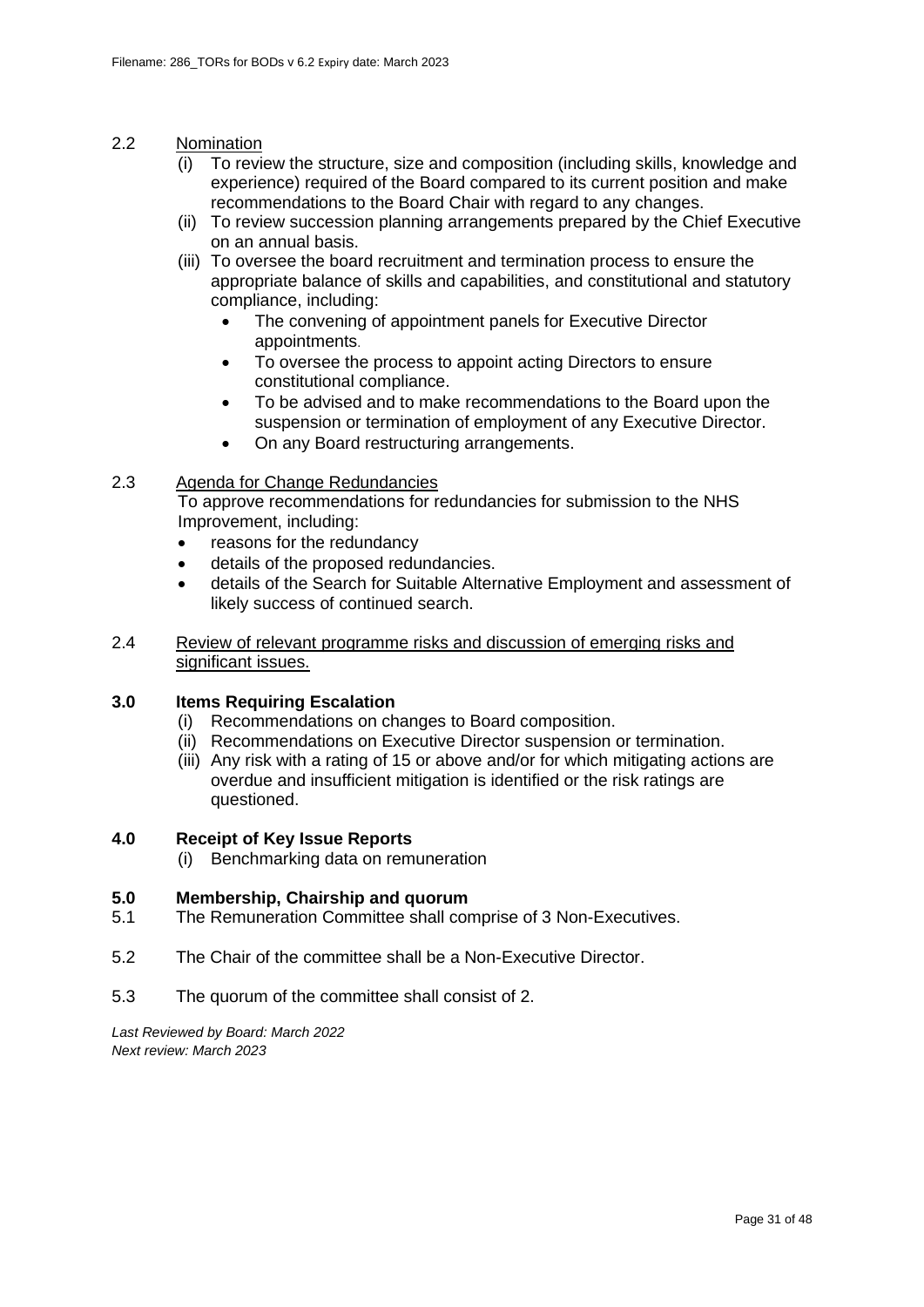## **APPENDIX 8– PEOPLE PARTICIPATION COMMITTEE**

The Trust fully recognises the importance of consulting, involving and listening to the people within the communities it serves and to respond appropriately to their views and experiences.

#### **1. Purpose**

The Committee's purpose is to provide the Board with assurance on the Trust's overall approach to people participation and ensure that there is a culture of continuous, positive improvement driven by engagement with people in the communities we serve. The Committee exists to:

- $\circ$  have oversight of the Trust's overall approach to people participation including the implementation of the People Participation Strategy.
- $\circ$  consider information on the process of engaging, listening and acting on feedback received from the communities we serve; ensuring that there is a robust process in place for monitoring patient experience and patient feedback.
- $\circ$  approve and monitor the implementation of improvement action plans put in place to improve the Trust's services in collaboration with the Working Together Groups. Action plans can be developed through the Committee and the Committee can also approve action plans that are developed by the Working Together Groups and being cognisant of the work of other committees.
- o make a difference to patient/service user experience through positive engagement with the people in the communities we serve, our staff and external stakeholders such as our commissioners, other healthcare partners, HealthWatch, community groups, and other patient groups.
- $\circ$  listen to the views of, and involve our key stakeholders including other healthcare partners, HealthWatch, community groups, and other patient groups – to consider them as a critical friend and to explore ways in which the Trust can respond positively to their views.
- $\circ$  ensure that a culture of people participation is embedded to support our service improvement projects, quality reviews and estates refurbishments and developments as defined in the People Participation Strategy.
- o engage the people in the communities we serve in line with the People Participation Strategy.
- $\circ$  engage our staff, including contractors, other temporary staff and volunteers, in line with the People Participation Strategy.
- $\circ$  ensure that the Trust continues to fulfil any requirements relating to public and patient engagement as determined by the Care Quality Commission and other regulators.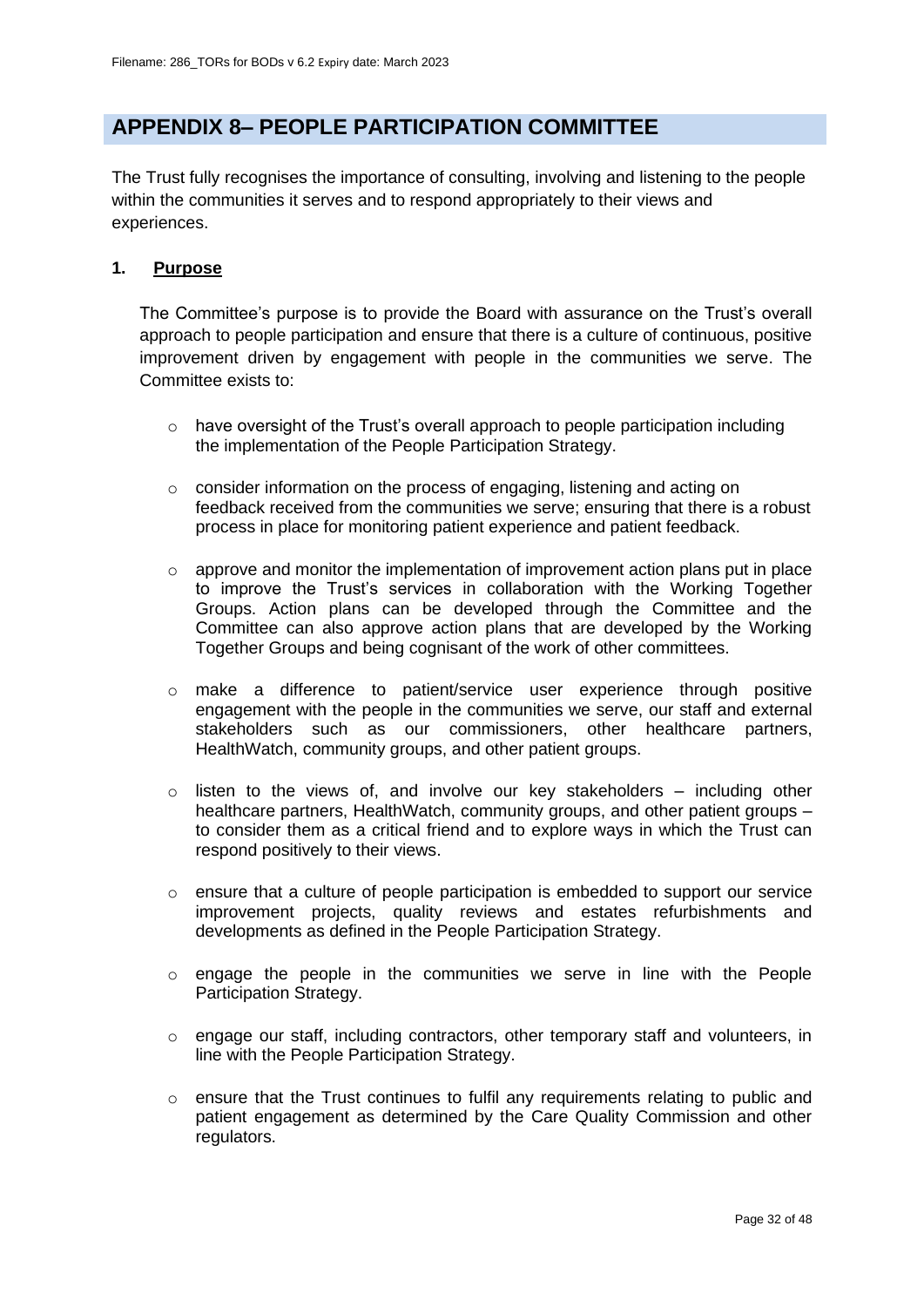- $\circ$  Ensure the needs and interests of all service users are taken into consideration including people who fall under the 9 characteristics that are protected under the Equality Act 2010 and people with specific illnesses or conditions.
- o annually review the progress that has been made within services as a result of people participation. The Committee also has a responsibility to identify those issues that have been more difficult to improve.
- o have oversight of the Trust's overall approach to Workforce Diversity and Inclusion.

#### **2. Main Duties**

#### 2.1 Strategy

- 2.1.1 To support the development and implementation of the Trust's People Participation Approach (Priority Three of the Quality and Clinical Strategy) ensuring that it is delivered in a proactive and efficient way; driving improvements in patient experiences.
- 2.1.2 To support the development and implementation of the Workforce Diversity and Inclusion Workstream of the Workforce Strategy ensuring that it is delivered in a proactive and efficient ; driving improvements in staff experiences.

#### 2.2 Improving Quality and Patient Experience

2.2.1 To ensure learning from people participation is embedded into day-to-day service delivery, service redesign, transformation and estates work.

#### 2.3 Diversity and Inclusion

- 2.3.1 Ensure the needs and interests of all service users are taken into consideration with particular focus on people who fall under the 9 characteristics that are protected under the Equality Act 2010 and people with specific illnesses or conditions.
- 2.3.2 Ensure the needs and interests of our diverse workforce are taken into consideration with a particular focus on staff who fall under the 9 characteristics that are protected under the Equality ACT 2010, and in eliminating inequality and bias.

#### 2.4 Collaborating with other Committees

2.4.1 The Committee will refer matters by exception and as appropriate to any other Committee as required.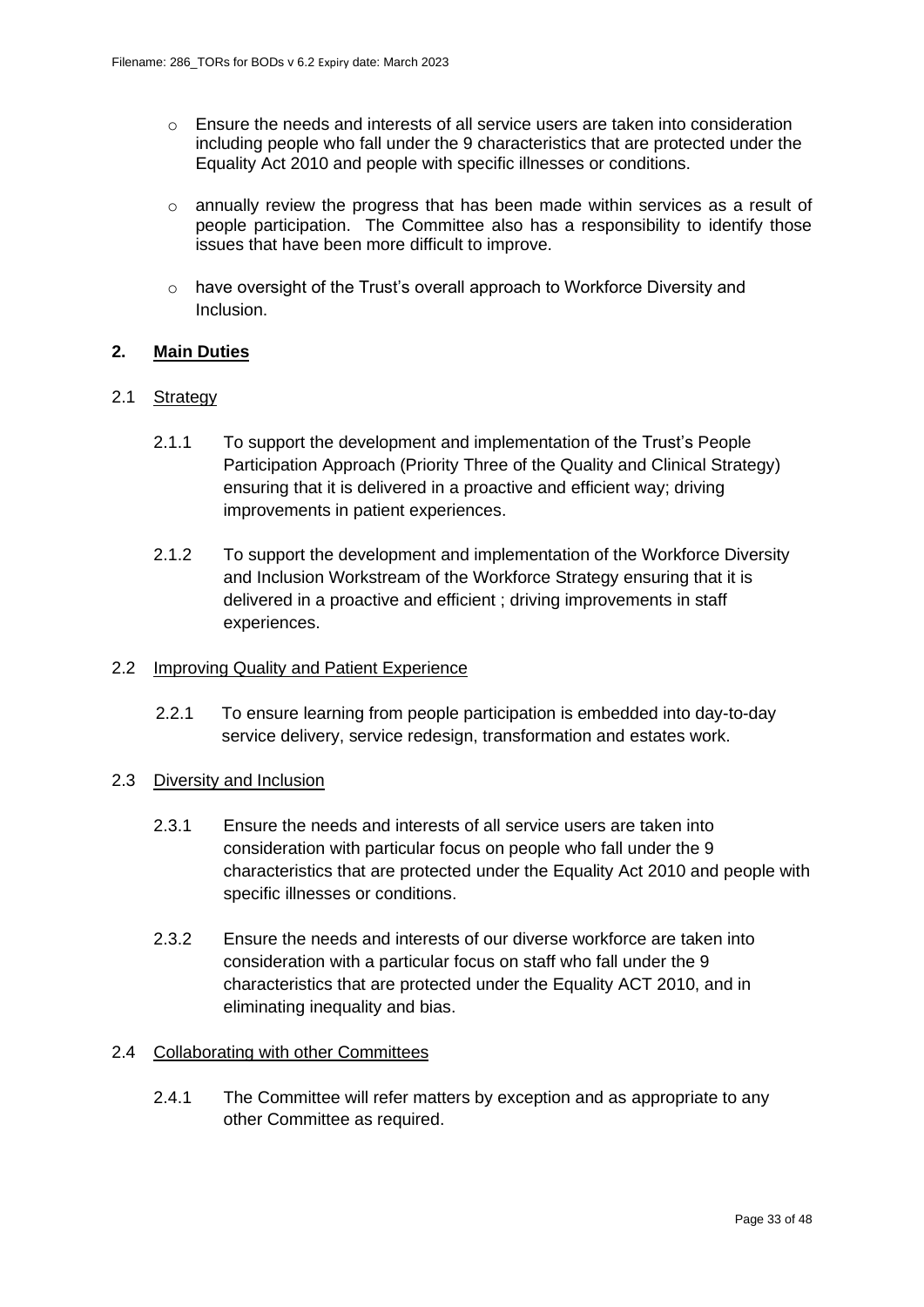### 2.5 Standing Items

- (i) Progress on implementation of the people participation approach (Priority Three of the Clinical and Quality Strategy).
- (ii) Key Issues from the Trustwide Working Together Group.
- (iii) Key Issues from the Diversity and Inclusion Steering Group
- (iv) Service specific thematic report on the engagement going on with the communities we serve and the changes made as a result.
- (v) National guidance regulatory reports
- (vi) Review of relevant risks
- (vii) Discussion of emerging risks and significant issues

#### **3. Receipt of Key Issue Reports**

- (i) Working Together Group
- (ii) Diversity and Inclusion Steering Group

#### **4. Items Requiring Escalation**

- (i) Any risks with a rating of 15 or above and/or for which mitigating actions are overdue, insufficient mitigation are identified or the risk ratings are questioned.
- (ii) Any non-compliance with legal requirements
- (iii) Any action three months or more beyond its due date

#### **5. Frequency of meetings**

The Committee shall meet quarterly. Additional meetings may be held on agreement with the Chair of the Committee.

#### **6. Membership, Chairship and Quorum**

- 6.1 The People Participation Committee shall be comprised of:
	- o Two Non-Executive Directors.
	- o Two Executive Directors as follows:
		- Deputy Chief Nurse
		- Director of Workforce & Service Redesign
	- o Head of Clinical Quality (Head of People Participation & Outcomes)
	- o Assistant Director of Corporate Governance (Trust Lead for Diveristy and Inclusion)
	- o Assistant Director of Workforce (Trust Lead for Workforce Diversity and Inclusion)
	- o Public/Patients/Service User Representatives (Ambassadors)
- 6.2 The following shall be in attendance when required:
	- o Patient experience and engagement leads for each division.
	- o Service Directors
	- $\circ$  The committee will also invite representatives from relevant external stakeholders including HealthWatch, representatives from community groups and other healthcare partners.
- 6.3 The Chair of the Committee shall be a Non-Executive Director who shall also be the Non-Executive Lead for People Participation for the Trust.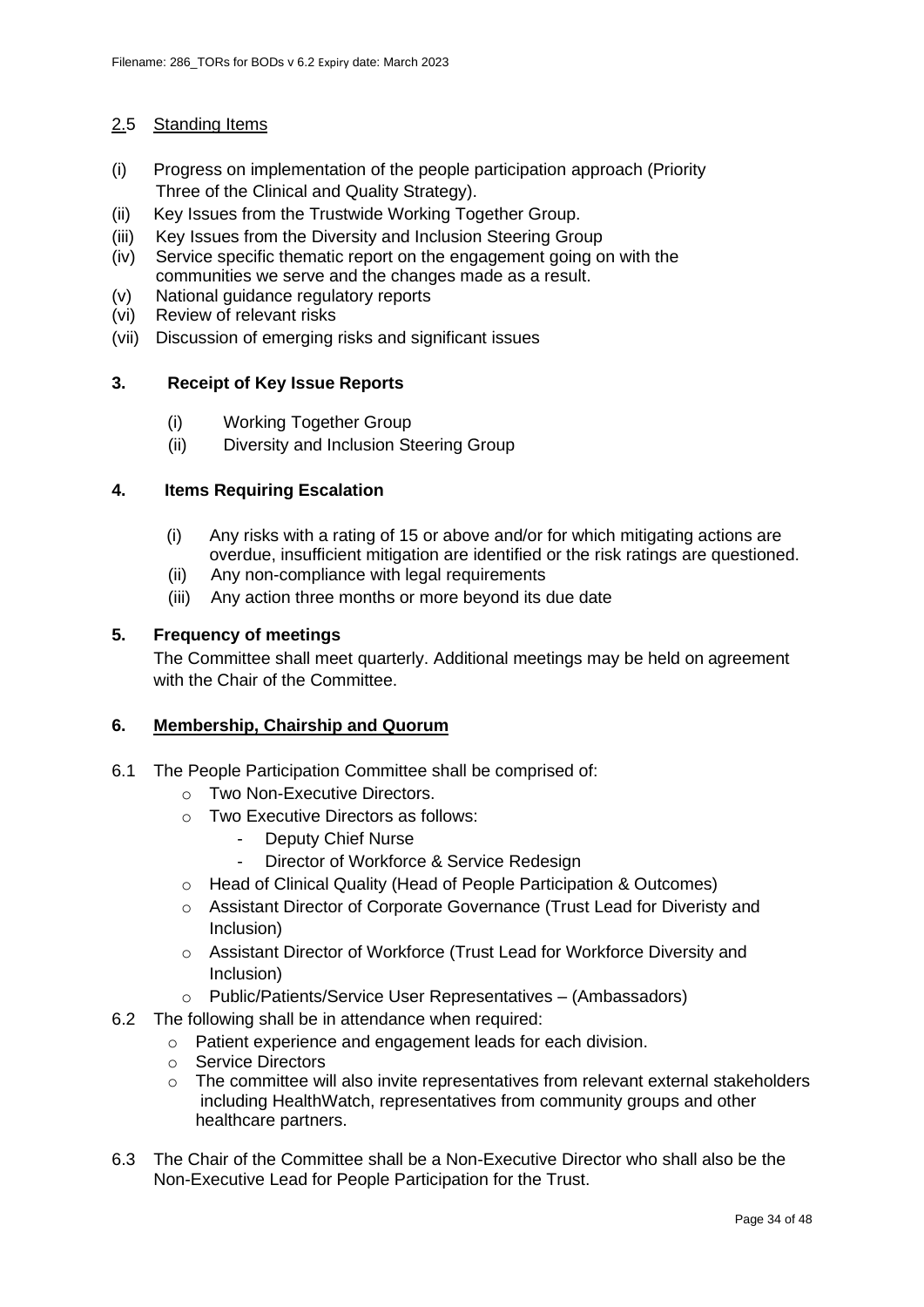6.4 The quorum of the committee shall consist of 3 members, one of whom shall be a Non-Executive Director and one of whom shall be an Executive Director.

*Last Reviewed by Committee: March 2022 Next review: March 2023*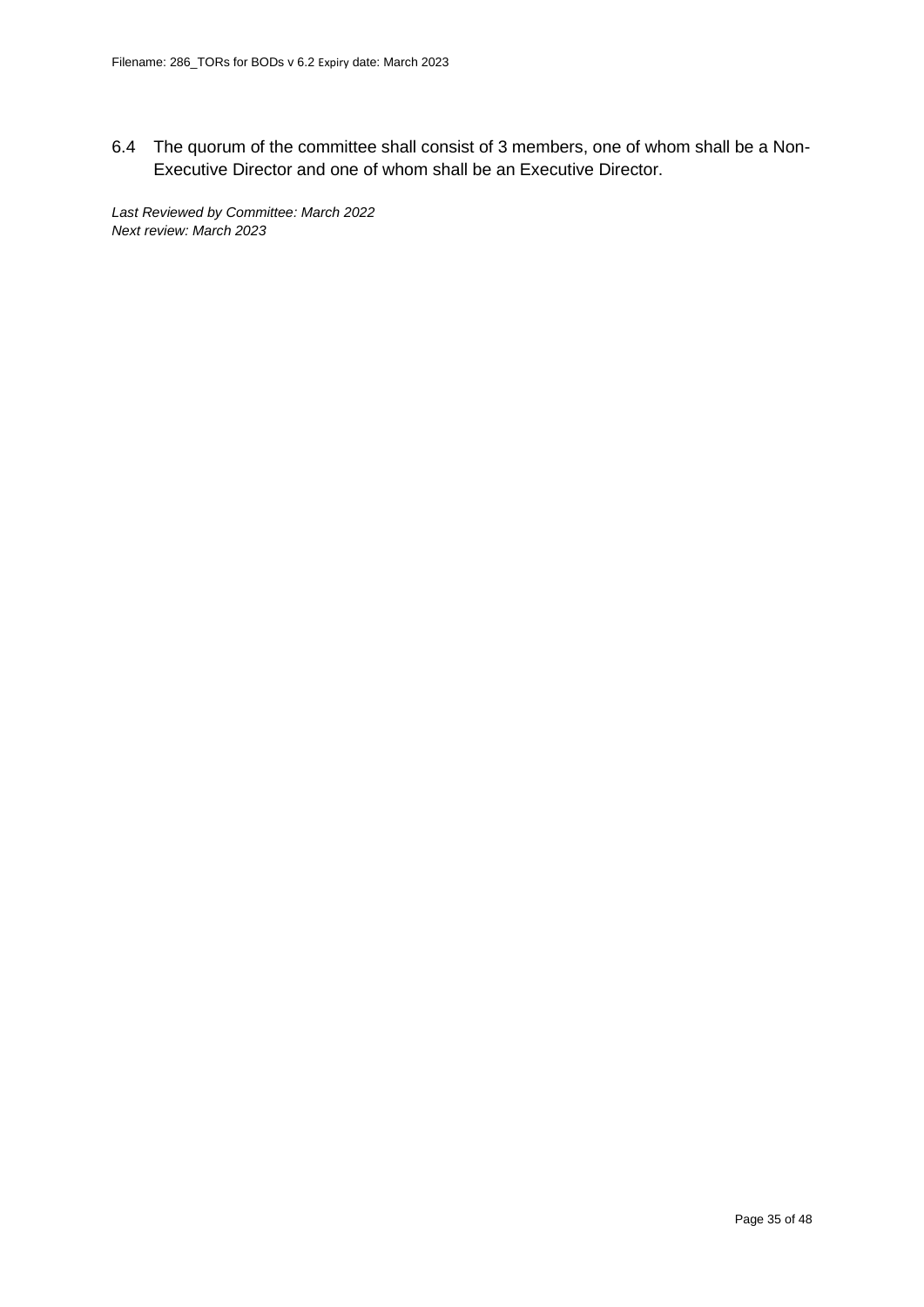## **APPENDIX 9 – CCS/CPFT Joint Children's Partnership Board**

#### **1.0 Introduction**

- 1.1 Cambridgeshire Community Services NHS Trust ("CCS") and Cambridge and Peterborough NHS Foundation Trust ("CPFT") are working together to deliver a truly integrated service for Children, Young People and Families in Cambridgeshire and Peterborough.
- 1.2 This provides the opportunity to rethink the delivery of services to ensure that they are fit for the future, to work jointly with all stakeholders to deliver this vision and to ensure the experience of those already accessing and those delivering the services is captured in order to influence the appropriate design of services across the wider system
- 1.3 The Joint Children's Partnership Board is a sub-committee which is responsible for providing sufficient levels of assurance to CCS and CPFT regarding the integrated service for Children, Young People and Families in Cambridgeshire and Peterborough to enable both organisations to fulfil their statutory responsibilities.
- 1.4 CCS and CPFT recognise that implementation of the Joint Children's Partnership Board will be done in a phased approach. Milestones have been agreed with full implementation expected. Therefore, each Trust will continue to rely on its current approach to assurance until a joint approach is fully implemented.

#### **2.0 Purpose:**

- 2.1 This Joint Children's Partnership Board reports into the CCS and CPFT Boards of Directors. There will also be the opportunity to report into the CPFT/CCS Board to Board meetings. The purpose of the Board is:
	- o To have oversight of the partnership approach and monitor the implementation of the programme for delivering an integrated Children, Young People and Families Service across Cambridgeshire and Peterborough.
	- o To have oversight of Children, Young People and Families Service across Cambridgeshire and Peterborough by undertaking integrated governance analysis (reviewing the interrelationships between quality, finance, workforce, risk and performance) for the areas of service and geographic responsibility covered by the Service.
	- o To provide assurance to both CPFT and CCS Board of Directors of the achievement of standards relating to quality, finance, performance, risk and workforce and highlight areas of concern, how concerns will be mitigated and recommendations for improvements.
	- o To ensure that information and metrics received by the Joint Children's Partnership Board are triangulated, scrutinised and used to inform the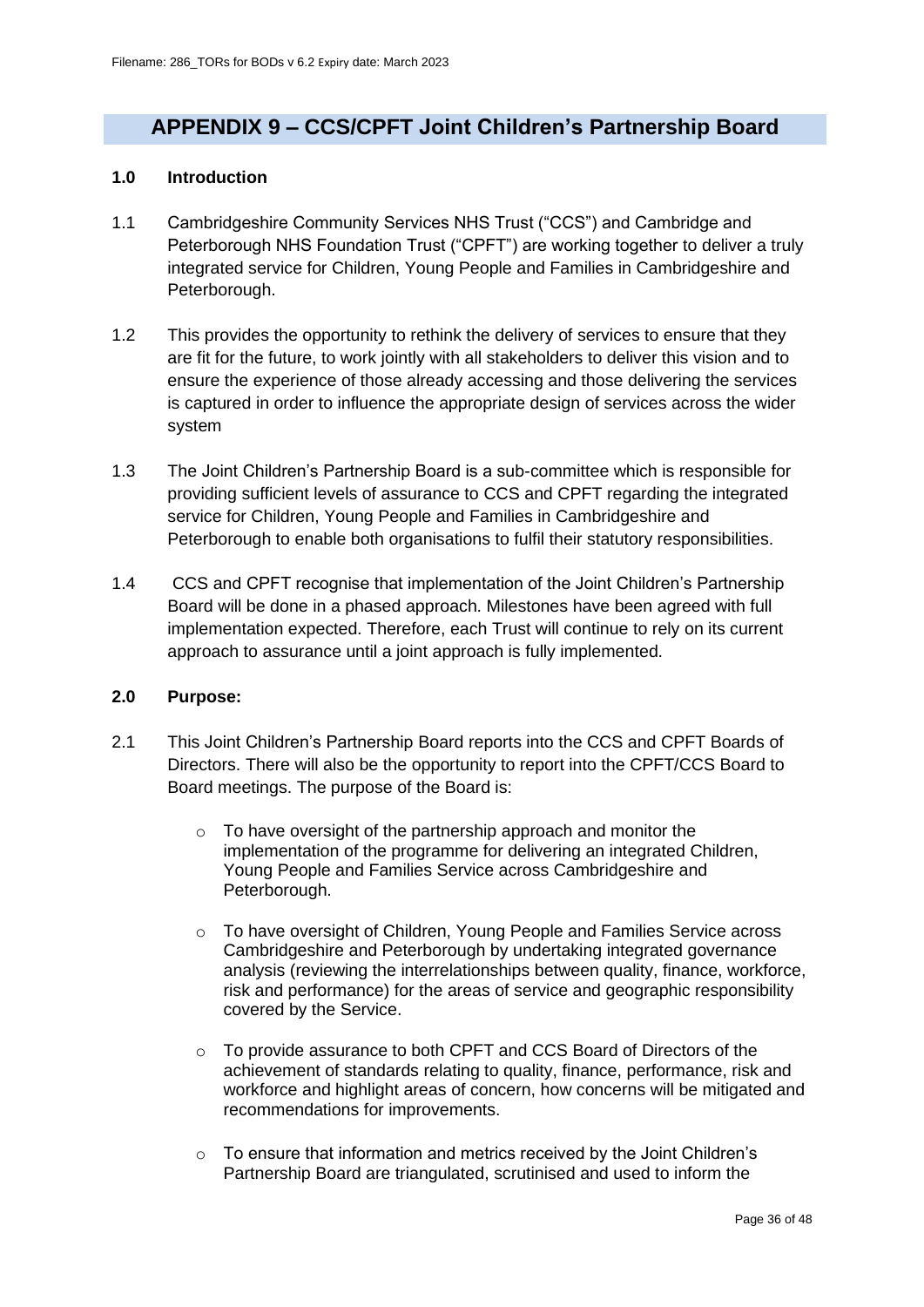progression of work and influence the vision/ direction of a fully integrated Children, Young People's and Families Services across the geographic responsibility of both Trusts.

 $\circ$  Oversight of the service redesign and transformation work in support of new models of care

#### **3.0 Scope**

- 3.1 Using the CQC's 5 Key Lines of Enquiry as a framework; to provide effective challenge and monitor the following key areas:
	- o Achievement of quality standards (patient safety, safe staffing, clinical audit and clinical effectiveness).
	- o Financial strategy, budget setting, investment proposals, delivery of cost improvement plans, performance against achievement of any QUIPP or CIP related income or other financial incentive schemes and activity information to support the continuing financial viability of the Children, Young People and Families Service across Cambridgeshire and Peterborough.
	- o Delivery of Key Performance Indicators (KPIs) and oversee any action plans to resolve any areas where KPIs are consistently not being met.
	- $\circ$  Delivery of outcomes and oversee any action plans to resolve any areas where outcomes are not being met.
	- o The effective use of resources within the Children, Young People and Families Service across Cambridgeshire and Peterborough in line with NHS Improvement and CQC guidance.
	- o The implementation of any Directorate specific action plans relating to commissioners, regulatory matters or clinical and non-clinical audits.
	- o Review of all risks scoring 12 or above
	- o Meaningful patient and staff experience and engagement including engagement with the local communities that we serve and how this is reflected in service change.
	- $\circ$  There are effective and robust governance arrangements in place to provide assurance that the Children, Young People and Families in Cambridgeshire and Peterborough is fit for the future
	- o Reporting to respective boards, including all matters requiring escalation, is carried out promptly and in a consistent manner as to content of reports and escalations.

#### **4.0 Authority**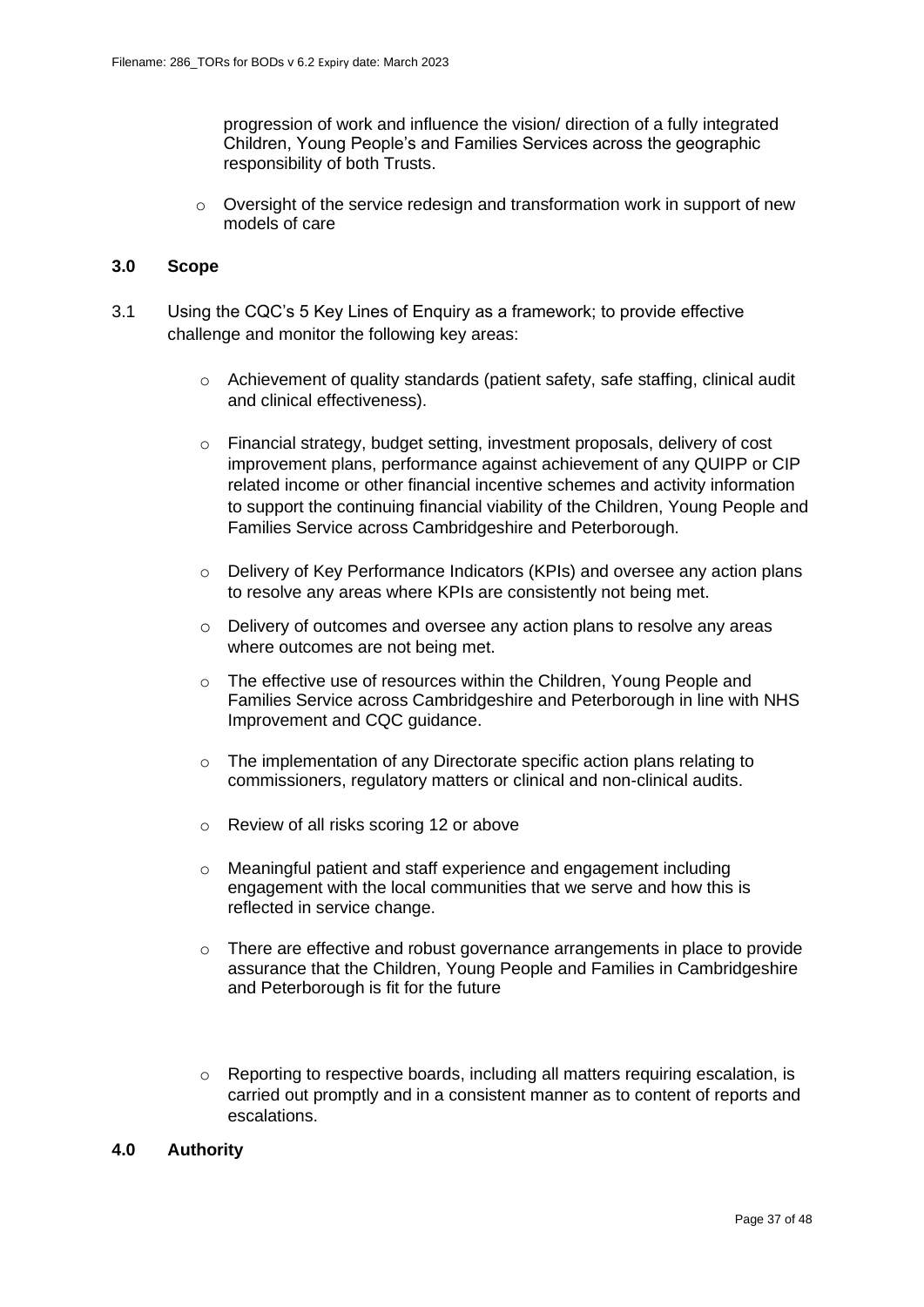- 4.1 The Joint Children's Partnership Board is responsible to both CPFT and CCS Boards for overseeing the delivery of safe, responsive and forward thinking services that deliver quality care. The Board will be co-chaired by a Non-Executive Director from CPFT and CCS on a rotating basis.
- 4.2 Decisions can only be made by the Joint Children's Partnership Board where there is agreement of both CPFT and CCS Members and such Members are acting within the terms of their delegated authority. All other decisions will be escalated to the boards of CCS and CPFT.

#### **5.0 Reporting/Accountability:**

- 5.1 Responsibility will fall to the Director of Operations (CPFT) and the Deputy Chief Executive (CCS) to report on progress to each partner organisation and to provide assurance to their respective Board of Directors. All such reports shall be consistent to ensure the respective boards receive the same information.
- 5.2 Responsibility will fall to the Associate Director of Operations (CPFT) and Service Director (CCS) to ensure integrated governance reporting to the Joint Children's Partnership Board.
- 5.3 Transformation Leads will responsible for reporting to the Joint Children's Partnership Board on the delivery of the Transformation plan and recommendations of the Joint Working Group.
- 5.4

#### **6.0 Frequency and duration**

- o The Joint Children's Partnership Board will meet at least 4 times a year.
- $\circ$  The frequency and duration of meetings will be reviewed form time to time by the Joint Children's Partnership Board.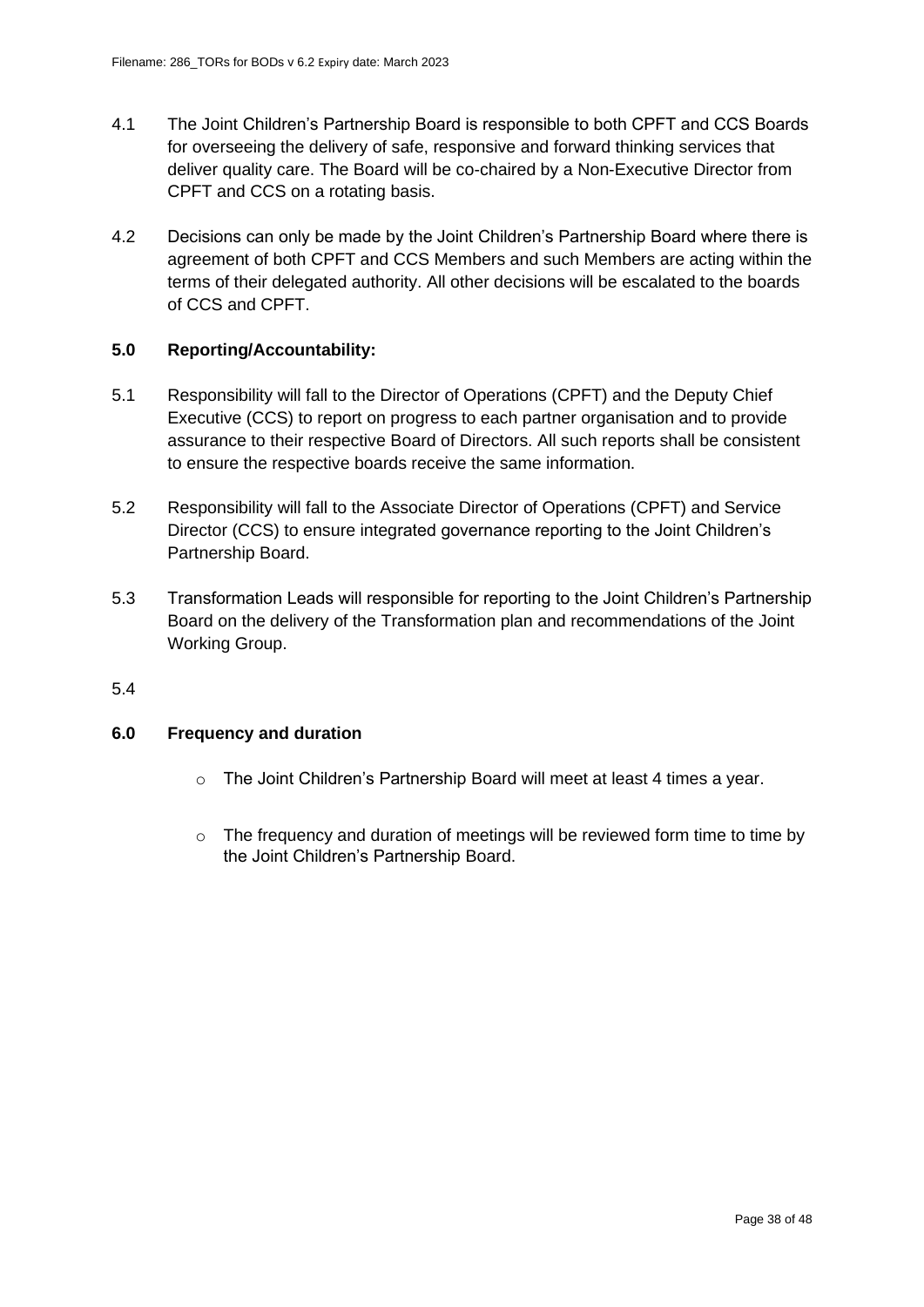#### **7.0 What will be reported to the Joint Children's Partnership Board:**

- o Integrated analysis reporting against the five key lines of enquiry and relevant Quality Improvement initiatives.
- o All joint strategic risks
- o Operational risks scored at 12 or above
- o Key performance metrics once agreed
- o Patient engagement, experience and feedback
- o Progress against the Transformation plan
- o Financial performance
- o Achievement of CIP plans
- o Engagement with commissioners on contract and performance.
- o Engagement with the wider system through the Transformation Steering **Group**
- $\circ$  Progress on the development of the contractual joint venture arrangements
- o Feedback and challenge from the partner organisations.
- 7.1 Committee members are able to request any other items by notifying the co-chairs in advance of the meeting.

#### **8.0 Review of Effectiveness**

8.1 The Joint Children's Partnership Board shall conduct an annual review of its own effectiveness in line with best practice.

#### **9.0 Escalation Points**

- o Areas of formal concern from Care Quality Commission or other regulatory bodies
- o Commissioning contract queries
- o Risks of 15 or above
- o Emerging risks and significant issues
- o Themes from staff/patient stories that impact adversely on the joint venture
- o Outstanding practice and innovation
- o Significant workforce concerns/gaps
- o Any risks associated with not being able to evidence performance in relation to the incentive payments

#### **10.0 Urgent Actions**

- 10.1 Any urgent issues arising between the Joint Children's Partnership Board meetings will be dealt with by the Urgent Actions Group and ratified at the next meeting.
- 10.2 The Membership of the Urgent Actions Group will be as follows:

| Co-Chair (CCS)                         | Anna Gill    |
|----------------------------------------|--------------|
| Co-Chair (CPFT)                        | TBC.         |
| Executive Lead (CCS)                   | Anita Pisani |
| Director of Operations and Stakeholder |              |
| Partnership (CPFT)                     | Debbie Smith |
|                                        |              |

**11.0 Review**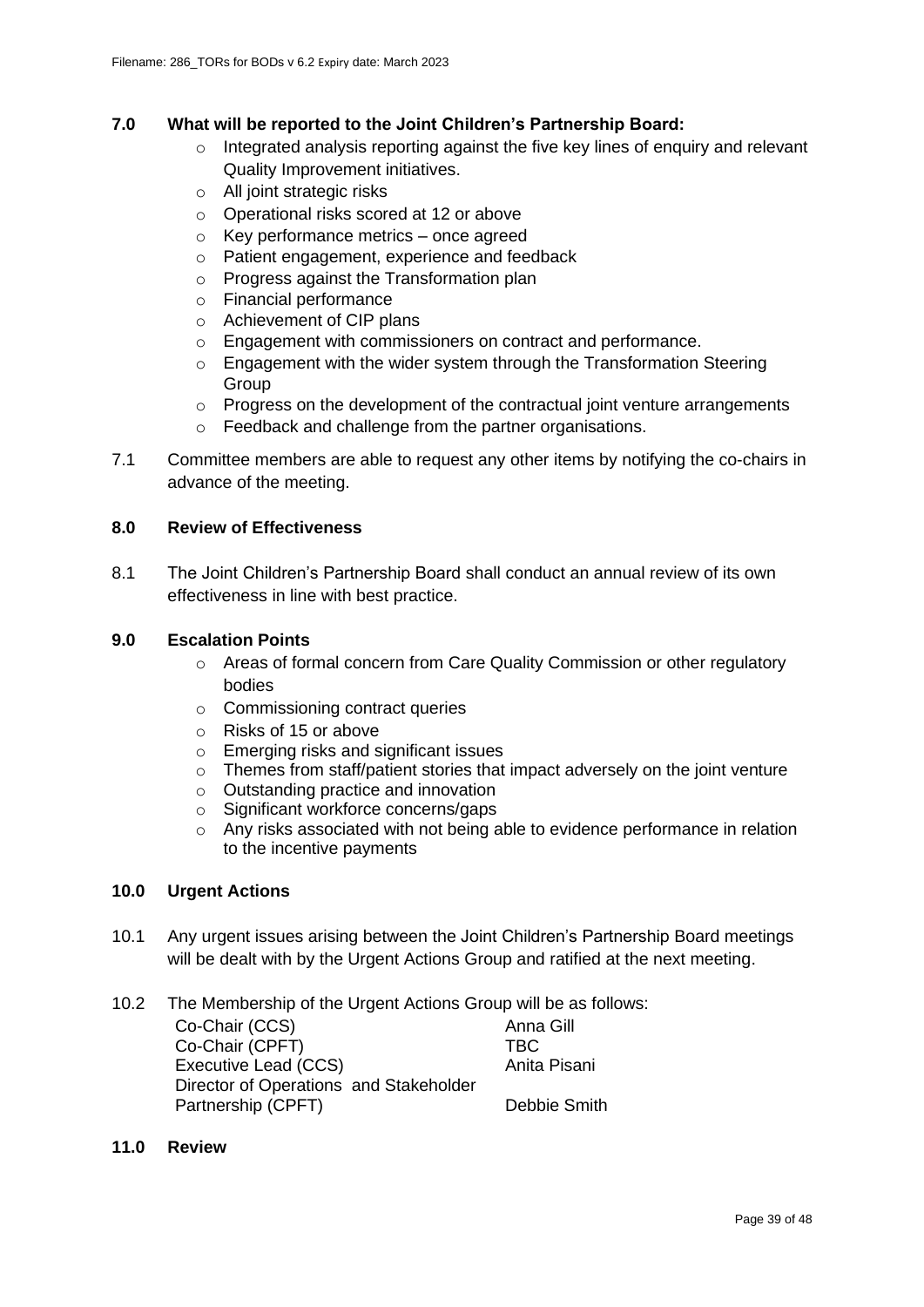#### 11.1 Next review in March 2023

### **12.0 Governance**

- 12.1 Output from the Joint Children's Partnership Board:
	- o Minutes and Action Log (to be agreed)
	- o Key issues and escalation points to partner organisations. Each organisation will determine its own route for internal reporting.

#### **13.0 Administration**

13.1 The Joint Children's Partnership Board will be administered by the Associate Director of Corporate Governance and Trust Secretary (CPFT) and the Assistant Director of Corporate Governance (CCS) on an alternating basis.

#### **14.0 Membership**

| <b>Members</b><br>Co-Chair (CCS)<br>Co-Chair (CPFT)<br>Executive Lead (CCS)<br>Director of Operations and Stakeholder Partnerships                                                                                                                                                                         | Anna Gill<br>TBC<br>Anita Pisani<br>Debbie Smith                                                                                 |
|------------------------------------------------------------------------------------------------------------------------------------------------------------------------------------------------------------------------------------------------------------------------------------------------------------|----------------------------------------------------------------------------------------------------------------------------------|
| (CPFT)<br>Chief Nurse (CCS)<br>Director of Nursing, AHPs and Quality (CPFT)<br><b>Medical Director (CCS)</b><br>Medical Director (CPFT)                                                                                                                                                                    | Kate Howard<br><b>TBC</b><br>Dr David Vickers<br><b>TBC</b>                                                                      |
| In Attendance<br>Service Director (CCS)<br>Service Director (CPFT)<br>Clinical Lead (CPFT)<br>Clinical Lead (CCS)<br>Programme Lead - Service Redesign (CCS)<br>Service Lead, Cambridgeshire and Peterborough (CCS)<br>Head of Nursing and Quality (CPFT<br>Associate Director Corporate Governance (CPFT) | John Peberdy<br>Elaine Young<br>Dr Paul Millard<br>Dr Jackie Taylor<br>Nicola Hall<br>Andrea Graves<br>Rowena Harvey<br>Caroline |
| Assistant Director Corporate Governance (CCS)<br>Head of Clinical Quality (CCS)<br>Associate Director, Service User, Patient and Stakeholder                                                                                                                                                               | Macpherson,<br>Mercy Kusotera<br>Louise Palmer<br>Anna Tuke                                                                      |
| Partnerships (CPFT)<br>Assistant Director of Business Development and Strategy<br>(CCS)<br>AD of Contracts, Commissioning and Business<br>Development (CPFT)                                                                                                                                               | <b>Bruce Luter</b><br>Nicky Brookes-<br>Jones                                                                                    |

- o The Co-Chairs of the Joint Children's Partnership Board shall be Non-Executive Directors and shall alternate the responsibility to Chair the meetings.
- $\circ$  Other members of the directorate may also be invited to attend as required.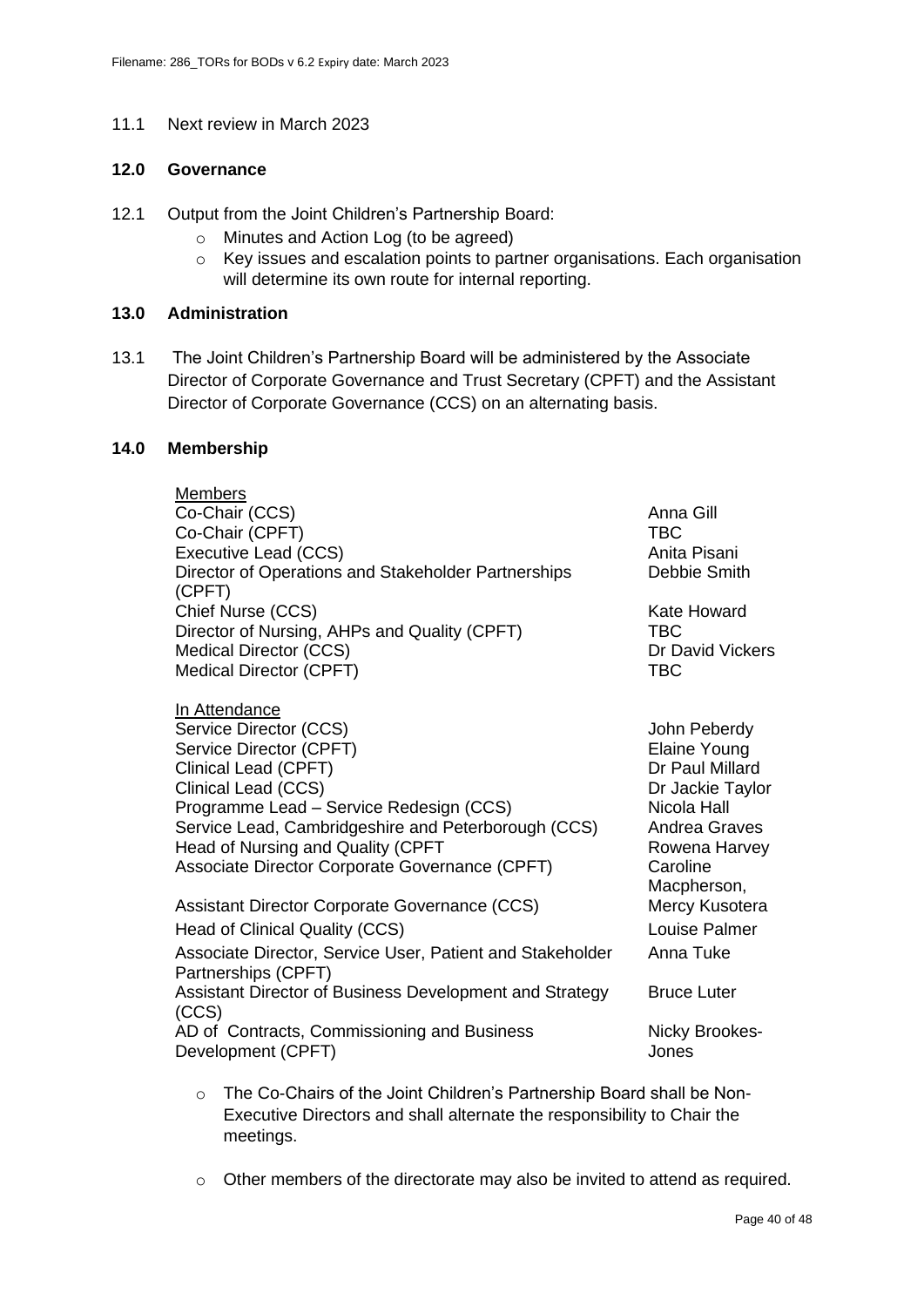- o The quorum of the committee shall consist of four members, one of whom shall be a Non-Executive Director and one of whom shall be an Executive Director. At least one Executive Director from each Trust shall be present. At least two members from each Trust shall be present.
- o Members and those in attendance can nominate an alternate to attend the meeting on their behalf by notifying the Co-Chairs or Corporate Secretaries in advance of the meeting.

*Last Reviewed by Committee: March 2022 Date of Next review: March 2023*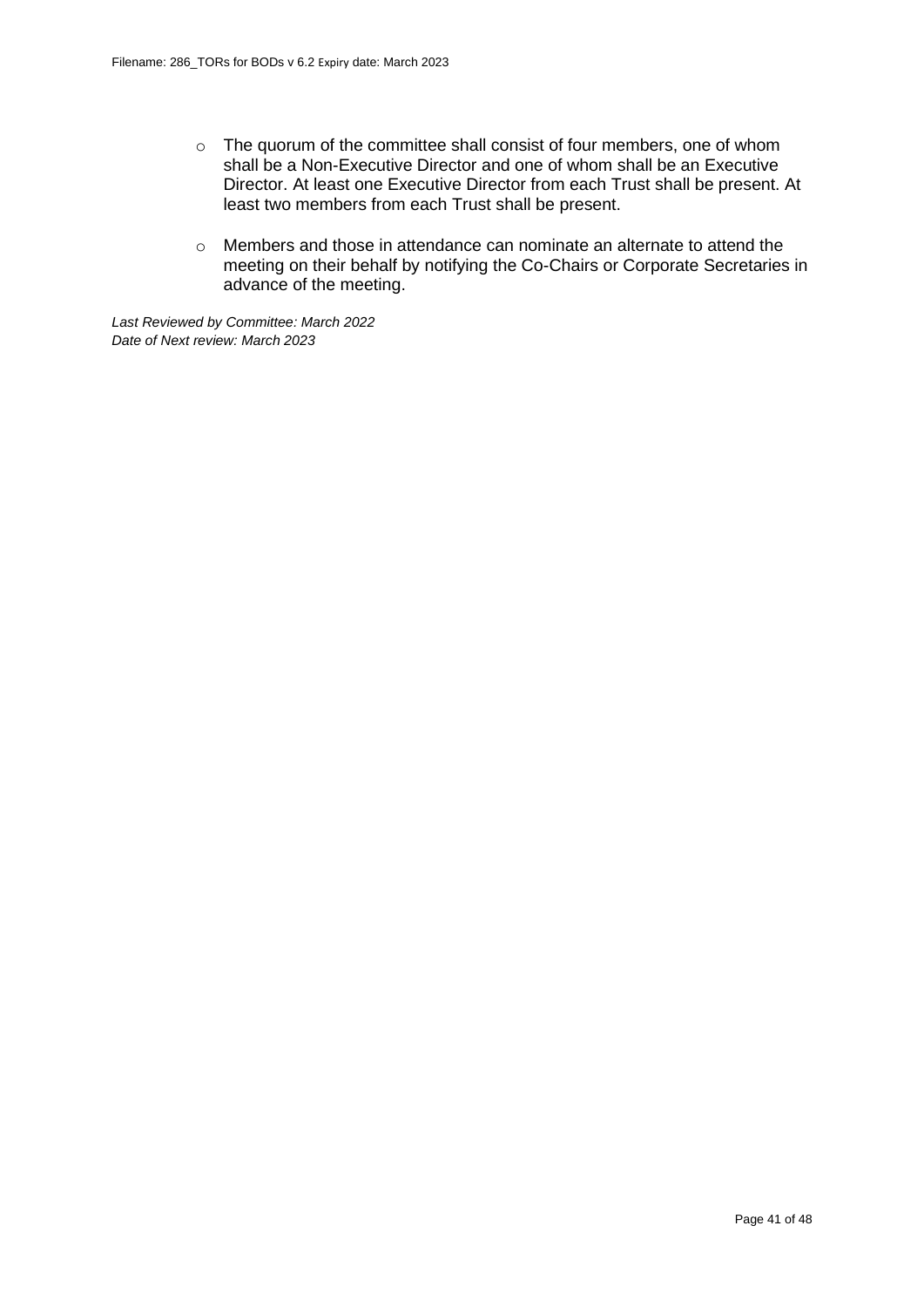## **APPENDIX 10 - SUMMARY OF LEAD ROLES**

|                                           | Trust wide management leads               | <b>Director Lead</b>               | <b>Non-Executive Lead</b> |
|-------------------------------------------|-------------------------------------------|------------------------------------|---------------------------|
| <b>Accountable Officer</b>                |                                           | <b>Matthew Winn</b>                |                           |
| Accountable Officer for Finance           |                                           | <b>Mark Robbins</b>                |                           |
| End of Life Lead                          |                                           | Dr David Vickers                   |                           |
| Security                                  | Jon Lamb                                  | <b>Mark Robbins</b>                | Oliver Judges             |
| Safeguarding Adults and Children          | Debbie Shulver / Vijay Patel              | <b>Kate Howard</b>                 | Dr Anne McConville        |
| <b>Caldicott Guardian</b>                 |                                           | Dr David Vickers                   |                           |
| <b>Infection Control</b>                  | Chris Sharp                               | Kate Howard (Director of Infection | Dr Anne McConville        |
|                                           |                                           | Prevention & Control)              |                           |
| <b>Counter Fraud and Bribery</b>          | Julie McCarthy                            | <b>Mark Robbins</b>                | <b>Catherine Dugmore</b>  |
| Accountable Officer - Controlled Drugs    | Anne Darvill                              | Dr David Vickers                   |                           |
| Responsible Officer - GMC                 |                                           | Dr David Vickers                   |                           |
| Senior Information Risk Officer           | Monty Keuneman                            | <b>Mark Robbins</b>                |                           |
| Whistleblowing/Raising Concerns Guardian  | Mercy Kusotera                            | Anita Pisani                       | Catherine Dugmore         |
| Guardian of Safe Working Hours            | Dr Jorge Zimbron                          | Dr David Vickers                   |                           |
| Senior Independent Director               |                                           |                                    | Oliver Judges             |
| <b>Breastfeeding Champions</b>            | Sian Larrington / Glenda Hall/Jacqui Wynn | <b>Kate Howard</b>                 | Anna Gill                 |
| Risk: Strategic                           | Mercy Kusotera                            | <b>Rachel Hawkins</b>              | Catherine Dugmore         |
| Risk: Operational                         | Mercy Kusotera                            | <b>Rachel Hawkins</b>              | Catherine Dugmore         |
| Health & Safety                           | Chris Leonard                             | <b>Mark Robbins</b>                | Oliver Judges             |
| <b>Emergency Planning</b>                 | Alex Perry                                | <b>Rachel Hawkins</b>              | Dr Anne McConville        |
| Prevent                                   | Kate Howard                               | Kate Howard                        |                           |
| Freedom of Information                    | Monty Keuneman                            | <b>Mark Robbins</b>                |                           |
| Data Protection Champion                  | Monty Keuneman (Data Protection Officer)  | <b>Mark Robbins</b>                |                           |
| <b>Patient Experience</b>                 | Claire D'Agostino                         | <b>Kate Howard</b>                 | Dr Anne McConville        |
| People Participation                      | Claire D'Agostino                         | <b>Kate Howard</b>                 | <b>Fazilet Hadi</b>       |
| <b>Patient Safety</b>                     | Liz Webb                                  | <b>Kate Howard</b>                 | Dr Anne McConville        |
|                                           |                                           | Dr David Vickers                   |                           |
| <b>Clinical Audit</b>                     | <b>Heather Howe</b>                       | <b>Kate Howard</b>                 | Dr Anne McConville        |
| <b>Internal Audit</b>                     | Mercy Kusotera                            | <b>Mark Robbins</b>                | Catherine Dugmore         |
| <b>Energy and Sustainability Champion</b> | <b>Chris Leonard</b>                      | <b>Mark Robbins</b>                | Oliver Judges             |
| <b>External Audit</b>                     | Paul Spencer                              | <b>Mark Robbins</b>                | <b>Catherine Dugmore</b>  |
| Diversity and Inclusion Champion          | Mercy Kusotera                            | Anita Pisani                       | <b>Fazilet Hadi</b>       |
| Fire                                      | Chris Leonard                             | <b>Mark Robbins</b>                | Oliver Judges             |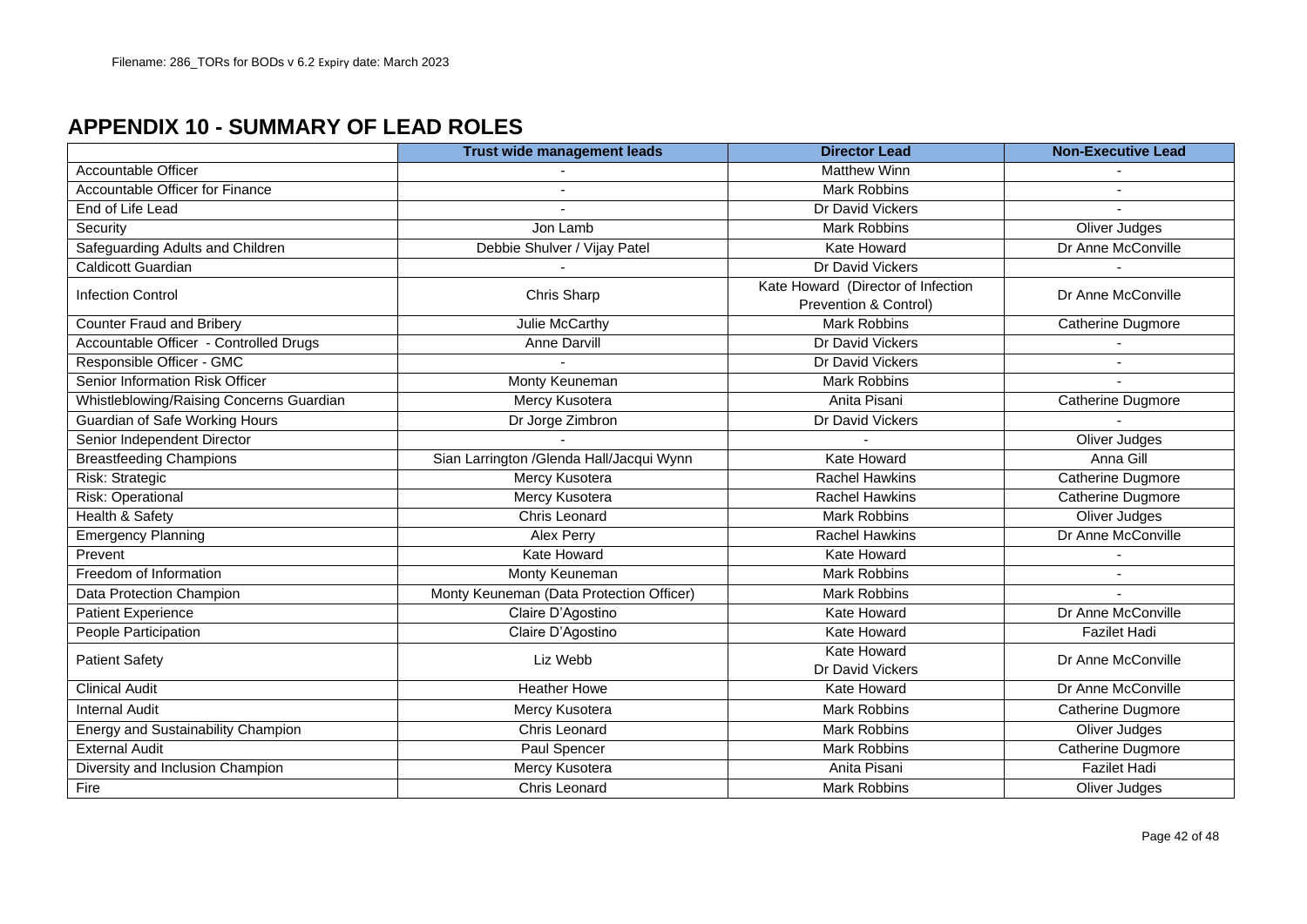|                             | Trust wide management leads     | <b>Director Lead</b> | <b>Non-Executive Lead</b> |
|-----------------------------|---------------------------------|----------------------|---------------------------|
| Infrastructure & Property   | Rob Freake                      | Mark Robbins         | Oliver Judges             |
| Digital                     | Associate Director BI & Digital | Mark Robbins         | Gary Tubb                 |
| Suicide Alliance            |                                 | Kate Howard          |                           |
| Health & Wellbeing Guardian | Angela Hartley                  | Anita Pisani         | Dr Anne McConville        |

*Last reviewed: March 2022*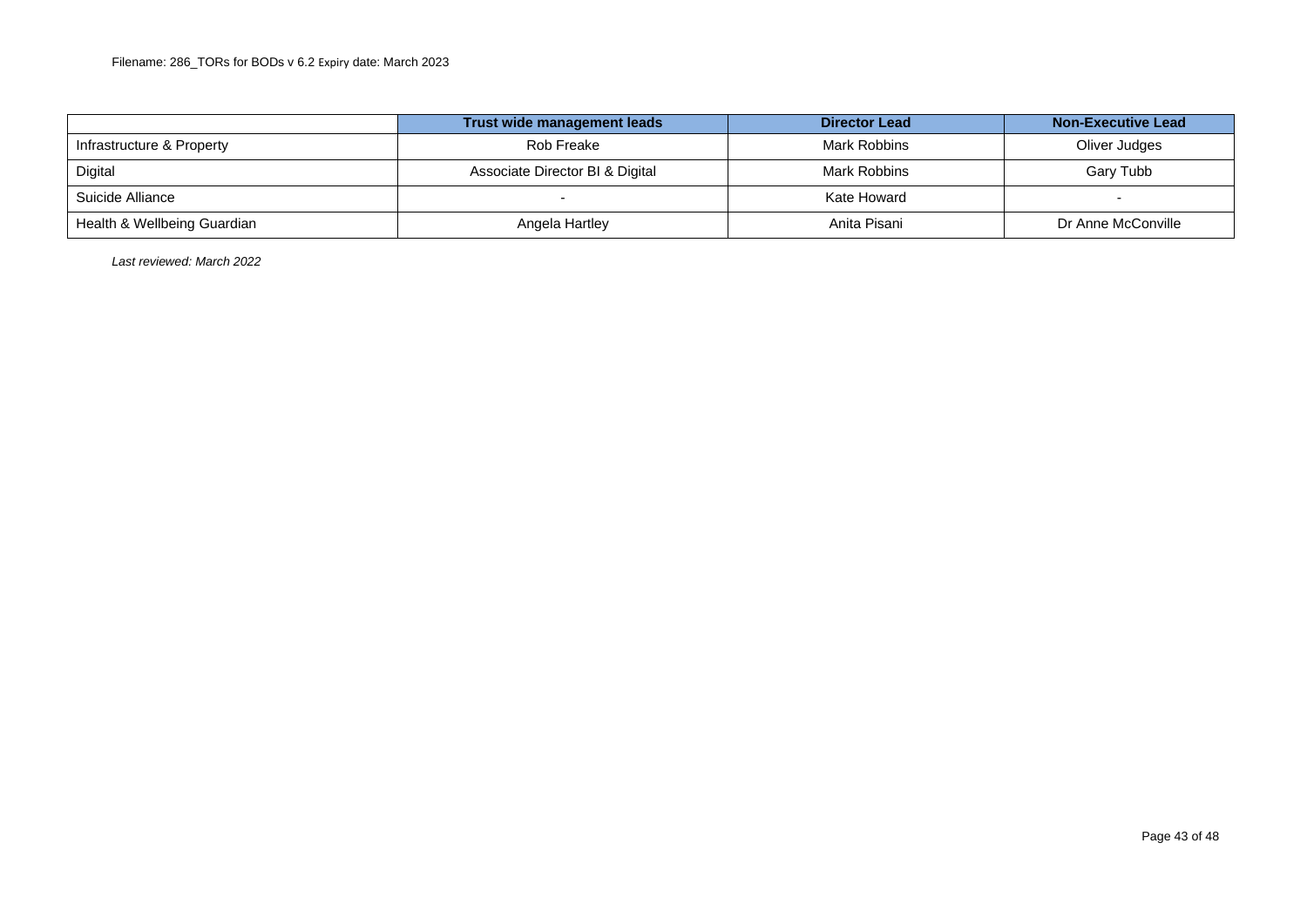## **APPENDIX 11 – BOARD AND COMMITTEE MEMBERSHIP & LEADS**

## **1.0 Trust Board & Trust Board Strategy/Development Workshops**

| <b>Non-Executive Members</b> |                        |                                       |
|------------------------------|------------------------|---------------------------------------|
| Mary Elford - Chair **       | Dr Anne McConville **  | <b>Fazilet Hadi**</b>                 |
| Gary Tubb**                  | Oliver Judges**        | Anna Gill**                           |
|                              | Catherine Dugmore (wef | Geoff Lambert (until 30 <sup>th</sup> |
|                              | 1 April 2022)**        | Sept 2022)                            |
| <b>Executive Members</b>     |                        |                                       |
| Matthew Winn **              | Mark Robbins **        | Dr David Vickers **                   |
| Kate Howard **               | Anita Pisani**         | <b>Rachel Hawkins</b>                 |
| In Attendance                |                        |                                       |
| Karen Mason                  | Mercy Kusotera         |                                       |

#### **2.0 Audit Committee**

| <b>Non-Executive Members</b> |                                       |                            |
|------------------------------|---------------------------------------|----------------------------|
|                              | Oliver Judges**                       | <b>Fazilet Hadi**</b>      |
| Catherine Dugmore (wef       | Geoff Lambert (until 30 <sup>th</sup> |                            |
| 1 April 2022)**              | Sept 2022)                            |                            |
| In Attendance                |                                       |                            |
| <b>Mark Robbins</b>          | <b>Rachel Hawkins</b>                 | Mercy Kusotera             |
| <b>External Auditors</b>     | <b>Internal Auditors</b>              | <b>Local Counter Fraud</b> |
|                              |                                       |                            |
|                              |                                       |                            |

### **3.0 Charitable Funds Committee**

| <b>Non-Executive Members</b> |                             |  |
|------------------------------|-----------------------------|--|
| Mary Elford **               | Gary Tubb <sup>**</sup> (C) |  |
| <b>Executive Members</b>     |                             |  |
| Anita Pisani **              | Mark Robbins **             |  |
| In Attendance                |                             |  |
| Michelle Robinson            |                             |  |
| (minutes)                    |                             |  |

#### **4.0 Infrastructure Committee**

| Non-Executive Members    |                          |                      |
|--------------------------|--------------------------|----------------------|
| Oliver Judges (C)<br>**  | Gary Tubb <sup>**</sup>  |                      |
| <b>Executive Members</b> |                          |                      |
| Mark Robbins **          | <b>Rachel Hawkins **</b> |                      |
| In Attendance            |                          |                      |
| <b>Robert Freake</b>     | <b>Bella Ahmed</b>       | <b>Tracey Cooper</b> |
| Michelle Robinson        | <b>Chris Leonard</b>     | John Peberdy         |
| (minutes)                | Mercy Kusotera           | Simon Harwin         |
|                          |                          | Peter Reeve          |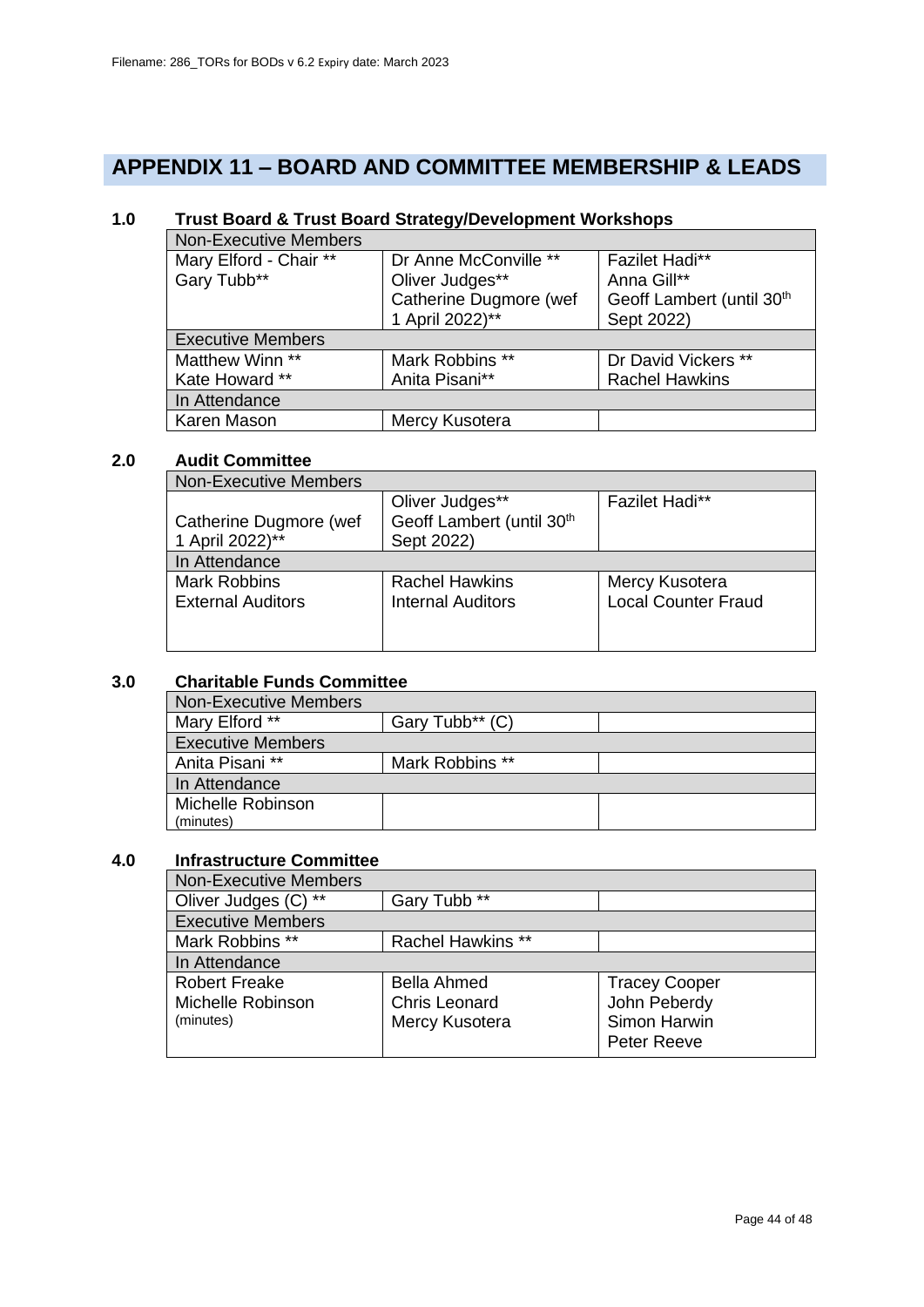## **5.0 Clinical Operational Boards**

#### **5.1 Adults**

| <b>Non-Executive Members</b> |                          |                       |
|------------------------------|--------------------------|-----------------------|
| Gary Tubb** (C)              |                          | <b>Fazilet Hadi**</b> |
| <b>Executive Members</b>     |                          |                       |
| Mark Robbins**               | Dr David Vickers**       |                       |
| In Attendance                |                          |                       |
| <b>Rachel Hawkins</b>        | Cliona Hann              | Mike Passfield        |
| <b>Tracey Cooper</b>         | Angela Hartley           | Julia Hallam-Seagrave |
| <b>Phillipa Davies</b>       | Peter Reeve              | Leyla Prince          |
| Sarah Saul                   | <b>Chris Morris</b>      | Lesley Innes          |
| Dr Nelson David              | Ronnie Hilbert (minutes) | Jo Robertson          |
| <b>Beth Mclean</b>           |                          | Mukund Katechia       |

## **5.2 Children & Young People's**

| <b>Non-Executive Members</b> |                         |                       |
|------------------------------|-------------------------|-----------------------|
| Oliver Judges**              | Anna Gill** (C)         | Dr Anne McConville**  |
| <b>Executive Members</b>     |                         |                       |
| Kate Howard**                | Anita Pisani**          |                       |
| In Attendance                |                         |                       |
| John Peberdy                 | Sian Larrington         | Dr Jacqueline Taylor  |
| Cliona Hann                  | Sarah-Jane Gill         | Simon Harwin          |
| <b>Andrea Graves</b>         | Sarah Hughes            | <b>Helen Unsworth</b> |
| Alex Keep                    | <b>Charlotte Driver</b> | Nicola Sturgeon       |
| Michelle Robinson            | Dr Catherine Kearney    |                       |
| (minutes)                    | Dr Chinniah Yemula      |                       |

## **5.3 Mass Vaccination Programme**

| <b>Non-Executive Members</b> |                       |                             |  |
|------------------------------|-----------------------|-----------------------------|--|
| Dr Anne McConville** (C)     | <b>Fazilet Hadi**</b> |                             |  |
| <b>Executive Members</b>     |                       |                             |  |
|                              | Dr David Vickers**    | Kate Howard**               |  |
| Owen O'Sullivan**            |                       |                             |  |
| In Attendance                |                       |                             |  |
| <b>Matthew Wiin</b>          | Mike Passfield        |                             |  |
| Nicky Srahan                 | Nicola Lee            | Michelle Robinson (minutes) |  |

#### **6.0 Quality Improvement & Safety Committee**

| <b>Non-Executive Members</b>    |                    |                            |
|---------------------------------|--------------------|----------------------------|
| Dr Anne McConville (C) **       | Anna Gill**        | Gary Tubb**                |
| <b>Executive Members</b>        |                    |                            |
| Kate Howard **                  | Dr David Vickers** | Anita Pisani **            |
| In Attendance                   |                    |                            |
| <b>Quality and Professional</b> | Liz Webb           | Michelle Robinson(minutes) |
| <b>Practice Leads</b>           | Louise Palmer      |                            |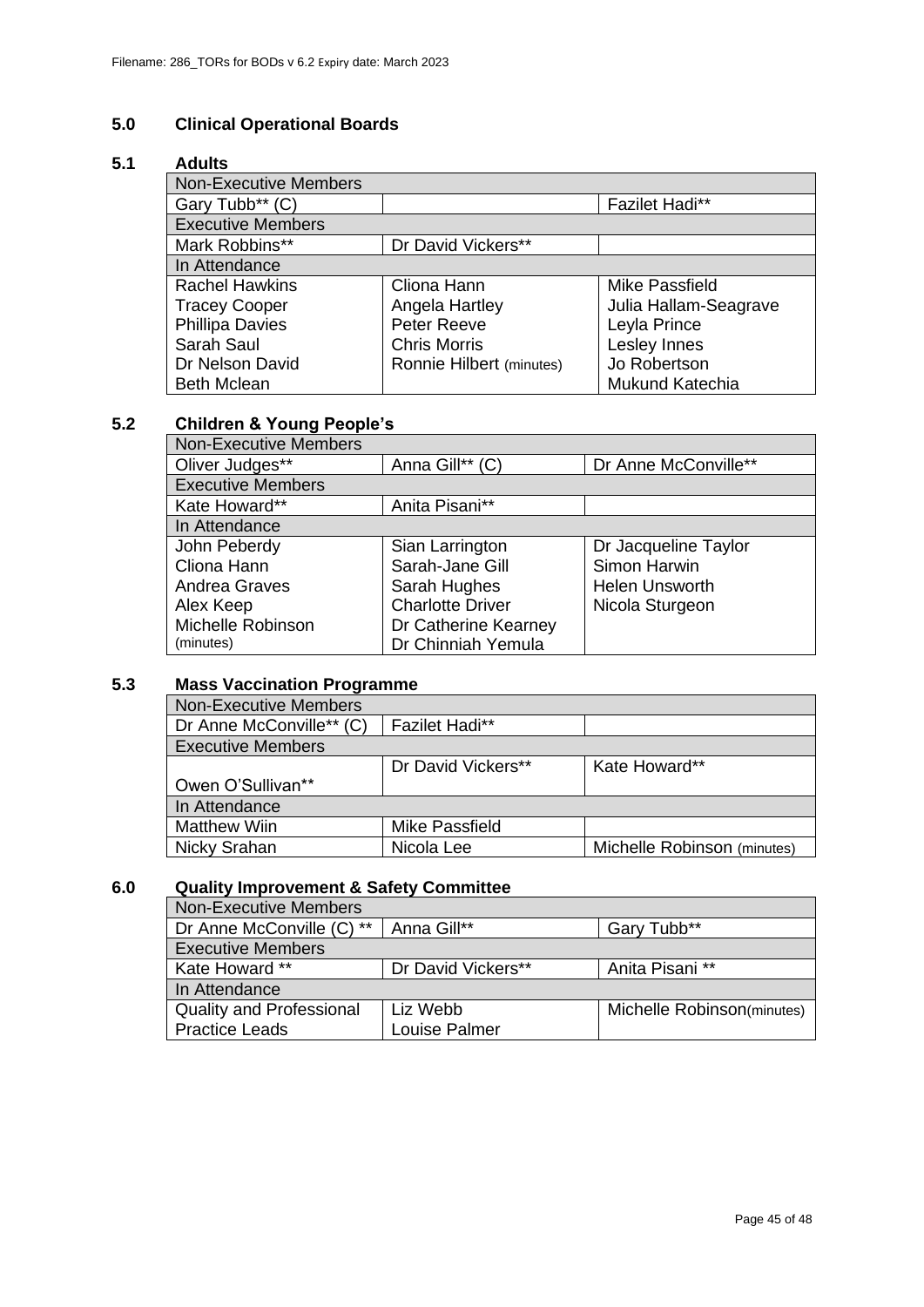#### **7.0 Remuneration Committee**

| <b>Non-Executive Members</b> |                                                                |                |
|------------------------------|----------------------------------------------------------------|----------------|
| Mary Elford **               | Catherine Dugmore** wef   Dr Anne McConville**<br>1 April 2022 |                |
| In Attendance                |                                                                |                |
| <b>Matthew Winn</b>          | Anita Pisani                                                   | Mercy Kusotera |

### **8.0 People Participation Committee**

| <b>Non-Executive Members</b> |                   |                |
|------------------------------|-------------------|----------------|
| Fazilet Hadi (C) **          | Anna Gill **      | Mary Elford ** |
| <b>Executive Directors</b>   |                   |                |
| Anita Pisani **              | Kate Howard**     |                |
| In Attendance                |                   |                |
| Karen Mason                  | Mercy Kusotera    | Liz Webb       |
| Alison Hope (minutes)        | Angela Hartley    | Lisa Wright    |
|                              | Claire D'Agostino |                |

#### **9.0 CCS/CPFT Joint Children's Partnership Board**

| <b>Non-Executive Members</b> |                    |                  |
|------------------------------|--------------------|------------------|
| Anna Gill (Co-chair)         |                    |                  |
| <b>Executive Directors</b>   |                    |                  |
| Anita Pisani                 | Dr David Vickers   | Kate Howard      |
| In Attendance                |                    |                  |
| Mercy Kusotera               | <b>Bruce Luter</b> | Dr Jackie Taylor |
| Andrea Graves                |                    | John Peberdy     |
| **<br>المفعلمات والمسافدان   |                    |                  |

 $=$  Voting rights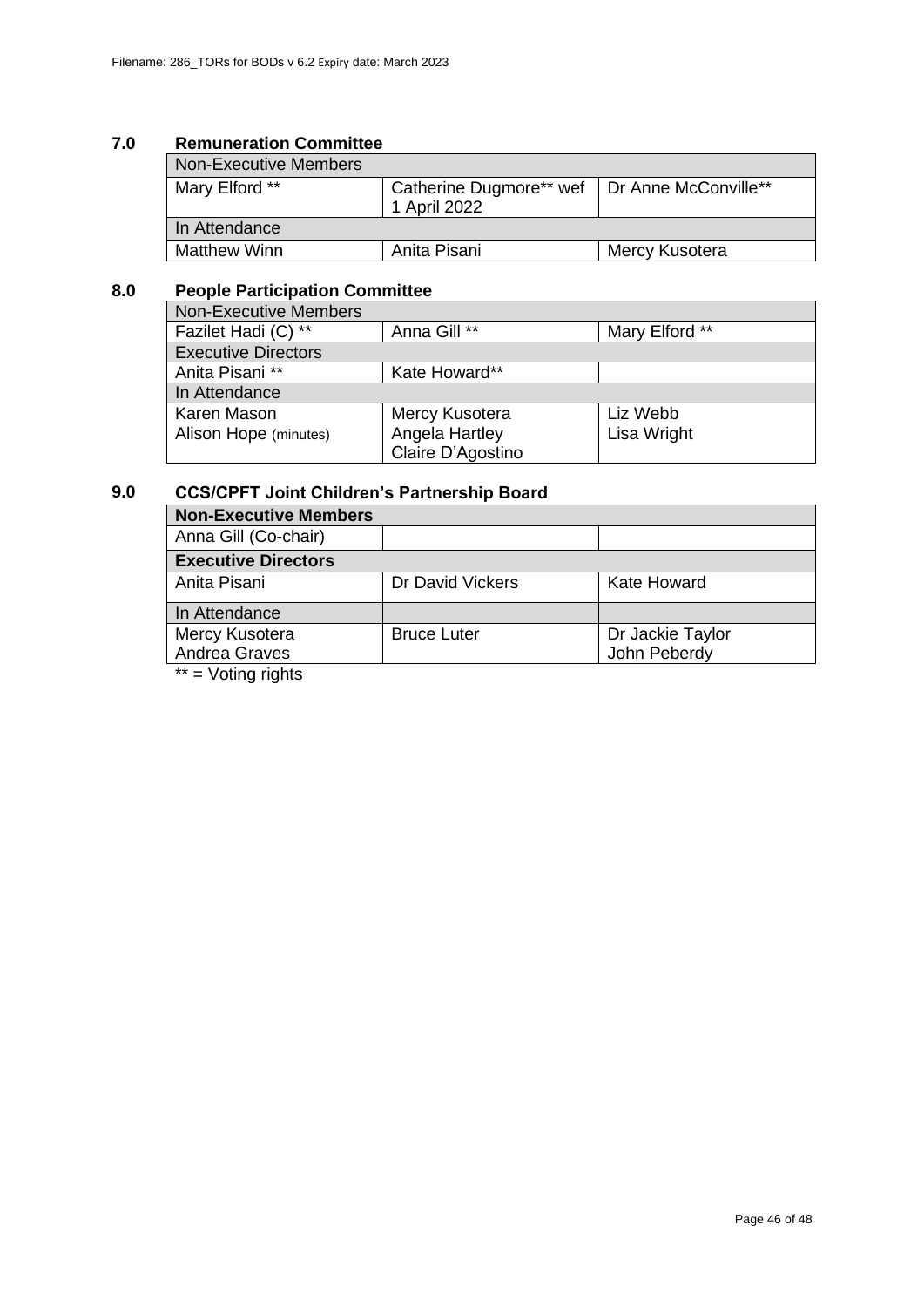## **APPENDIX 12A - BOARD AND SUB-COMMITTEES STRUCTURE CHART**